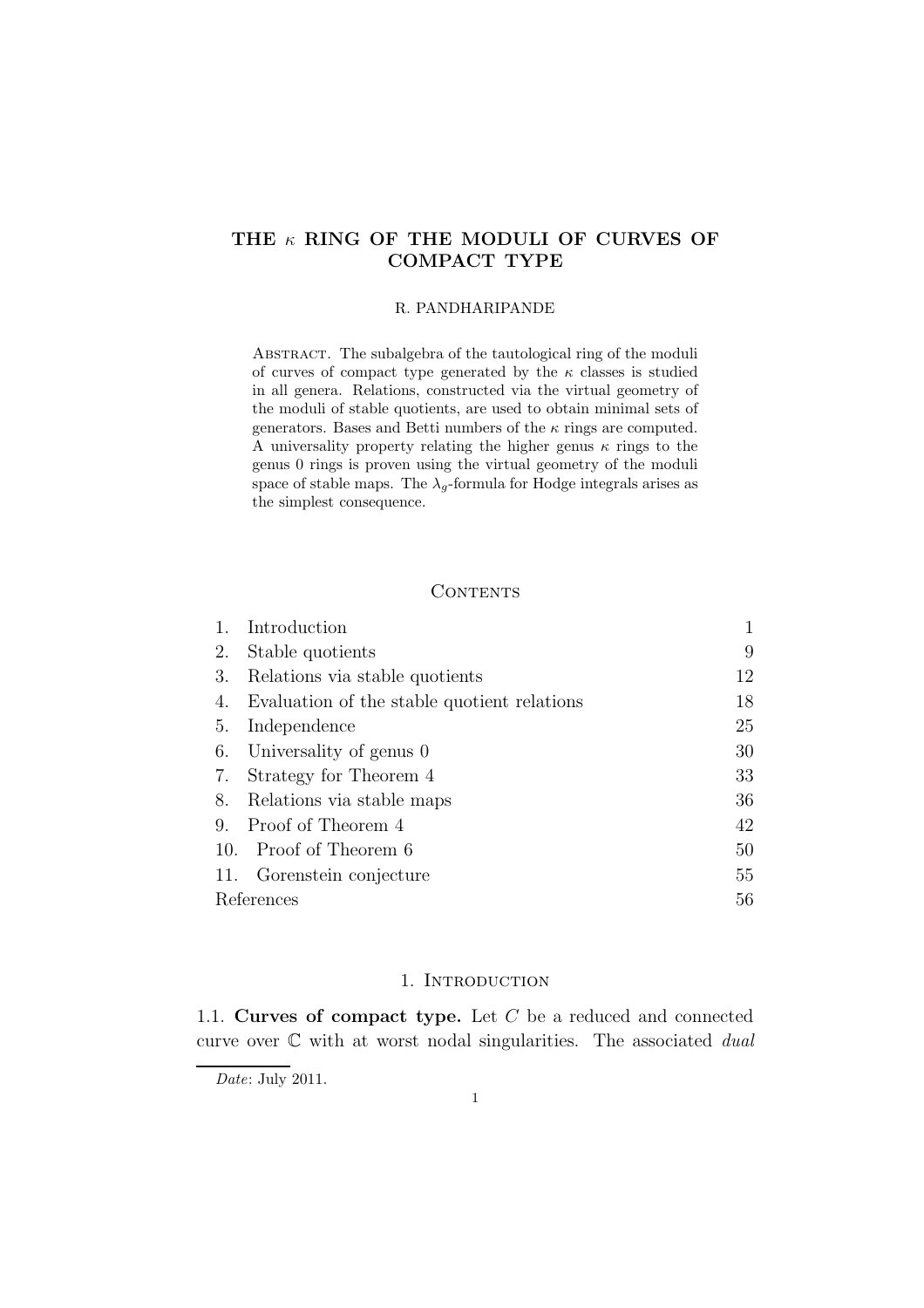*graph*  $\Gamma_c$  has vertices corresponding to the irreducible components of C and edges corresponding to the nodes. The curve C is of *compact type* if  $\Gamma_C$  is a tree. Alternatively, C is of compact type if the Picard variety of line bundles of fixed multidegree on C is compact.

Standard marked points  $p_1, \ldots, p_n$  on C must be distinct and lie in the nonsingular locus. The pointed curve  $(C, p_1, \ldots, p_n)$  is *stable* if the line bundle  $\omega_C(p_1 + \ldots + p_n)$  is ample. Stability implies the condition  $2g - 2 + n > 0$  holds. Let

$$
M_{g,n}^c \subset \overline{M}_{g,n}
$$

denote the open subset of genus  $q$ , *n*-pointed stable curves of compact type. The complement

$$
\overline{M}_{g,n}\setminus M_{g,n}^c=\delta_0
$$

is the irreducible divisor of stable curves with a non-disconnecting node.

Since every nonsingular curve is of compact type, the inclusion

$$
M_{g,n} \subset M_{g,n}^c
$$

is obtained. While the Torelli map

$$
M_{g,n} \to A_g
$$

from the moduli of nonsingular curves to the moduli of principally polarized Abelian varieties does not extend to  $\overline{M}_{g,n}$ , the extension

$$
M_{g,n} \subset M_{g,n}^c \to A_g
$$

is easily defined.

1.2. κ **classes.** The κ classes in the Chow ring<sup>1</sup>  $A^*(\overline{M}_{g,n})$  are defined by the following construction. Let

$$
\epsilon: \overline{M}_{g,n+1} \to \overline{M}_{g,n}
$$

be the universal curve viewed as the  $(n + 1)$ -pointed space, let

$$
\mathbb{L}_{n+1} \to \overline{M}_{g,n+1}
$$

be the line bundle obtained from the cotangent space of the last marking, and let

$$
\psi_{n+1} = c_1(\mathbb{L}_{n+1}) \in A^1(\overline{M}_{g,n+1})
$$

<sup>&</sup>lt;sup>1</sup>Since the moduli spaces here are Deligne-Mumford stacks, we will always take Chow rings with Q coefficients.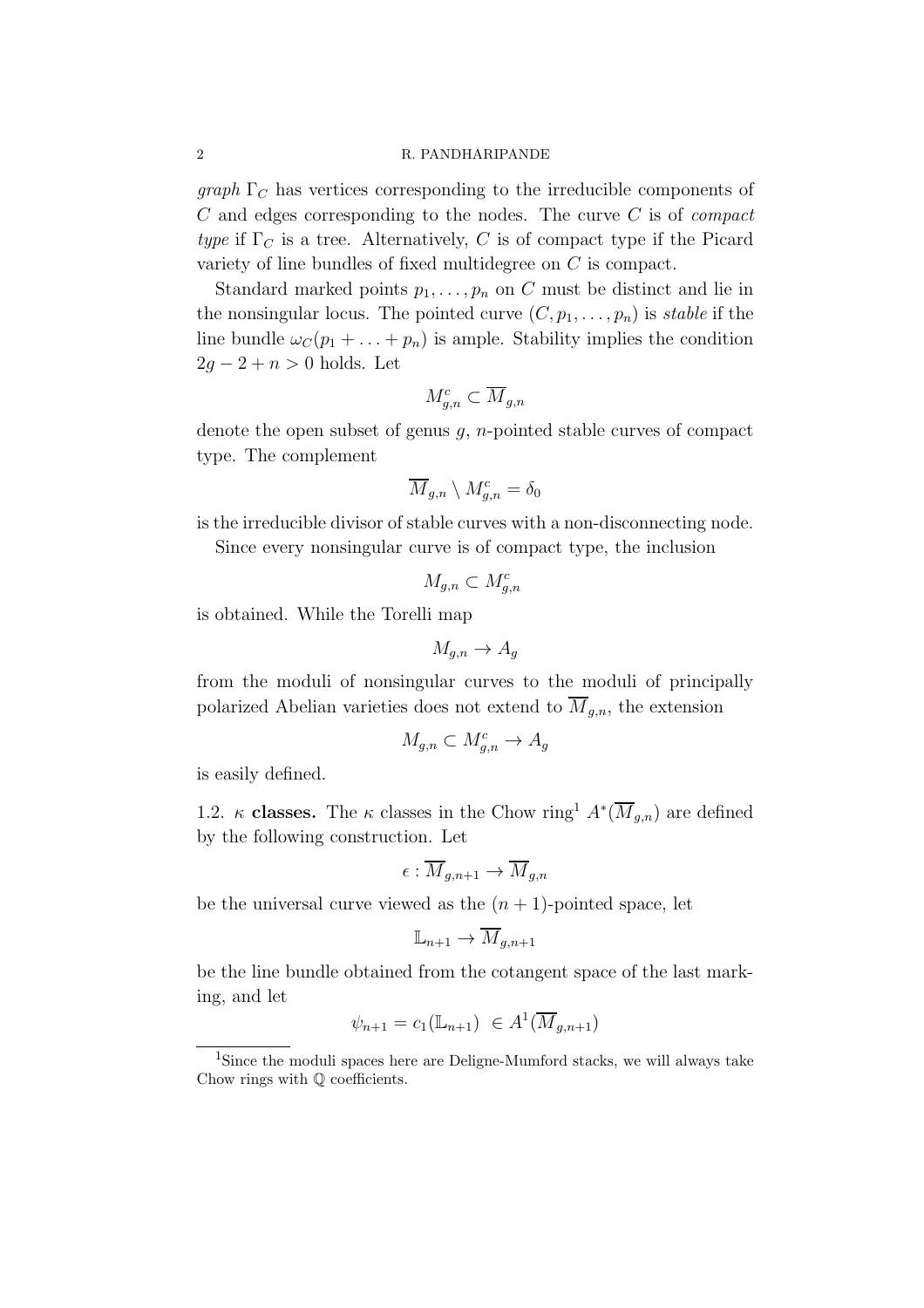be the Chern class. The  $\kappa$  classes, first defined by Mumford, are

$$
\kappa_i = \epsilon_*(\psi_{n+1}^{i+1}) \in A^i(\overline{M}_{g,n}), \quad i \ge 0.
$$

The simplest is  $\kappa_0$  which equals  $2g - 2 + n$  times the unit in  $A^0(\overline{M}_{g,n})$ . The convention

$$
\kappa_{-1} = \epsilon_*(\psi_{n+1}^0) = 0
$$

is often convenient.

The  $\kappa$  classes on  $M_{g,n}$  and  $M_{g,n}^c$  are defined via restriction from  $\overline{M}_{g,n}$ . Define the  $\kappa$  rings

$$
\begin{aligned}\n\kappa^*(M_{g,n}) &\subset A^*(M_{g,n}), \\
\kappa^*(M_{g,n}^c) &\subset A^*(M_{g,n}^c), \\
\kappa^*(\overline{M}_{g,n}) &\subset A^*(\overline{M}_{g,n}),\n\end{aligned}
$$

to be the Q-subalgebras generated by the  $\kappa$  classes. Of course, the  $\kappa$ rings are graded by degree.

Since  $\kappa_i$  is a tautological class<sup>2</sup>, the  $\kappa$  rings are subalgebras of the corresponding tautological rings. For unpointed nonsingular curves, the  $\kappa$  ring equals the tautological ring by definition [21],

$$
\kappa^*(M_g) = R^*(M_g) .
$$

The topic of the paper is the compact type case where the inclusion

$$
\kappa^*(M_{g,n}^c) \subset R^*(M_{g,n}^c)
$$

is proper even for divisor classes.

1.3. **Results.** We present here several results about the rings  $\kappa^*(M_{g,n}^c)$ . The first two yield a minimal set of generators in the  $n > 0$  case.

**Theorem 1.**  $\kappa^*(M_{g,n}^c)$  is generated over  $\mathbb Q$  by the classes

$$
\kappa_1,\kappa_2,\ldots,\kappa_{g-1+\lfloor\frac{n}{2}\rfloor}.
$$

**Theorem 2.** If  $n > 0$ , there are no relations among

$$
\kappa_1,\ldots,\kappa_{g-1+\lfloor\frac{n}{2}\rfloor}\in\kappa^*(M_{g,n}^c)
$$

*in degrees*  $\leq g-1+\lfloor \frac{n}{2} \rfloor$  $\frac{n}{2}$ .

<sup>2</sup>A discussion of tautological classes is presented in Section 5.1.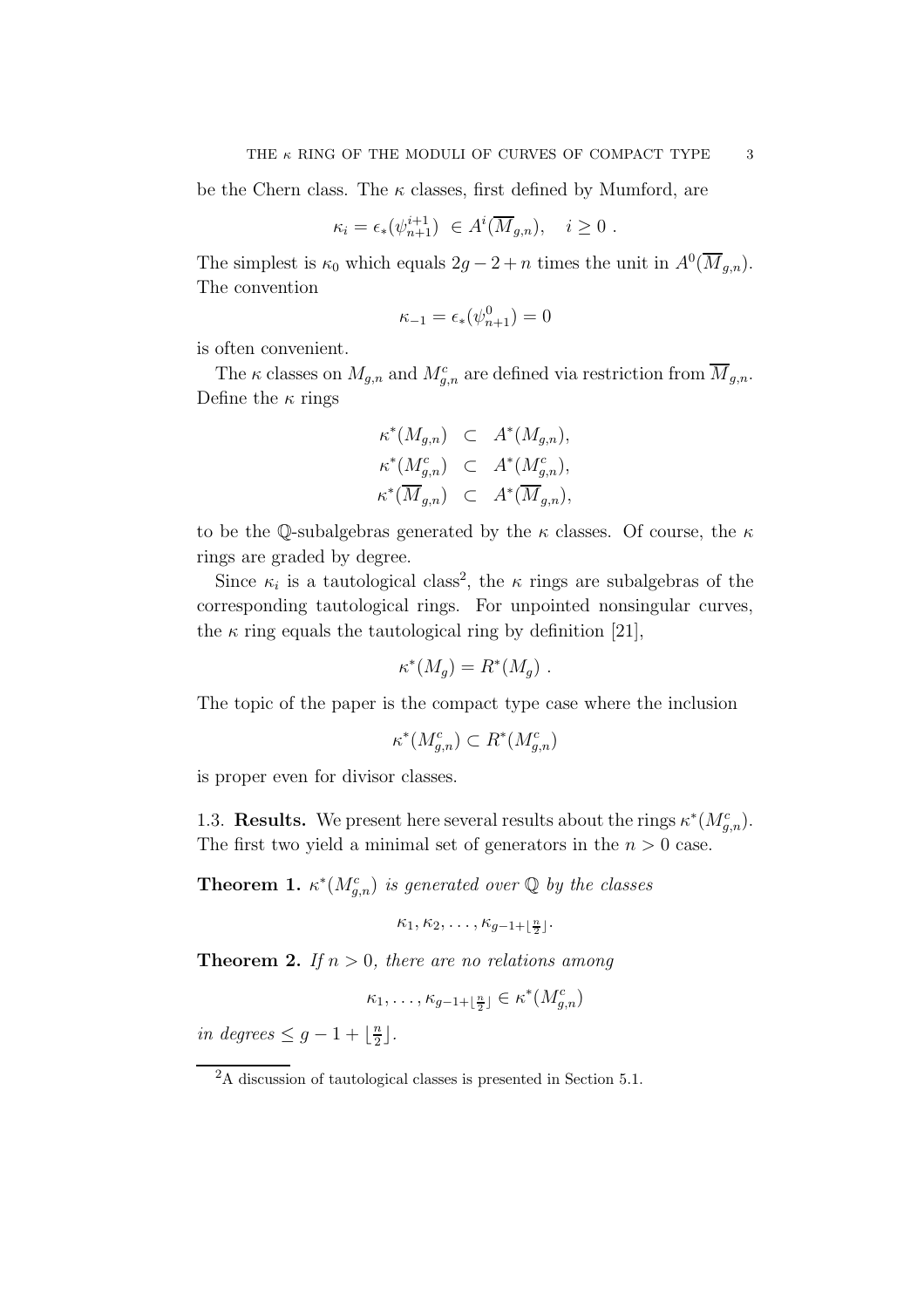#### 4 R. PANDHARIPANDE

Since  $\kappa^*(M_{g,n}^c) \subset R^*(M_{g,n}^c)$ , the socle and vanishing results for the tautological ring [7, 13] imply

(1) 
$$
\kappa^{2g-3+n}(M_{g,n}^c) = \mathbb{Q}, \qquad \kappa^{>2g-3+n}(M_{g,n}^c) = 0.
$$

By Theorem 2, all the interesting relations among the  $\kappa$  classes lie in degrees  $g + \lfloor \frac{n}{2} \rfloor$  $\frac{n}{2}$  to  $2g-3+n$ .

By Theorem 1, the classes  $\kappa_1, \ldots, \kappa_{g-1}$  generate  $\kappa^*(M_g^c)$ . Since  $M_g^c$ is excluded in Theorem 2, the possibility of a relation among the  $\kappa$ classes in degree  $g - 1$  is left open. However, no lower relations exist.

**Proposition 1.** *There are no relations among*  $\kappa_1, \ldots, \kappa_{g-1} \in \kappa^*(M_g^c)$ *in degrees*  $\leq$  *g* − 2 *and at most a single relation in degree g* − 1*.* 

The structure of  $\kappa^*(M_g)$  has been studied for many years [21]. Faber [4] conjectured the classes  $\kappa_1, \ldots, \kappa_{\lfloor \frac{g}{3} \rfloor}$  form a minimal set of generators for  $\kappa^*(M_g)$ . The result was proven in cohomology by Morita [20], and a second proof, via admissible covers and valid in Chow, was given by Ionel [15]. A uniform view of  $M_g$ ,  $M_g^c$ , and  $\overline{M}_g$  was proposed in [6], but very few results in the latter two cases have been obtained.

1.4. Relations. Theorem 1 is proven by finding sufficiently many geometric relations among the  $\kappa$  classes. The method uses the virtual geometry of the moduli space of stable quotients introduced in [19] and reviewed in Section 2. Nonstandard moduli spaces of pointed curves, arising naturally as subloci of the moduli space of stable quotients, are required for the construction.

Following the notation of [19], let  $\overline{M}_{g,n|d}$  be the moduli space of genus g stable curves with markings

$$
\{p_1\ldots,p_n\}\ \cup\ \{\widehat{p}_1,\ldots,\widehat{p}_d\}\in C
$$

lying in the nonsingular locus and satisfying the conditions

- (i) the points  $p_i$  are distinct,
- (ii) the points  $\hat{p}_j$  are distinct from the points  $p_i$ ,

with stability given by the ampleness of

$$
\omega_C \left( \sum_{i=1}^n p_i + \epsilon \sum_{j=1}^d \widehat{p}_j \right)
$$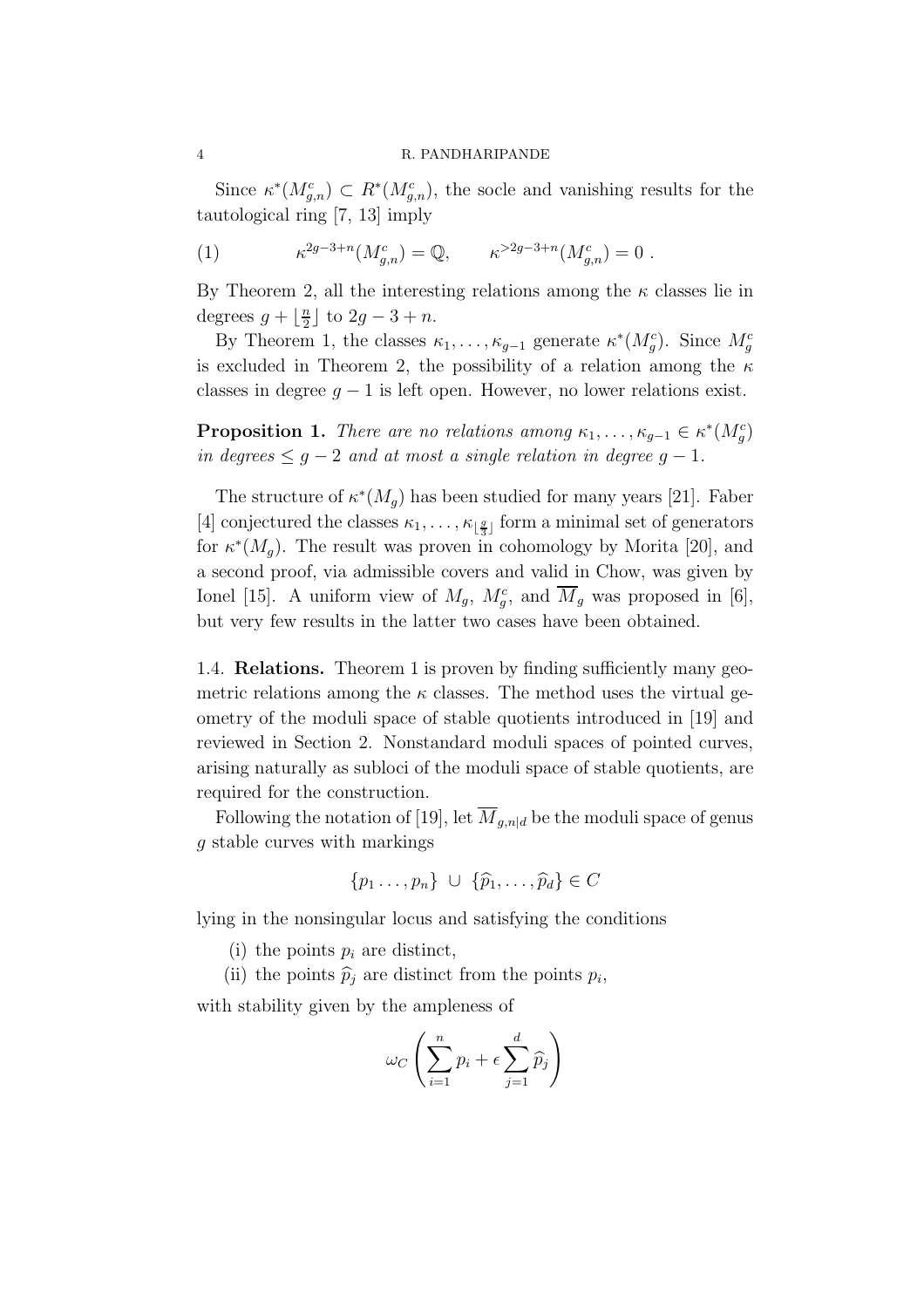for every strictly positive  $\epsilon \in \mathbb{Q}$ . The conditions allow the points  $\widehat{p}_j$  and  $\widehat{p}_{j'}$  to coincide. The moduli space  $M_{g,n|d}$  is a nonsingular, irreducible, Deligne-Mumford stack.<sup>3</sup>

Denote the open locus of curves of compact type by

$$
M_{g,n|d}^c \subset \overline{M}_{g,n|d} .
$$

Consider the universal curve

$$
\pi: U \to M_{g,n|d}^c.
$$

The morphism  $\pi$  has sections  $\sigma_1, \ldots, \sigma_d$  corresponding to the markings  $\widehat{p}_1, \ldots, \widehat{p}_d$ . Let

$$
\sigma\subset U
$$

be the divisor obtained from the union of the d sections. The two rank d bundles on  $M_{g,n|d}^c$ ,

$$
\mathbb{A}_d = \pi_* (\mathcal{O}_\sigma), \quad \mathbb{B}_d = \pi_* (\mathcal{O}_\sigma(\sigma)),
$$

play important roles in the geometry.

The new relations studied here arise from the vanishing of the Chern classes of the virtual bundle  $\mathbb{A}_d^* - \mathbb{B}_d$  on  $M_{g,n|d}^c$  after push-forward via the proper forgetful map

$$
\epsilon^c: M_{g,n|d}^c \to M_{g,n}^c.
$$

**Theorem 3.** For all  $k > n$ ,

$$
\epsilon_*^c \left( c_{2g-2+k} (\mathbb{A}_d^* - \mathbb{B}_d) \right) = 0 \ \ \in A^*(M_{g,n}^c).
$$

The proofs of Theorem 3 and richer variants are given in Section 3. The  $\epsilon^c$  push-forwards are calculated by simple rules explained in Section 3.5. In particular, we will see Theorem 3 yields relations purely among the  $\kappa$  classes on the moduli space  $M_{g,n}^c$ .

Theorem 1 is proven for  $M_{g,n}^c$  in Section 4 by examining the relations of Theorem 3. The coefficient of  $\kappa_i$  for  $i > g - 1 + \lfloor \frac{n}{2} \rfloor$  $\frac{n}{2}$  is shown to be nonzero. The method yields an effective evaluation of the relations. Theorem 2 and Proposition 1 are proven in Section 5 by intersection calculations in the tautological ring.

<sup>&</sup>lt;sup>3</sup>In fact,  $\overline{M}_{g,n|d}$  is a special case of the moduli of pointed curves with weights studied by  $[14, 17]$ . Specifically, the points  $p_i$  are weighted with 1 and the points  $\widehat{p}_i$  are weighted with  $\epsilon$ .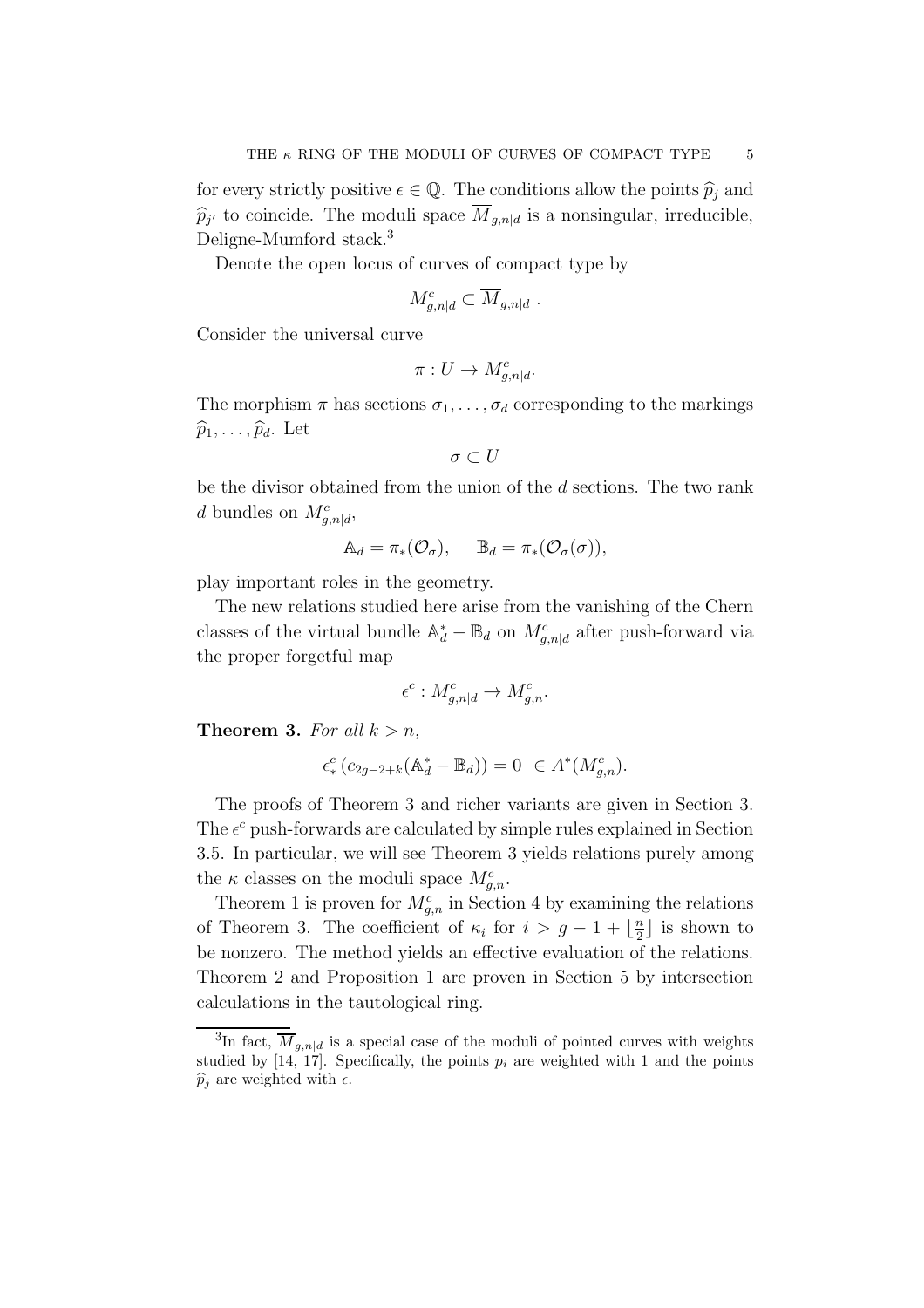1.5. Genus 0. The strategy of Theorem 3 does *not* generate all the relations in  $\kappa^*(M_g^c)$ . The first example of failure, occurring in genus 5, is discussed in Section 6.

Since all genus 0 curves are of compact type,

$$
M_{0,n}^c = \overline{M}_{0,n}.
$$

For emphasis here, we will use the notation  $M_{0,n}^c$ . The following universality property, motivated by the relations of Theorem 3, gives considerable weight to the genus 0 case.

Let  $x_1, x_2, x_3, \ldots$  be variables with  $x_i$  of degree i. Let

 $f \in \mathbb{Q}[x_1, x_2, x_3, \ldots]$ 

be *any* graded homogeneous polynomial.

**Theorem 4.** If  $f(\kappa_i) = 0 \in \kappa^*(M_{0,n}^c)$ , then

$$
f(\kappa_i) = 0 \in \kappa^*(M_{g,n-2g}^c)
$$

*for all genera g for which*  $n - 2g \geq 0$ *.* 

Our proof of Theorem 4 uses relations constructed from the virtual geometry of the moduli spaces  $\overline{M}_{g,n}(\mathbb{P}^1,d)$  of stable maps to  $\mathbb{P}^1$ . A crucial point is the calculation of the ranks of the vector spaces of relations. In fact, the stable maps relations will be shown to give *all* relations among  $\kappa$  classes in the ring  $\kappa^*(M_{0,n}^c)$ . The proof of Theorem 4 is given in Sections 7-9 of the paper.

1.6.  $\lambda_g$ -formula. The rank g Hodge bundle over the moduli space of curves

 $\mathbb{E} \to \overline{M}_{\text{an}}$ has fiber  $H^0(C, \omega_C)$  over  $[C, p_1, \ldots, p_n]$ . Let

$$
\lambda_k = c_k(\mathbb{E})
$$

be the Chern classes. Since  $\lambda_q$  vanishes when restricted to  $\delta_0$ , we obtain a well-defined evaluation

$$
\phi: A^*(M_{g,n}^c) \to \mathbb{Q}
$$

given by integration

$$
\phi(\gamma) = \int_{\overline{M}_{g,n}} \overline{\gamma} \cdot \lambda_g ,
$$

where  $\overline{\gamma}$  is any lift of  $\gamma \in A^*(M_{g,n}^c)$  to  $A^*(\overline{M}_{g,n})$ .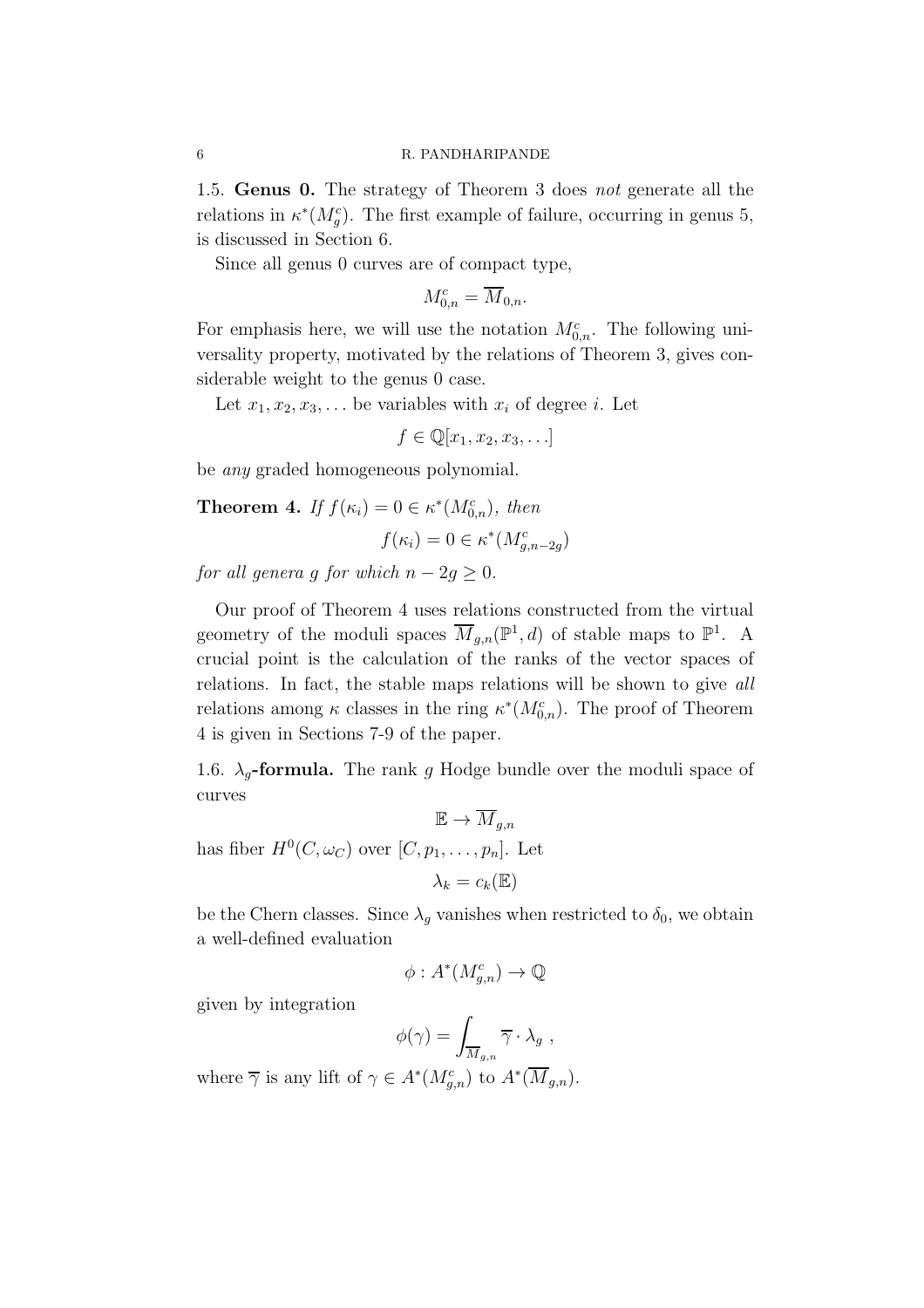A discussion of the evaluation  $\phi$  and the associated Gorenstein conjecture for the tautological ring can be found in [7, 23]. For background on integrating the classes  $\lambda_i$  on the moduli space of curves, see [5].

The evaluation  $\phi$  is determined on  $R^*(M_{g,n}^c)$  by the  $\lambda_g$ -formula for descendent integrals,

$$
\int_{\overline{M}_{g,n}} \psi_1^{a_1} \cdots \psi_n^{a_n} \lambda_g = \begin{pmatrix} 2g-3+n \\ a_1, \dots, a_n \end{pmatrix} \cdot \int_{\overline{M}_{g,1}} \psi_1^{2g-2} \lambda_g,
$$

discovered in [10] and proven in [7]. Theorem 4 is much stronger. The  $\lambda_g$ -formula is a direct consequence of Theorem 4 in the special case where  $f$  has degree equal to

$$
\dim_{\mathbb{C}}(M_{0,n}^c) = n - 3.
$$

Theorem 4 may be viewed as an extension of the  $\lambda_g$ -formula from  $\mathbb Q$  to cycle classes of all intermediate degrees.

1.7. Bases and Betti numbers. Let  $P(d)$  be the set of partitions of d, and let

$$
P(d,k) \subset P(d)
$$

be the set of partitions of d into at most k parts. Let  $|P(d, k)|$  be the cardinality. To a partition<sup>4</sup>

$$
\mathbf{p}=(p_1,\ldots,p_\ell)\in P(d,k),
$$

we associate a  $\kappa$  monomial by

$$
\kappa_{\mathbf{p}} = \kappa_{p_1} \cdots \kappa_{p_\ell} \in \kappa^d(M_{0,n}^c) \ .
$$

**Theorem 5.** *A*  $\mathbb{Q}$ -basis of  $\kappa^d(M_{0,n}^c)$  is given by

$$
\{\kappa_{\mathbf{p}} \mid \mathbf{p} \in P(d, n-2-d) \; \} .
$$

For example, if  $d \leq \lfloor \frac{n}{2} \rfloor - 1$ , then  $n - 2 - d \geq d$  and

$$
P(d, n-2-d) = P(d).
$$

Hence, Theorem 5 agrees with Theorem 2. The Betti number calculation,

$$
\dim_{\mathbb{Q}} \kappa^d(M^c_{0,n}) = |P(d, n-2-d)|,
$$

is implied by Theorem 5. The proof of Theorem 5 is given in Section 6.2.

<sup>&</sup>lt;sup>4</sup>The parts of **p** are positive and satisfy  $p_1 \geq \ldots \geq p_\ell$ .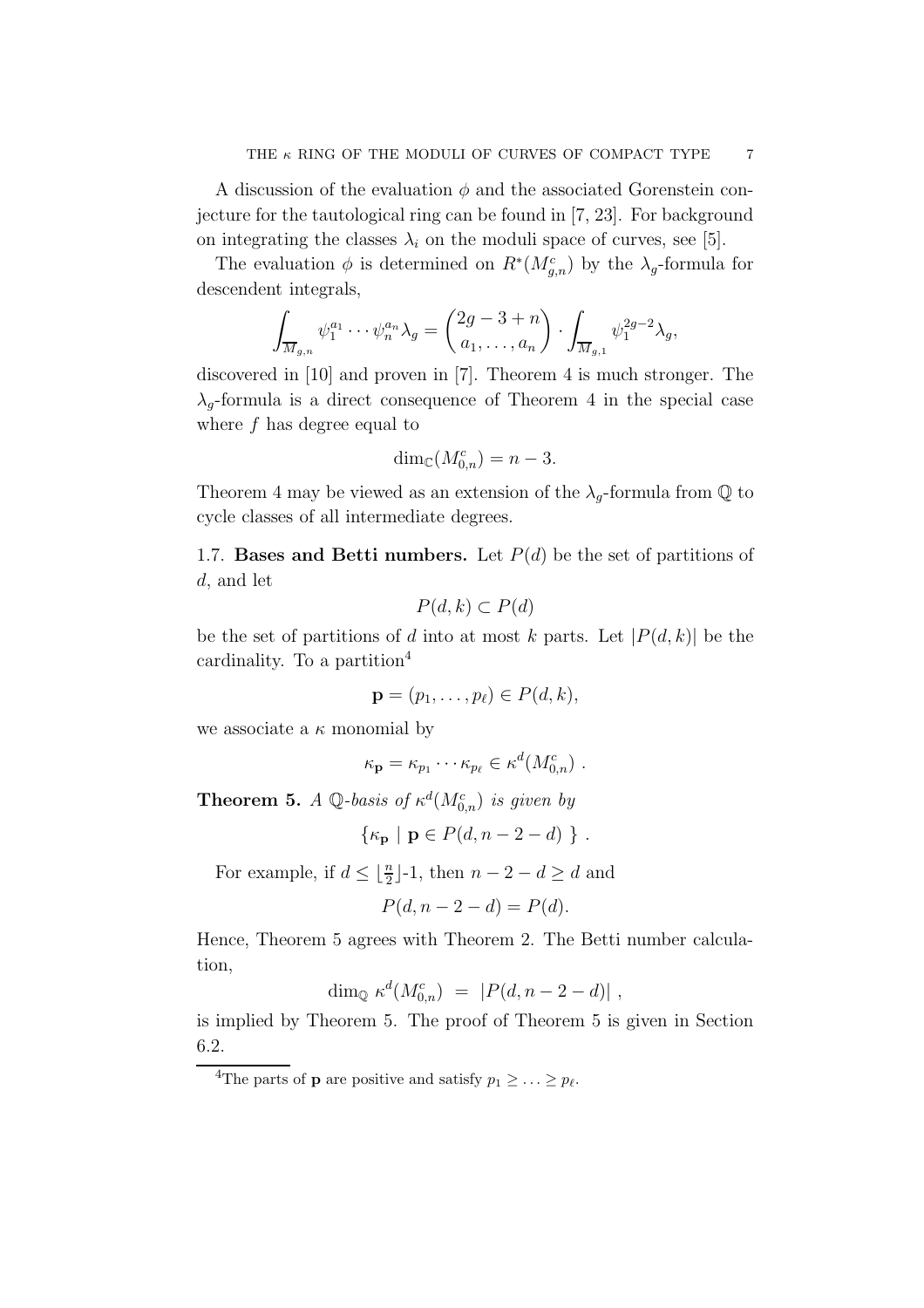#### 8 R. PANDHARIPANDE

The relations of Theorem 3 and variants provide an indirect approach for multiplication in the canonical basis of  $\kappa^*(M_{0,n}^c)$  determined by Theorem 5.

Question 1. *Does there exist a direct calculus for multiplication in the canonical basis of*  $\kappa^*(M_{0,n}^c)$  *?* 

1.8. Universality. The universality of Theorem 4 expresses the higher genus structures as canonical *ring* quotients,

$$
\kappa^*(M^c_{0,2g+n}) \stackrel{\iota_{g,n}}{\to} \kappa^*(M^c_{g,n}) \to 0.
$$

**Theorem 6.** If  $n > 0$ , then  $\iota_{g,n}$  is an isomorphism.

The rings  $\kappa^*(M_{g,n}^c)$  for  $n > 0$  are determined by Theorem 6. For example,

$$
\dim_{\mathbb{Q}} \kappa^d(M^c_{g,n}) \ = \ |P(d, 2g - 2 + n - d)|
$$

by Theorem 5 for  $n > 0$ . The proof of Theorem 6 is presented in Section 10 via intersection calculations.

The quotient  $\iota_{q,0}$  is not always an isomorphism. For example, a nontrivial kernel appears for  $\iota_{5,0}$ .

# **Question 2.** *What is the kernel of*  $\iota_{a,0}$  *?*

Universality appears to be special to the moduli of compact type curves. No similar phenomena have been found for  $M_g$  or  $\overline{M}_g$ .

# 1.9. Gorenstein conjecture. The tautological rings

$$
R^*(M_{g,n}^c) \subset A^*(M_{g,n}^c)
$$

have been conjectured in [6, 23] to be Gorenstein algebras with socle in degree  $2g - 3 + n$ ,

$$
\phi: R^{2g-3+n}(M_{g,n}^c) \stackrel{\sim}{\to} \mathbb{Q} .
$$

The following result, proven in Section 11, may be viewed as significant evidence for the Gorenstein conjecture for all  $M_{g,n}^c$  with  $n > 0$ .

**Theorem 7.** If  $n > 0$  and  $\xi \in \kappa^d(M_{g,n}^c) \neq 0$ , the linear function

$$
L_{\xi}: R^{2g-3+n-d}(M_{g,n}^c) \to \mathbb{Q}
$$

*defined by the socle evaluation*

$$
L_{\xi}(\gamma) = \phi(\gamma \cdot \xi)
$$

*is non-trivial.*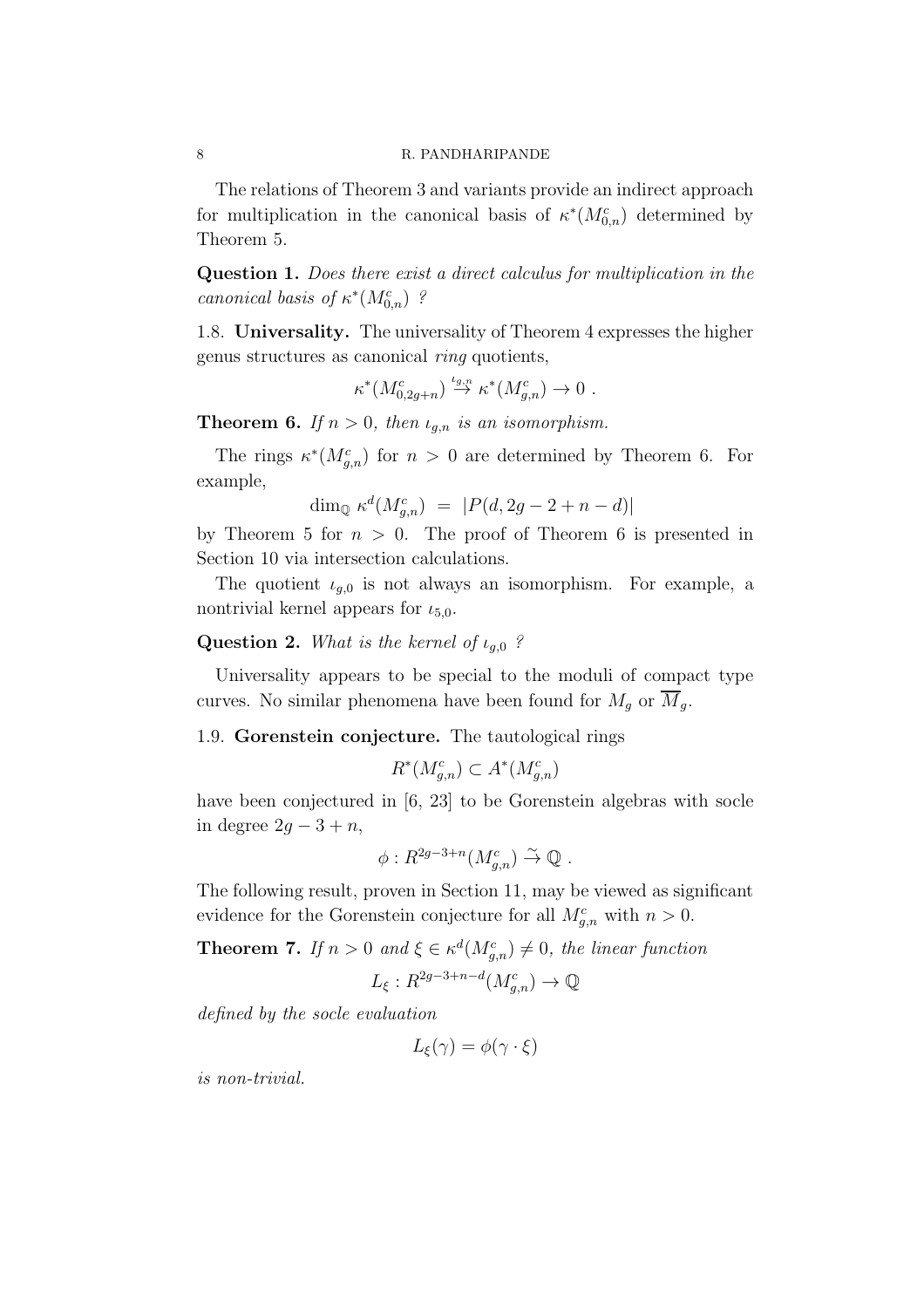1.10. Acknowledgments. Theorem 3 was motivated by the study of stable quotients developed in [19]. Discussions with A. Marian and D. Oprea were very helpful. Easy exploration of the relations of Theorem 3 was made possible by code written by C. Faber. Conversations with C. Faber played an important role.

The author was partially supported by NSF grant DMS-0500187 and the Clay institute. The research reported here was undertaken while the author was visiting MSRI in Berkeley and the Instituto Superior Técnico in Lisbon in the spring of 2009.

## 2. Stable quotients

2.1. Stability. Our first set of relations in  $\kappa(M_{g,n}^c)$  will be obtained from the virtual geometry of the moduli space of stable quotients  $\overline{Q}_{g,n}(\mathbb{P}^1, d)$ . We start by reviewing basic definitions and results of [19]. Let C be a curve<sup>5</sup> with distinct markings  $p_1, \ldots, p_n$  in the nonsingular

locus  $C^{ns}$ . Let q be a quotient of the rank N trivial bundle  $C$ ,

$$
\mathbb{C}^N \otimes \mathcal{O}_C \stackrel{q}{\to} Q \to 0.
$$

If the quotient sheaf Q is locally free at the nodes and markings of C, then q is a *quasi-stable quotient*. Quasi-stability of q implies the associated kernel,

$$
0 \to S \to \mathbb{C}^N \otimes \mathcal{O}_C \stackrel{q}{\to} Q \to 0,
$$

is a locally free sheaf on  $C$ . Let  $r$  denote the rank of  $S$ .

Let  $(C, p_1, \ldots, p_n)$  be a pointed curve equipped with a quasi-stable quotient q. The data  $(C, p_1, \ldots, p_n, q)$  determine a *stable quotient* if the Q-line bundle

(2) 
$$
\omega_C(p_1 + \ldots + p_n) \otimes (\wedge^r S^*)^{\otimes \epsilon}
$$

is ample on C for every strictly positive  $\epsilon \in \mathbb{Q}$ . Quotient stability implies  $2q - 2 + n \geq 0$ .

Viewed in concrete terms, no amount of positivity of  $S^*$  can stabilize a genus 0 component

$$
\mathbb{P}^1 \stackrel{\sim}{=} P \subset C
$$

unless  $P$  contains at least 2 nodes or markings. If  $P$  contains exactly 2 nodes or markings, then  $S^*$  *must* have positive degree.

<sup>5</sup>All curves here are reduced and connected with at worst nodal singularities.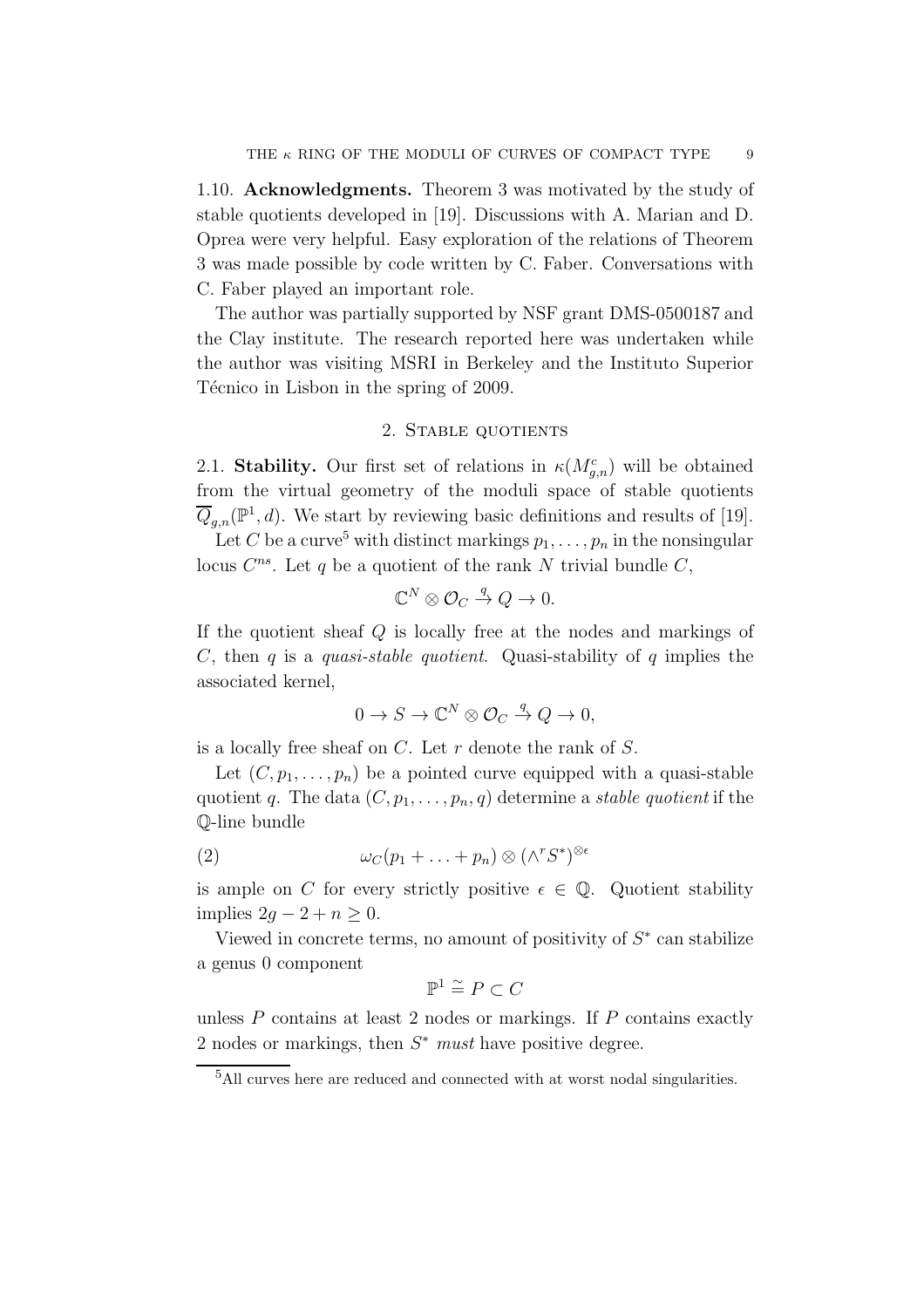A stable quotient  $(C, p_1, \ldots, p_n, q)$  yields a rational map from the underlying curve C to the Grassmannian  $\mathbb{G}(r, N)$ . We will only require the  $\mathbb{G}(1,2) = \mathbb{P}^1$  case for the proof Theorem 3.

2.2. **Isomorphism.** Let  $(C, p_1, \ldots, p_n)$  be a pointed curve. Two quasistable quotients

(3) 
$$
\mathbb{C}^N \otimes \mathcal{O}_C \xrightarrow{q} Q \to 0, \quad \mathbb{C}^N \otimes \mathcal{O}_C \xrightarrow{q'} Q' \to 0
$$

on C are *strongly isomorphic* if the associated kernels

$$
S, S' \subset \mathbb{C}^N \otimes \mathcal{O}_C
$$

are equal.

An *isomorphism* of quasi-stable quotients

$$
\phi: (C, p_1, \ldots, p_n, q) \rightarrow (C', p'_1, \ldots, p'_n, q')
$$

is an isomorphism of curves

 $\phi: C \overset{\sim}{\rightarrow} C'$ 

satisfying

(i)  $\phi(p_i) = p'_i$  for  $1 \leq i \leq n$ ,

(ii) the quotients q and  $\phi^*(q')$  are strongly isomorphic.

Quasi-stable quotients  $(3)$  on the same curve C may be isomorphic without being strongly isomorphic.

The following result is proven in [19] by Quot scheme methods from the perspective of geometry relative to a divisor.

**Theorem 8.** The moduli space of stable quotients  $\overline{Q}_{g,n}(\mathbb{G}(r,N), d)$  pa*rameterizing the data*

$$
(C, p_1, \ldots, p_n, 0 \to S \to \mathbb{C}^N \otimes \mathcal{O}_C \stackrel{q}{\to} Q \to 0),
$$

*with* rank $(S) = r$  *and*  $\deg(S) = -d$ *, is a separated and proper Deligne-Mumford stack of finite type over* C*.*

2.3. Structures. Over the moduli space of stable quotients, there is a universal curve

(4) 
$$
\pi: U \to \overline{Q}_{g,n}(\mathbb{G}(r,N),d)
$$

with  $n$  sections and a universal quotient

$$
0 \to S_U \to \mathbb{C}^N \otimes \mathcal{O}_U \stackrel{q_U}{\to} Q_U \to 0.
$$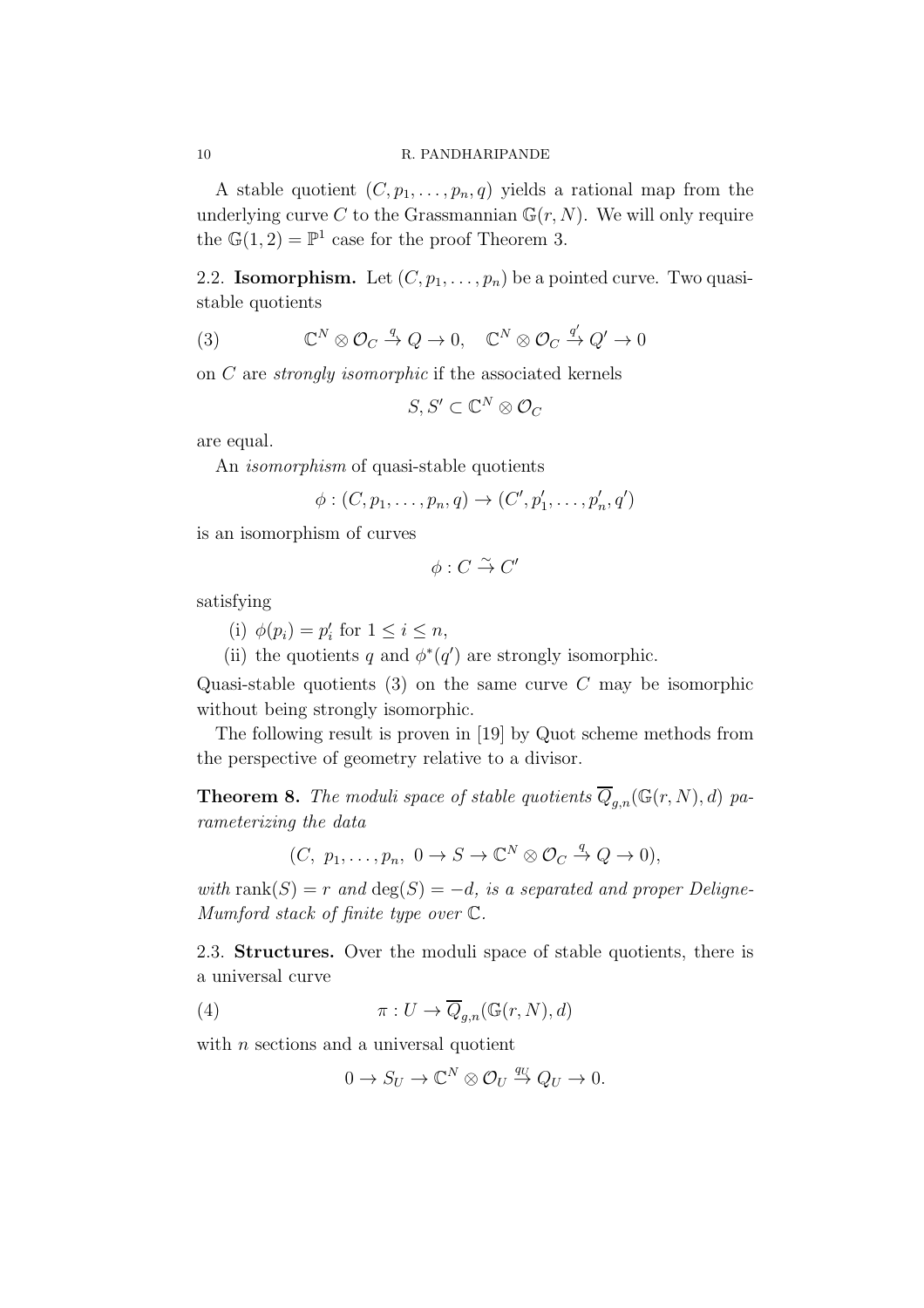The subsheaf  $S_U$  is locally free on U because of the stability condition.

The moduli space  $\overline{Q}_{g,n}(\mathbb{G}(r,N), d)$  is equipped with two basic types of maps. If  $2g - 2 + n > 0$ , then the stabilization of  $(C, p_1, \ldots, p_m)$ determines a map

$$
\nu: \overline{Q}_{g,n}(\mathbb{G}(r,N),d) \to \overline{M}_{g,n}
$$

by forgetting the quotient. For each marking  $p_i$ , the quotient is locally free over  $p_i$ , and hence determines an evaluation map

$$
\mathrm{ev}_i: \overline{Q}_{g,n}(\mathbb{G}(r,N),d) \to \mathbb{G}(r,N).
$$

The general linear group  $\mathbf{GL}_N(\mathbb{C})$  acts on  $\overline{Q}_{g,n}(\mathbb{G}(r,N),d)$  via the standard action on  $\mathbb{C}^N \otimes \mathcal{O}_C$ . The structures  $\pi$ ,  $q_U$ ,  $\nu$  and the evaluations maps are all  $GL_N(\mathbb{C})$ -equivariant.

2.4. Obstruction theory. The moduli of stable quotients maps to the Artin stack of pointed domain curves

$$
\nu^A: \overline{Q}_{g,n}(\mathbb{G}(r,N),d) \to \mathcal{M}_{g,n}.
$$

The moduli of stable quotients with fixed underlying curve

$$
(C,p_1,\ldots,p_n)\in \mathcal{M}_{g,n}
$$

is simply an open set of the Quot scheme. The following result of Section 3.2 of [19] is obtained from the standard deformation theory of the Quot scheme.

Theorem 9. *The deformation theory of the Quot scheme determines a 2-term obstruction theory on*  $\overline{Q}_{g,n}(\mathbb{G}(r,N), d)$  *relative to*  $\nu^A$  *given by*  $RHom(S, Q)$ .

More concretely, for the stable quotient,

$$
0 \to S \to \mathbb{C}^N \otimes \mathcal{O}_C \stackrel{q}{\to} Q \to 0,
$$

the deformation and obstruction spaces relative to  $\nu^A$  are  $\text{Hom}(S, Q)$ and  $\text{Ext}^1(S, Q)$  respectively. Since S is locally free, the higher obstructions

$$
Extk(S, Q) = Hk(C, S^* \otimes Q) = 0, \quad k > 1
$$

vanish since C is a curve. An absolute 2-term obstruction theory on  $\overline{Q}_{g,n}(\mathbb{G}(r,N),d)$  is obtained from Theorem 9 and the smoothness of  $\mathcal{M}_{g,n}$ , see [3, 11]. The analogue of Theorem 9 for the Quot scheme of a *fixed* nonsingular curve was observed in [18].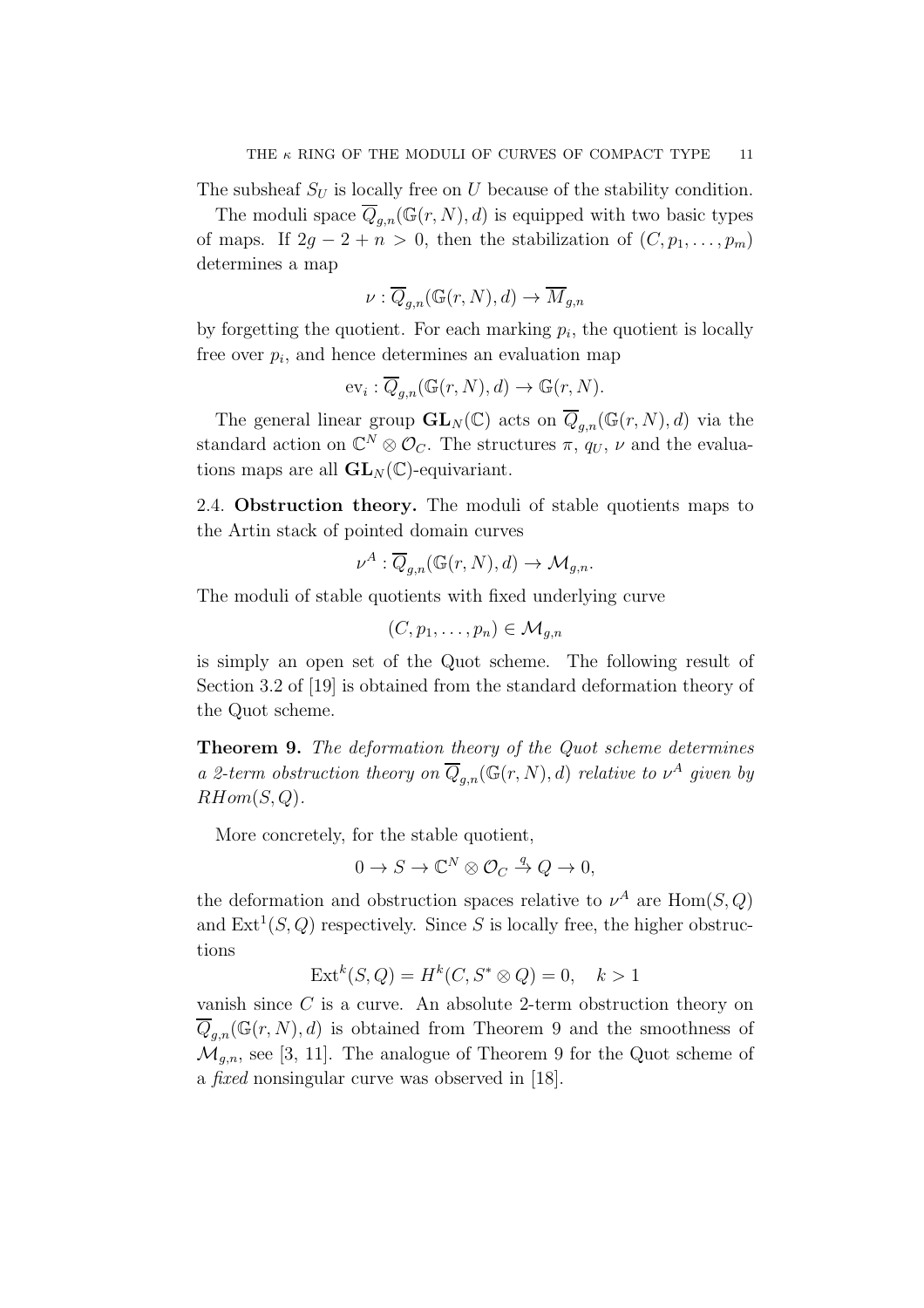#### 12 R. PANDHARIPANDE

The  $GL_N(\mathbb{C})$ -action lifts to the obstruction theory, and the resulting virtual class is defined in  $GL_N(\mathbb{C})$ -equivariant cycle theory,

$$
[\overline{Q}_{g,n}(\mathbb{G}(r,N),d)]^{vir} \in A^{\mathbf{GL}_N(\mathbb{C})}_{*}(\overline{Q}_{g,n}(\mathbb{G}(r,N),d)).
$$

# 3. Relations via stable quotients

3.1.  $\mathbb{C}^*$ -equivariant geometry. Let  $\mathbb{C}^*$  act on  $\mathbb{C}^2$  with weights [0, 1] on the respective basis elements. Let

$$
\mathbb{P}^1 = \mathbb{P}(\mathbb{C}^2),
$$

and let  $0, \infty \in \mathbb{P}^1$  be the  $\mathbb{C}^*$ -fixed points corresponding to the eigenspaces of weight 0 and 1 respectively.

There is an induced  $\mathbb{C}^*$ -action on  $\overline{Q}_{g,n}(\mathbb{P}^1,d)$ . Since the virtual dimension of  $\overline{Q}_{g,n}(\mathbb{P}^1,d)$  is  $2g-2+2d+n$ ,

$$
[\overline{Q}_{g,n}(\mathbb{P}^1,d)]^{vir} \in A_{2g-2+2d+n}^{\mathbb{C}^*}(\overline{Q}_{g,n}(\mathbb{P}^1,d)),
$$

see [19]. The  $\mathbb{C}^*$ -action lifts canonically<sup>6</sup> to the universal curve

$$
\pi: U \to \overline{Q}_{g,n}(\mathbb{P}^1, d).
$$

and to the universal subsheaf  $S_U$ . The higher direct image  $R^1\pi_*(S_U)$ is a vector bundle of rank  $g + d - 1$  with top Chern class

$$
e(R^1\pi_*(S_U)) \in A_{\mathbb{C}^*}^{g+d-1}(\overline{Q}_{g,n}(\mathbb{P}^1,d)).
$$

3.2. Relations. The relations of Theorem 3 will be obtained by studying the class

$$
\Phi_{g,n,d} = \left( \mathbf{e}(R^1 \pi_*(S_U)) \cup \prod_{i=1}^n \text{ev}_i^*([\infty]) \right) \cap [\overline{Q}_{g,n}(\mathbb{P}^1,d)]^{vir} .
$$

on the moduli space of stable quotients. A dimension calculation shows

$$
\Phi_{g,n,d} \in A_{g-1+d}^{\mathbb{C}^*}(\overline{Q}_{g,n}(\mathbb{P}^1,d)) \ .
$$

Let  $2g - 2 + n > 0$ , and consider the proper morphism

$$
\nu: \overline{Q}_{g,n}(\mathbb{P}^1, d) \to \overline{M}_{g,n}.
$$

Let [1] denote the trivial bundle with  $\mathbb{C}^*$ -weight 1, and let  $e([1])$  be the C ∗ -equivariant first Chern class. Since the non-equivariant limit of  $e([1])$  is 0, the class

(5) 
$$
\nu_* \left( \Phi_{g,n,d} \; \mathbf{e}([1])^k \right) \in A_{g-1+d-k}(\overline{M}_{g,n})
$$

<sup>&</sup>lt;sup>6</sup>The particular  $\mathbb{C}^*$ -lift to  $S_U$  plays an important role in the calculation.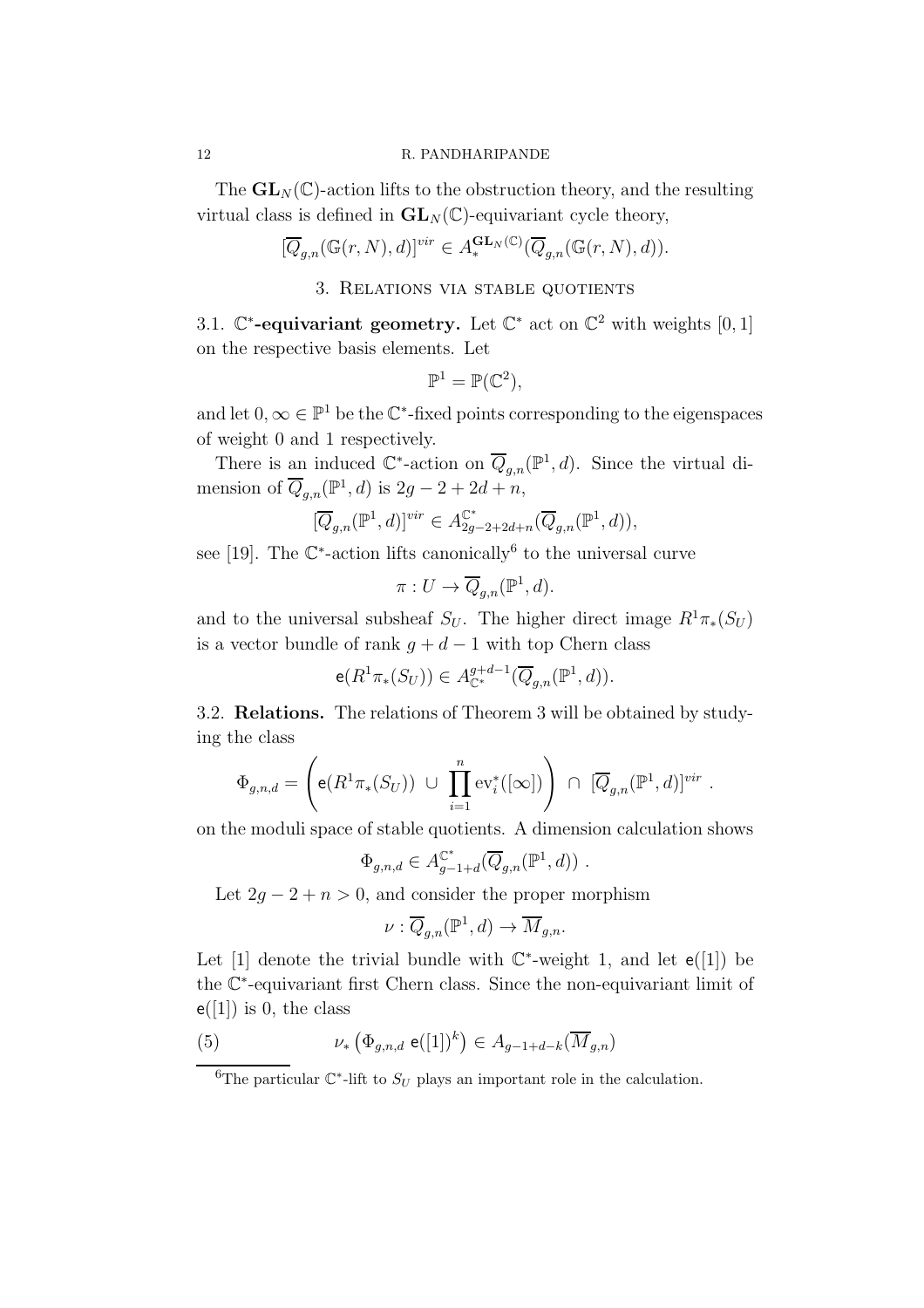certainly vanishes in the non-equivariant limit for  $k > 0$ .

We will calculate the push-forward  $(5)$  via  $\mathbb{C}^*$ -localization to find relations. Theorem 3 will be obtained after restriction to the moduli space

$$
M_{g,n}^c \subset \overline{M}_{g,n}
$$

of curves of compact type.

3.3.  $\mathbb{C}^*$ -fixed loci. Since  $\Phi_{g,n,d}$  e([1])<sup>k</sup> is a  $\mathbb{C}^*$ -equivariant class, we may calculate the non-equivariant limit of the push-forward (5) by the virtual localization formula [11] as applied in [19]. We will be interested in the restriction of  $\nu_* \left( \Phi_{g,n,d} \; \mathsf{e}([1])^k \right)$  to  $M_{g,n}^c$ .

The first step is to determine the  $\mathbb{C}^*$ -fixed loci of  $\overline{Q}_{g,n}(\mathbb{P}^1,d)$ . The full list of  $\mathbb{C}^*$ -fixed loci is indexed by decorated graphs described in [19]. However, we will see most loci do not contribute to the localization calculation of

$$
\nu_* \left( \Phi_{g,n,d} \mathsf{e}([1])^k \right) \vert_{M^c_{g,n}}
$$

by our specific choices of  $\mathbb{C}^*$ -lifts.

The *principal* component of the C<sup>∗</sup>-fixed point locus

$$
\overline{Q}_{g,n}({\mathbb P}^1,d)^{{\mathbb C}^*} \subset \overline{Q}_{g,n}({\mathbb P}^1,d)
$$

is defined as follows. Consider the quotient

$$
\overline{M}_{g,n|d} / S_d
$$

where the symmetric group acts by permutation of the d nonstandard markings. Given an element

$$
[C, p_1, \ldots, p_n, \widehat{p}_1, \ldots, \widehat{p}_d] \in \overline{M}_{g,n|d},
$$

there is a canonically associated sequence

(7) 
$$
0 \to \mathcal{O}_C(-\sum_{j=1}^d \widehat{p}_j) \to \mathcal{O}_C \to \widetilde{Q} \to 0.
$$

By including  $\mathcal{O}_C$  above the *second* factor of  $\mathbb{C}^2 \otimes \mathcal{O}_C$ , we obtain a stable quotient from (7),

$$
0 \to \mathcal{O}_C(-\sum_{j=1}^d \widehat{p}_j) \to \mathcal{O}_C \oplus \mathcal{O}_C \to \mathcal{O}_C \oplus \widetilde{Q} \to 0.
$$

The corresponding  $S_d$ -invariant morphism

$$
\iota: \overline{M}_{g,n|d} \to \overline{Q}_{g,n}(\mathbb{P}^1, d)
$$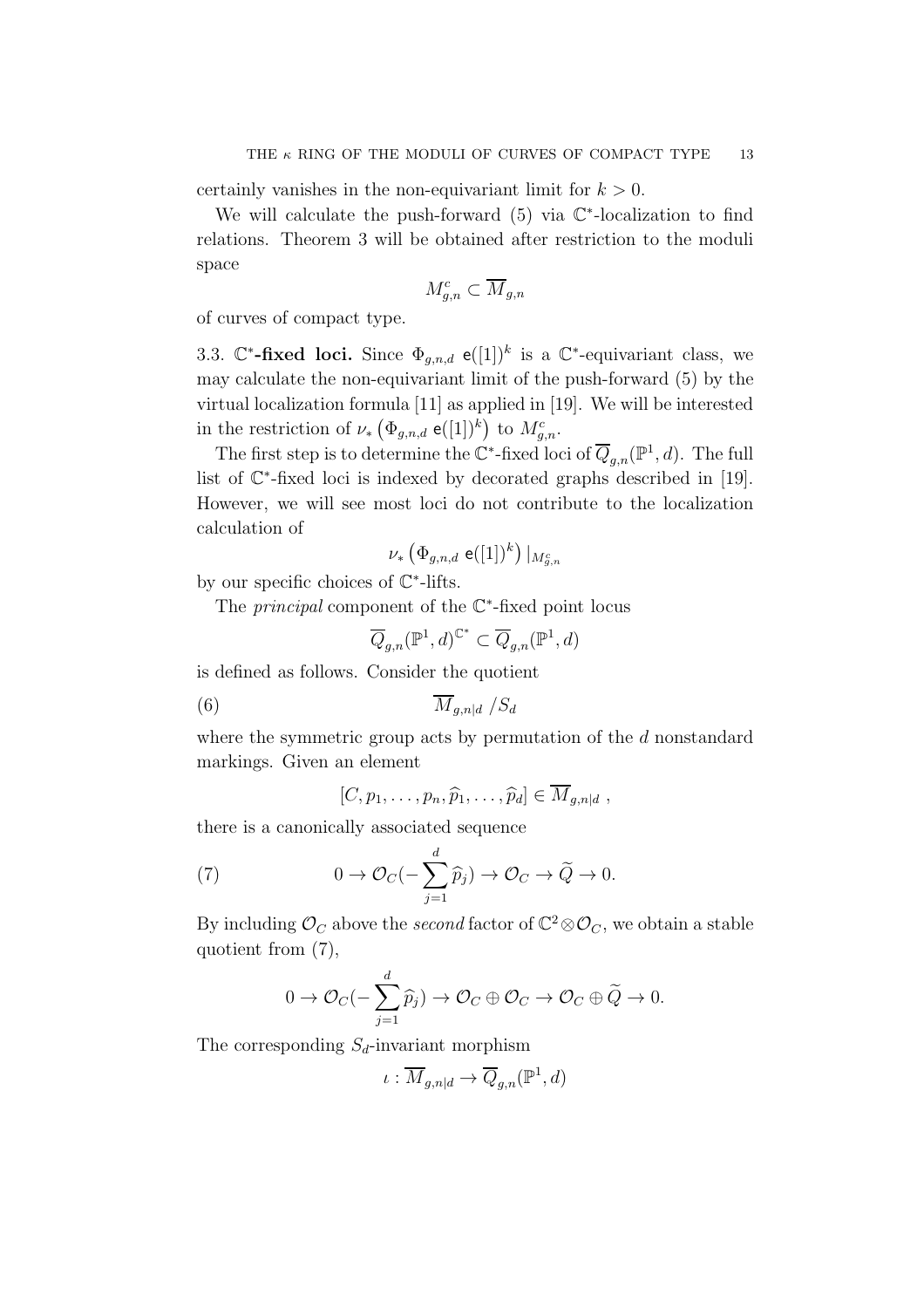#### 14 R. PANDHARIPANDE

surjects onto the principal component of  $\overline{Q}_{g,n}(\mathbb{P}^1,d)^{\mathbb{C}^*}.$ 

Let  $F \subset \overline{Q}_{g,n}(\mathbb{P}^1,d)^{\mathbb{C}^*}$  be a component of the  $\mathbb{C}^*$ -fixed locus, and let  $[C, p_1, \ldots, p_n, q] \in F$  be a generic element of F:

(i) If an irreducible component of C lying over  $0 \in \mathbb{P}^1$  has genus  $h > 0$ , then  $e(R^1 \pi_*(S_U))$  yields the class  $\lambda_h$  by the contribution formulas of [19]. Since

$$
\lambda_h|_{M_{h,*}^c}=0
$$

by [24], such loci  $F$  have vanishing contribution to

$$
\nu_* \left( \Phi_{g,n,d} \; \mathsf{e}([1])^k \right) \vert_{M_{g,n}^c}
$$

(ii) If an irreducible component of C lying over  $0 \in \mathbb{P}^1$  is incident to more than a single irreducible component dominating  $\mathbb{P}^1$ , then  $e(R^1\pi_*(S_U))$  vanishes on F by the 0 weight space in  $\mathbb{C}^2$ associated to  $0 \in \mathbb{P}^1$ .

.

(iii) If  $p_i \in C$  lies over  $0 \in \mathbb{P}^1$ , then  $ev_i^*([\infty])$  vanishes on F.

By the vanishings (i-iii) together with the stability conditions, we conclude the principal locus  $(6)$  is the *only*  $\mathbb{C}^*$ -fixed component of  $\overline{Q}_{g,n}(\mathbb{P}^1,d)$  which contributes to  $\nu_* \left( \Phi_{g,n,d} \mathsf{e}([1])^k \right)|_{M_{g,n}^c}$ .

3.4. Proof of Theorem 3. The contribution of the principal component of  $\overline{Q}_{g,n}(\mathbb{P}^1,d)$  to the push-forward  $\nu_*$   $(\Phi_{g,n,d}$  e( $[1]^k$ )  $|_{M^c_{g,n}}$  is obtained from the localization formulas of [19] together with an analysis of  $e(R^{1}\pi_{*}(S_{U}))$ .

For  $[C, p_1, \ldots, p_n, \widehat{p}_1, \ldots, \widehat{p}_d] \in \overline{M}_{g,n|d}$ , the long exact sequence associated to (7) yields

$$
0 \to H^0(C, \mathcal{O}_C) \to H^0(C, \mathcal{O}_{\widehat{p}_1 + \dots + \widehat{p}_d}) \to H^1(C, S) \to H^1(C, \mathcal{O}_C) \to 0.
$$

We conclude

$$
\mathsf{e}(R^1\pi_*(S_U)) = \frac{\mathsf{e}(\mathbb{E}^*\otimes [1])\,\mathsf{e}(\mathbb{A}_d\otimes [1])}{\mathsf{e}([1])}
$$

on the principal component. The evaluation

$$
\prod_{i=1}^{n} \text{ev}_i^*([\infty]) \cdot \mathsf{e}([1])^k = \mathsf{e}([-1])^n \cdot \mathsf{e}([1])^k
$$

is immediate.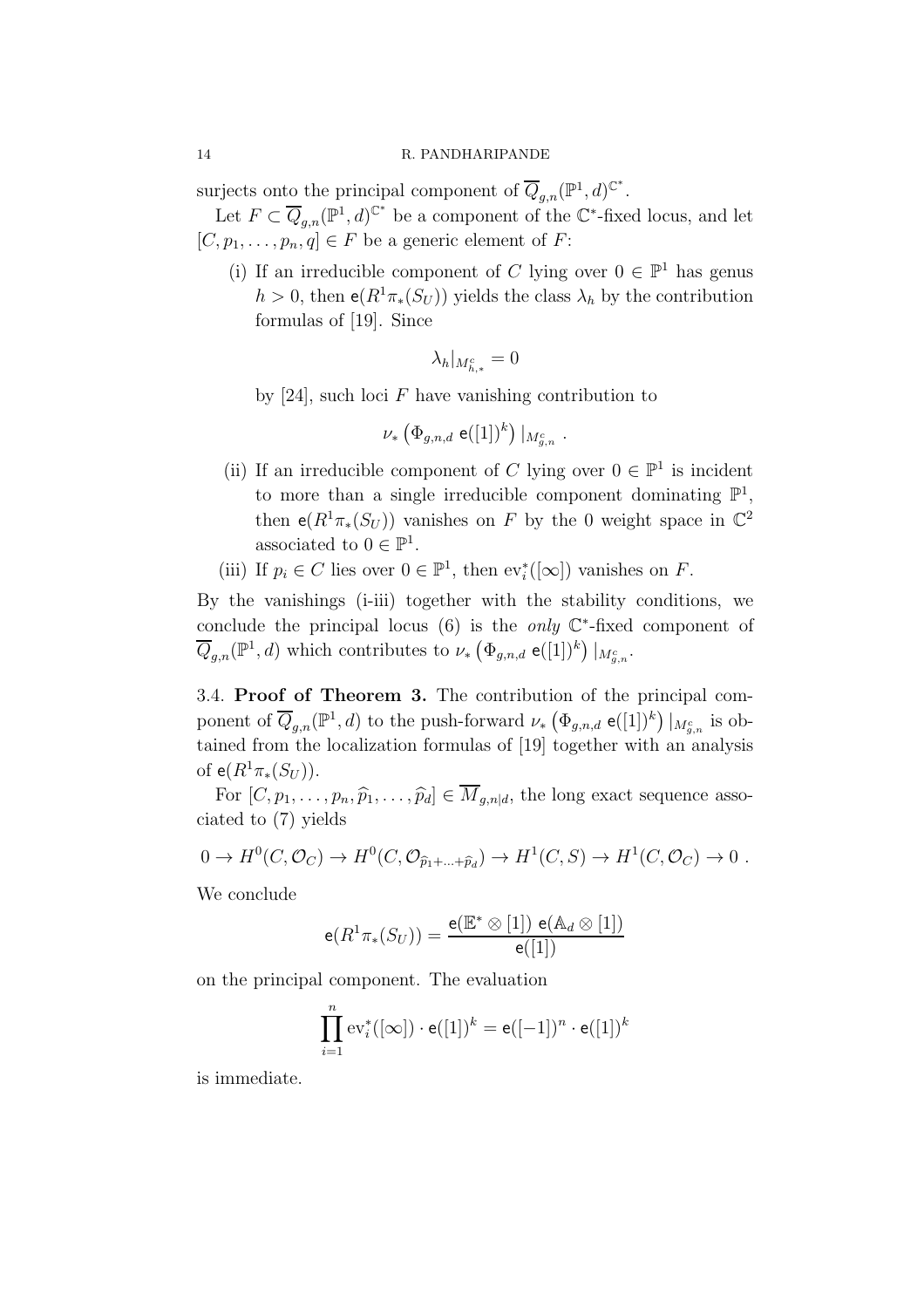By [19], the full localization contribution of the principal component is therefore

$$
\frac{\mathsf{e}(\mathbb{E}^* \otimes [1]) \; \mathsf{e}(\mathbb{A}_d \otimes [1])}{\mathsf{e}([1])} \mathsf{e}([-1])^n \mathsf{e}([1])^k \cdot \frac{\mathsf{e}(\mathbb{E}^* \otimes [-1])}{\mathsf{e}([-1])} \frac{1}{\mathsf{e}(\mathbb{B}_d \otimes [-1])} \; .
$$

Using the Mumford relation  $c(\mathbb{E}) \cdot c(\mathbb{E}^*) = 1$ , we conclude, in the nonequivariant limit,

$$
\nu_* \left( \Phi_{g,n,d} \; \mathbf{e}([1])^k \right) \big|_{M_{g,n}^c} = (-1)^{3g-3+d+k} \; \epsilon_*^c \left( c_{2g-2+n+k} (\mathbb{A}_d^* - \mathbb{B}_d) \right) \; .
$$

Since the non-equivariant limit of  $\nu_* \left( \Phi_{g,n,d} \mathbf{e}([1])^k \right)|_{M_{g,n}^c}$  vanishes, the proof of Theorem 3 is complete.

# 3.5. Evaluation rules.

3.5.1. *Chern classes.* Associated to each nonstandard marking  $\hat{p}_j$ , there is cotangent line bundle

$$
\widehat{\mathbb{L}}_j \to M_{g,n|d}^c.
$$

Let  $\widehat{\psi}_j = c_1(\widehat{\mathbb{L}}_j)$  be the first Chern class.

The nonstandard markings are allowed by the stability conditions to be coincident. The *diagonal*

$$
D_{ij} \subset M_{g,n|d}^c
$$

is defined to be the locus where  $\widehat{p}_i = \widehat{p}_j$ . Let

$$
S_{ij} = \{ \ell \mid \ell \neq i, j \} \cup \{ \star \} .
$$

The basic isomorphism

$$
D_{ij} \stackrel{\sim}{=} M_{g,n|S_{ij}}^c.
$$

gives the diagonal geometry a recursive structure compatible with the cotangent line classes,

$$
\widehat{\psi}_{\ell}|_{D_{ij}} = \widehat{\psi}_{\ell} ,
$$

$$
\widehat{\psi}_{i}|_{D_{ij}} = \widehat{\psi}_{j}|_{D_{ij}} = \widehat{\psi}_{\star} .
$$

The intersection of distinct diagonals leads to smaller diagonals

$$
D_{ij} \cap D_{jk} = D_{ijk}
$$

in the obvious sense. The self-intersection is determined by

(8) 
$$
[D_{ij}]^2 = -\hat{\psi}_\star|_{D_{ij}}.
$$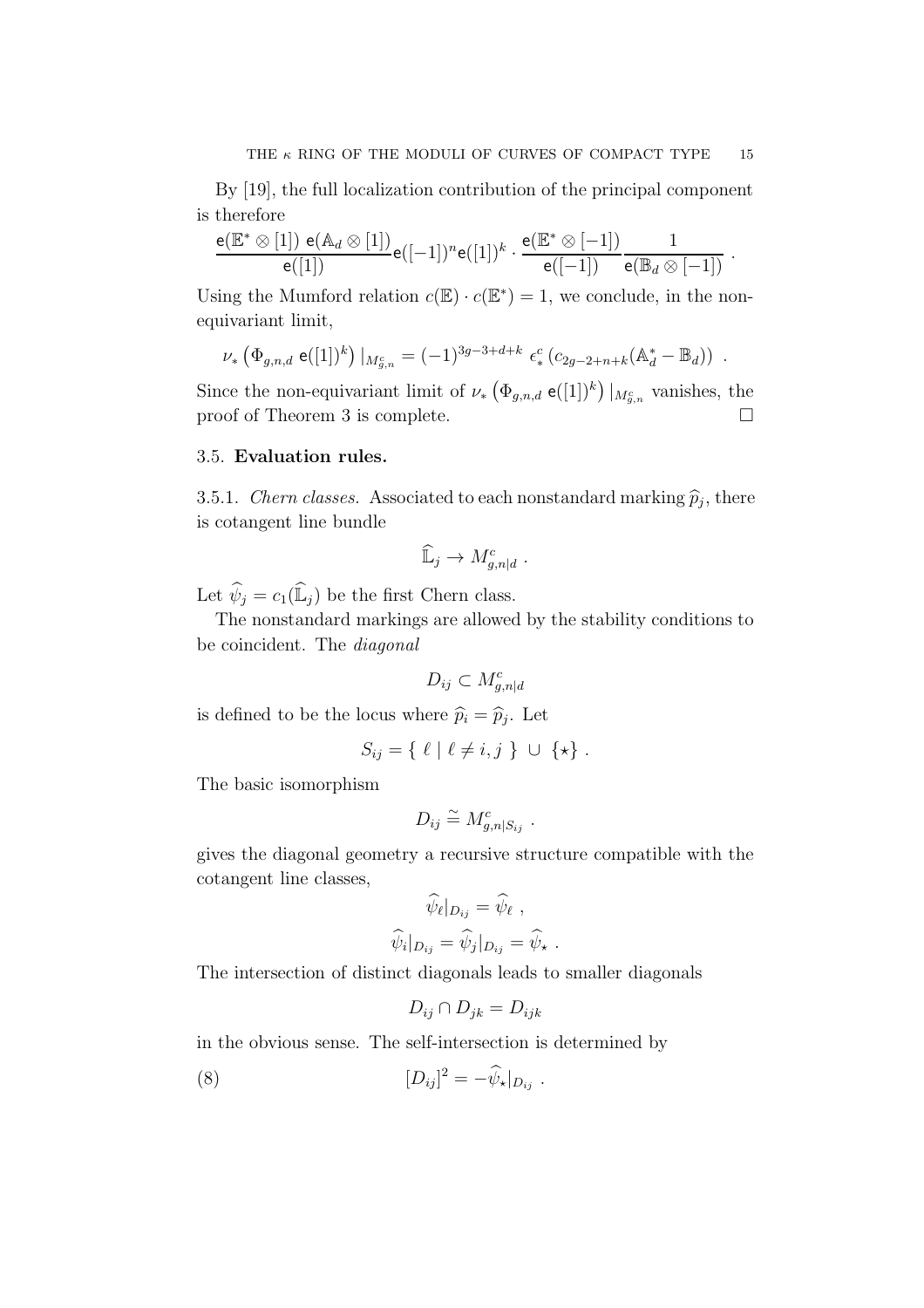For convenience, let

$$
\Delta_i = D_{1,i} + D_{2,i} + \ldots + D_{i-1,i}
$$

with the convention  $\Delta_1 = 0$ .

The Chern classes of  $\mathbb{A}_d$  and  $\mathbb{B}_d$  are easily obtained inductively from the sequences

$$
0 \to \mathcal{O}_{\sigma_1 + \dots + \sigma_{d-1}}(-\sigma_d) \to \mathcal{O}_{\sigma} \to \mathcal{O}_{\sigma_d} \to 0,
$$

 $0 \to \mathcal{O}_{\sigma_1 + \dots + \sigma_{d-1}}(\sigma_1 + \dots + \sigma_{d-1}) \to \mathcal{O}_{\sigma}(\sigma) \to \mathcal{O}_{\sigma_d}(\sigma) \to 0$ 

on the universal curve U over  $M_{g,n}^c$ . We find

(9) 
$$
c(\mathbb{A}_d) = \prod_{j=1}^d (1 - \Delta_j),
$$

$$
c(\mathbb{B}_d) = \prod_{j=1}^d (1 - \widehat{\psi}_j + \Delta_j),
$$

see [19] for similar calculations.

3.5.2. *Push-forward.* From the Chern class formulas (9) and the diagonal intersection rules of Section 3.5.1,

$$
\epsilon_*^c(c_{2g-2+k}(\mathbb{A}_d^*-\mathbb{B}_d))\in A^*(M_{g,n}^c)
$$

is canonically a sum of push-forwards of the type

$$
\epsilon_*^c \left( \widehat{\psi}_1^{j_1+1} \cdots \widehat{\psi}_s^{j_s+1} \right) \in A^*(M_{g,n}^c)
$$

along the forgetful maps

$$
\epsilon^c_*: M^c_{g,n|s} \to M^c_{g,n}
$$

associated to the various diagonals.

**Lemma 1.** 
$$
\epsilon_* \left( \widehat{\psi}_1^{j_1+1} \cdots \widehat{\psi}_s^{j_s+1} \right) = \kappa_{j_1} \cdots \kappa_{j_d} \text{ in } A^*(M_{g,n}^c).
$$

*Proof.* There are forgetful maps

$$
\gamma_j: M_{g,n|s}^c\rightarrow M_{g,n|1}^c=M_{g,n+1}^c,
$$

associated to each nonstandard marking where the isomorphism on the right follows from the definition of stability. Taking the fiber product over  $M_{g,n}^c$  of all the  $\gamma_j$  yields a birational morphism

$$
\gamma: M_{g,n|s}^c \to M_{g,n+1}^c \times_{M_{g,n}^c} M_{g,n+1}^c \times_{M_{g,n}^c} \cdots \times_{M_{g,n}^c} M_{g,n+1}^c
$$
.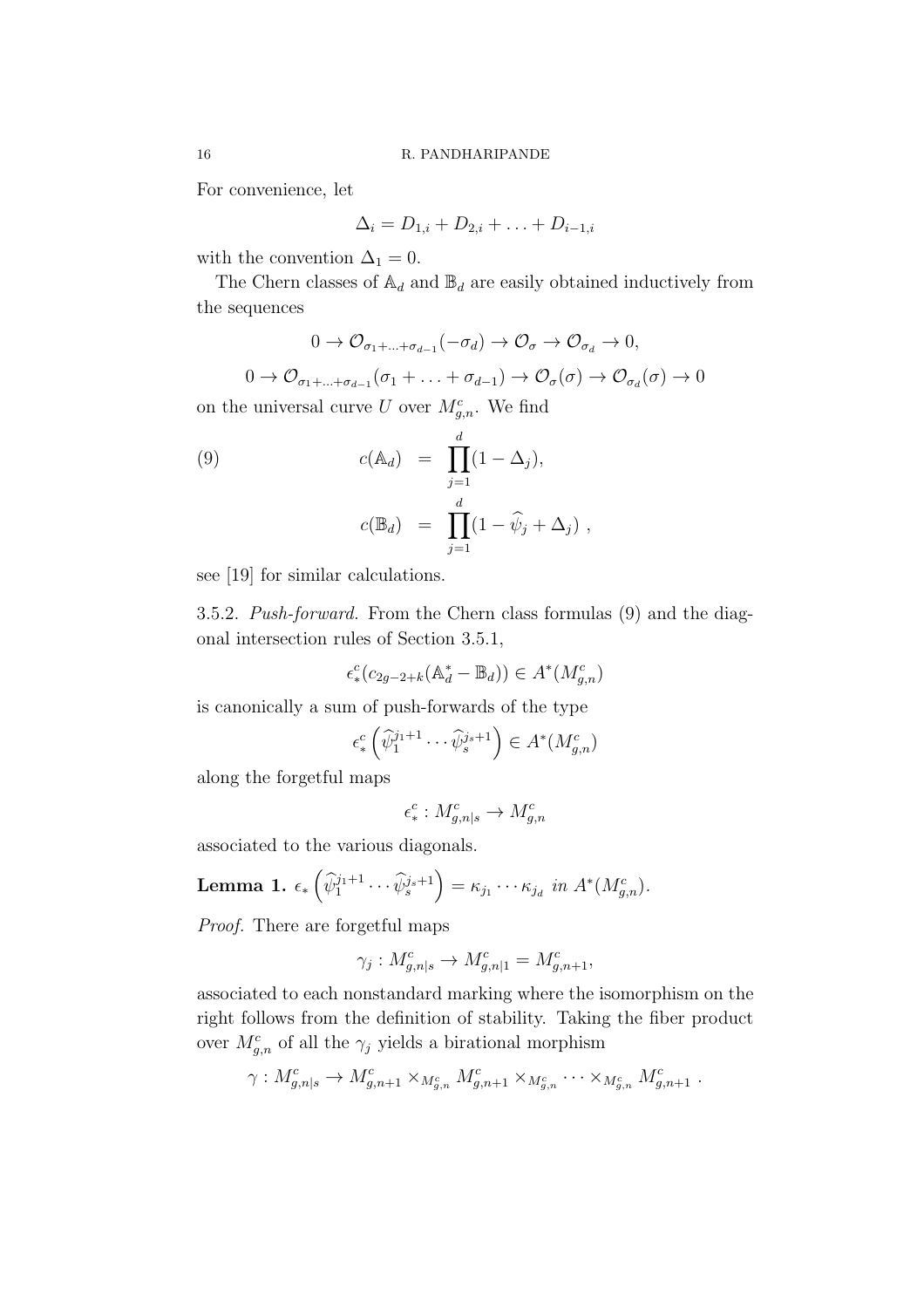The morphism  $\gamma$  is a small resolution. The exceptional loci are at most codimension 2 in  $M_{g,n|s}^c$ . Hence,

$$
\mu^*(\psi_j)=\widehat{\psi}_j
$$

for each nonstandard marking. We see

$$
\mu_*\left(\widehat{\psi}_1^{j_1+1}\cdots\widehat{\psi}_s^{j_s+1}\right)=\psi_1^{j_1+1}\cdots\psi_s^{j_s+1}.
$$

The result then follows after push-forward to  $M_{g,n}^c$  by the definition of the  $\kappa$  classes.

By Lemma 1, the relations of Theorem 3 are purely among the  $\kappa$ classes in  $A^*(M_{g,n}^c)$ .

3.5.3. *Example.* The  $d = 1$  case of Theorem 3 immediately yields the relations

$$
\forall k > n, \quad \kappa_{2g-2+k} = 0 \in A^*(M_{g,n}^c)
$$

implied also by the vanishing results (1).

More interesting relations occur for  $d = 2$ . By the Chern class calculation (9),

$$
c(\mathbb{A}_2^* - \mathbb{B}_2) = \frac{1 + \Delta_1}{1 - \hat{\psi}_1 + \Delta_1} \cdot \frac{1 + \Delta_2}{1 - \hat{\psi}_2 + \Delta_2}
$$

.

Using the series expansion

(10) 
$$
\frac{1+x}{1-y+x} = 1 + \sum_{r\geq 0} y(y-x)^r
$$

and the diagonal intersection rules, we obtain

$$
c(\mathbb{A}_2^* - \mathbb{B}_2) = \left(1 + \sum_{r \ge 0} \widehat{\psi}_1^{r+1}\right) \cdot \left(1 + \sum_{r \ge 0} \widehat{\psi}_2(\widehat{\psi}_2^r - (2^r - 1)\widehat{\psi}_2^{r-1}\Delta_2)\right)
$$

In genus 3 with  $n = 0$ , the  $k = 1$  case of Theorem 3 concerns

$$
c_5(\mathbb{A}_2^* - \mathbb{B}_2) = \sum_{r_1 + r_2 = 5} \widehat{\psi}_1^{r_1} \widehat{\psi}_2^{r_2} - \sum_{r=1}^4 (2^r - 1) \widehat{\psi}_*^4 \Delta_2.
$$

The push-forward is easily evaluated

$$
\epsilon_*^c (c_5(\mathbb{A}_2^* - \mathbb{B}_2)) = 4\kappa_3 + \kappa_1 \kappa_2 + \kappa_2 \kappa_1 + 4\kappa_3 - (1 + 3 + 7 + 15)\kappa_3
$$
  
= -18\kappa\_3 + 2\kappa\_1 \kappa\_2.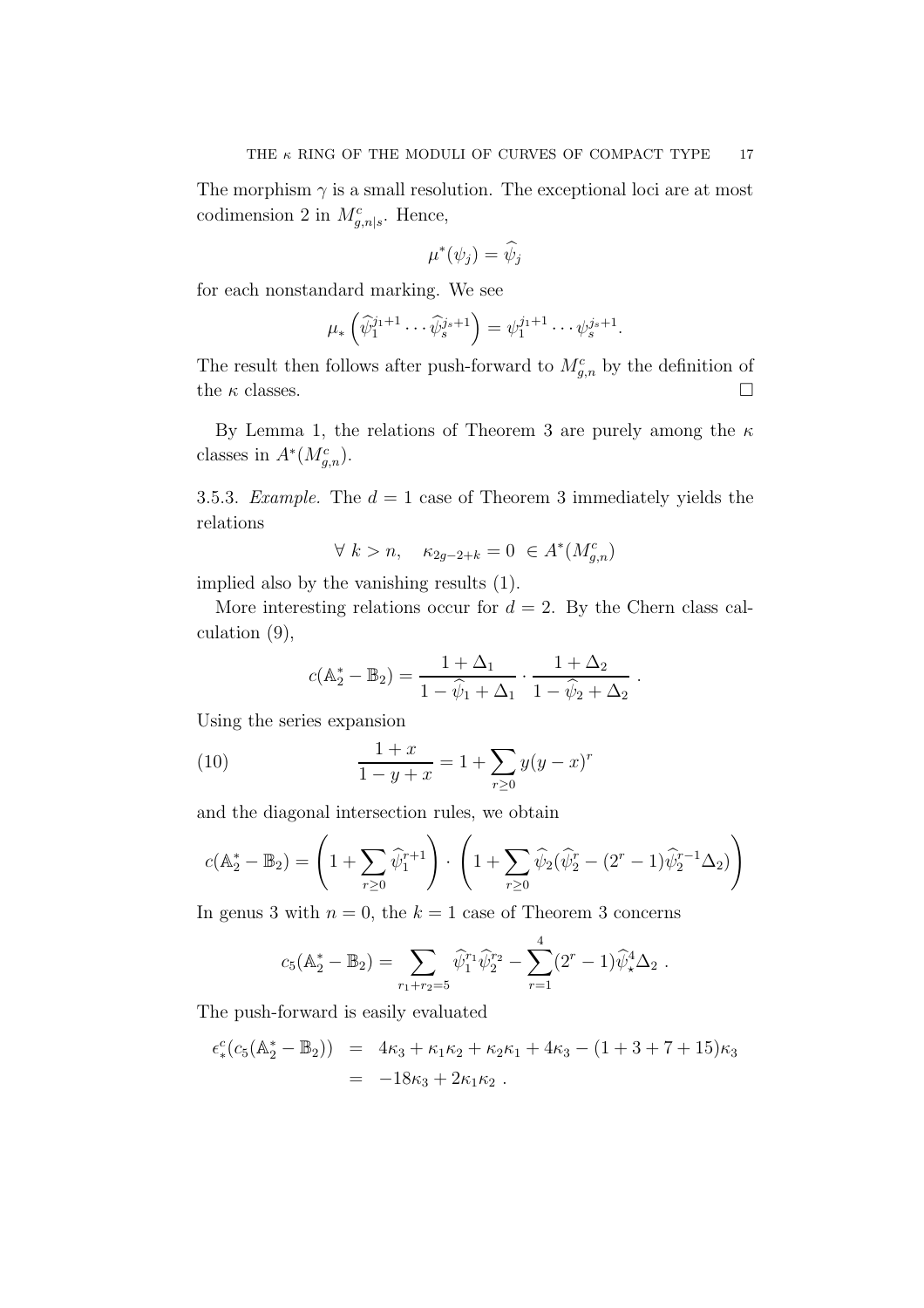We obtain the nontrivial relation

$$
-18\kappa_3 + 2\kappa_1 \kappa_2 = 0 \quad \in A^*(M_3^c) \; .
$$

3.6. Richer relations. The proof of Theorem 3 naturally yields a richer set of relations among the  $\kappa$  classes. The universal curve

$$
\pi: U \to M^c_{g,n|d}
$$

carries the basic divisor classes

$$
s = c_1(S_U^*), \quad \omega = c_1(\omega_\pi(p_1 + \ldots + p_n))
$$

obtained from the universal subsheaf  $S_U$  and the  $\pi$ -relative log dualizing sheaf.

**Proposition 2.** *For all*  $a_i \geq 0$ *,*  $b_i \geq 0$  *and*  $k > n$ *,* 

$$
\epsilon_*\left(\prod_{i=1}^m\pi_*(s^{a_i}\omega^{b_i})\cdot c_{2g-2+k}(\mathbb{A}_d^*-\mathbb{B}_d)\right)=0\ \in A^*(M_{g,n}^c).
$$

The proof of Proposition 2 exactly follows the proof of Theorem 3. We leave the details to the reader. By the rules of Section 3.5, the relations of Proposition 2 are also purely among the  $\kappa$  classes.

## 4. Evaluation of the stable quotient relations

4.1. Overview. Our goal here is to explicitly evaluate the relations of Theorem 3 as polynomials in the  $\kappa$  classes. By examining the coefficients, we will obtain a proof of Theorem 1.

4.2. Term counts. Consider the total Chern class

(11) 
$$
c(\mathbb{A}_d^* - \mathbb{B}_d) = \prod_{i=1}^d \frac{1 + \Delta_i}{1 - \widehat{\psi}_i + \Delta_i}.
$$

After substituting

$$
\Delta_i = D_{1,i} + \ldots + D_{i-1,i},
$$

we may expand the right side of (11) fully. The resulting expression is a formal series in the  $d + \binom{d}{2}$  $_2^d$ ) variables<sup>7</sup>

$$
\widehat{\psi}_1,\ldots,\widehat{\psi}_d,-D_{12},-D_{13},\ldots,-D_{d-1,d}
$$
.

<sup>&</sup>lt;sup>7</sup>The sign on the diagonal variables is chosen because of the self-intersection formula (8).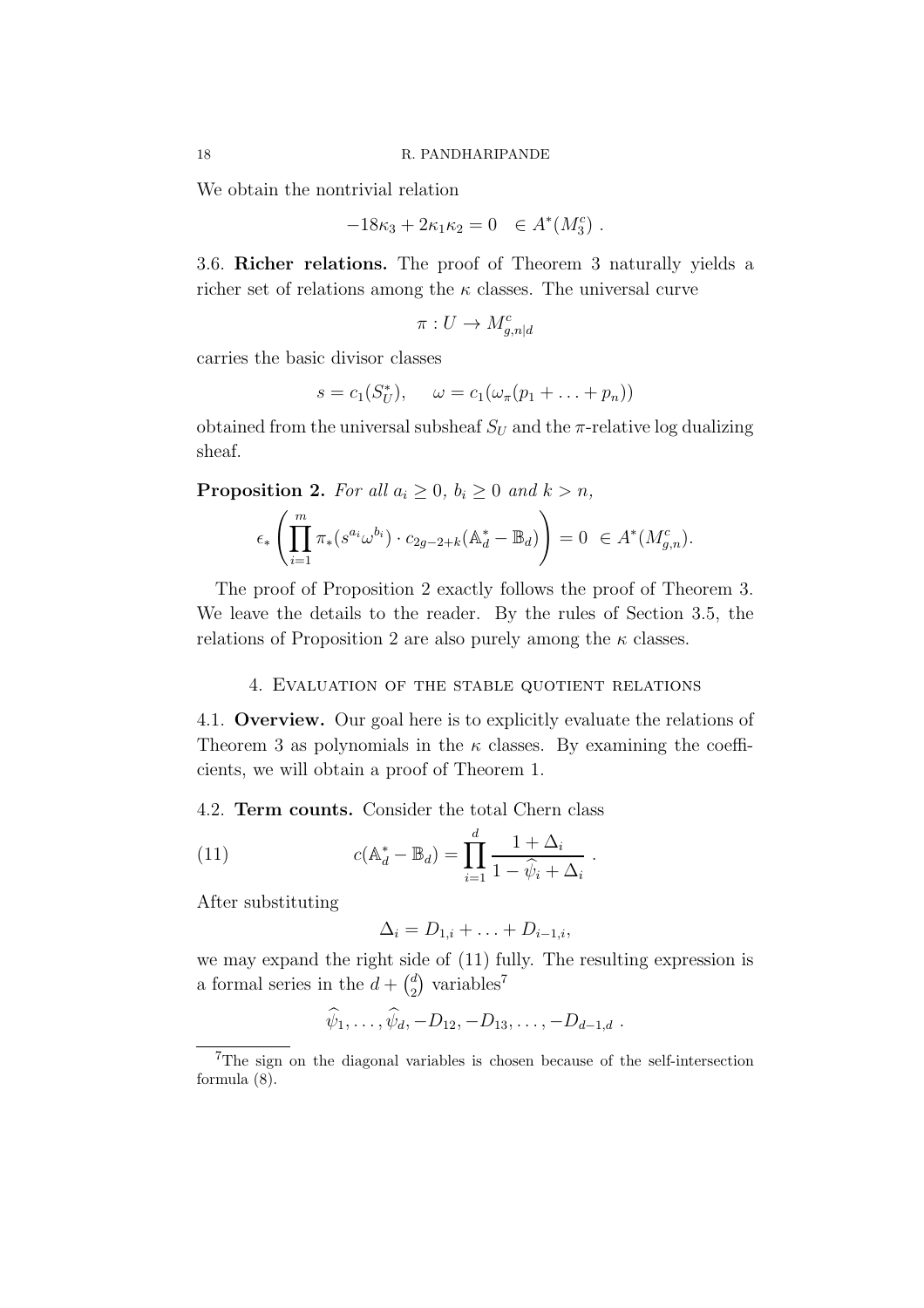Let  $M_r^d$  denote the coefficient in degree r,

$$
c(\mathbb{A}_d^* - \mathbb{B}_d) = \sum_{r=0}^{\infty} M_r^d(\widehat{\psi}_i, -D_{ij}).
$$

Lemma 2. *After setting all the variables to 1,*

$$
\sum_{r=0}^{\infty} M_r^d(\widehat{\psi}_i = 1, -D_{ij} = 1) t^r = \frac{1}{1 - dt}.
$$

*Proof.* After setting the variables to 1 in (11), we find

$$
c_t(\mathbb{A}_d^* - \mathbb{B}_d) = \prod_{i=1}^d \frac{1 - (i-1)t}{1 - it},
$$

which is a telescoping product.

Lemma 2 may be viewed counting the number of terms in the expansion of (11),

$$
M_r^d(\widehat{\psi}_i = 1, -D_{ij} = 1) = d^r
$$

.

The simple answer will play a crucial role in the analysis.

4.3. Connected counts. A monomial in the diagonal variables

(12)  $D_{12}, D_{13}, \ldots, D_{d-1,d}$ 

determines a set partition of  $\{1, \ldots, d\}$  by the diagonal associations. For example, the monomial  $3D_{12}^2D_{13}D_{56}^3$  determines the set partition

$$
\{1,2,3\} \cup \{4\} \cup \{5,6\}
$$

in the  $d = 6$  case. A monomial in the variables  $(12)$  is *connected* if the corresponding set partition consists of a single part with d elements.

A monomial in the variables

$$
\psi_1, \ldots, \psi_d, -D_{12}, -D_{13}, \ldots, -D_{d-1,d}
$$

is connected if the corresponding monomial in the diagonal variables obtained by setting all  $\hat{\psi}_i = 1$  is connected. Let  $C_r^d$  be the summand of  $M_r^d(\psi_i = 1, -D_{ij} = 1)$  consisting of the contributions of only the connected monomials.

Lemma 3. *We have*

$$
\sum_{d=1}^{\infty} \sum_{r=0}^{\infty} C_r^d \ t^r \frac{z^d}{d!} = \log \left( 1 + \sum_{d=1}^{\infty} \sum_{r=0}^{\infty} d^r t^r \frac{z^d}{d!} \right) \ .
$$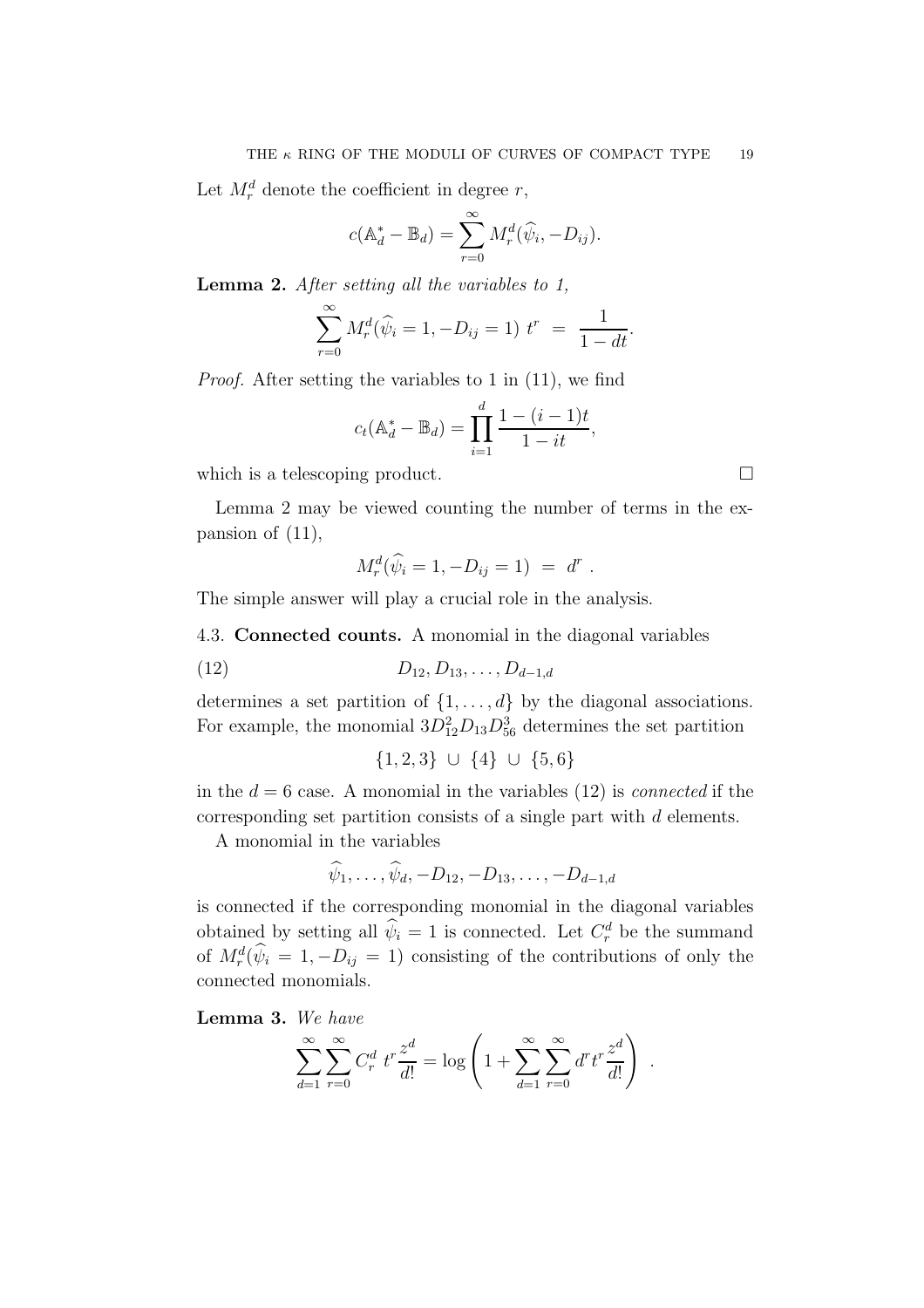*Proof.* By a standard application of Wick, the connected and disconnected counts are related by exponentiation,

$$
\exp\left(\sum_{d=1}^{\infty}\sum_{r=0}^{\infty}C_r^d \ t^r \frac{z^d}{d!}\right) = 1 + \sum_{d=1}^{\infty}\sum_{r=0}^{\infty}M_r^d(\widehat{\psi}_i = 1, -D_{ij} = 1) \ t^r \frac{z^d}{d!}.
$$

The right side is then evaluated by Lemma 2  $\Box$ 

4.4.  $C_r^d$  for  $r \leq d$ . We may write the series inside the logarithm in Lemma 3 in the following form,

$$
F(t, z) = 1 + \sum_{d=1}^{\infty} \sum_{r=0}^{\infty} d^r t^r \frac{z^d}{d!} = \frac{1}{1 - tz\frac{d}{dz}} e^z.
$$

Expanding the exponential of the differential operator by order in  $t$ yields,

$$
F(t, z) = ez + tzez + t2(z2 + z)ez + t4(z4 + 6z3 + 7z2 + z)ez + ...
$$
  

$$
t3(z3 + 3z2 + z)ez + t4(z4 + 6z3 + 7z2 + z)ez + ...
$$

We have proven the following result.

**Lemma 4.**  $F(t, z) = e^z \cdot \sum_{r=0}^{\infty} t^r p_r(z)$  where

$$
p_r(z) = \sum_{s=0}^r c_{r,s} z^{r-s}
$$

*is a degree* r *polynomial.*

By Lemma 4 and the coefficient evaluation  $c_{r,0} = 1$ , we see

$$
\log(F(t,z)) = z + \log(\frac{1}{1-tz}) + \dots
$$

where the dots stand for terms of the form  $t^r z^d$  with  $r > d$ . We obtain the following result.

**Proposition 3.** The only nonvanishing  $C_r^d$  for  $r \leq d$  are  $C_0^1 = 1$  and

$$
\sum_{r=1}^{\infty} C_r^r \ t^r \frac{z^r}{r!} = -\log(1 - tz).
$$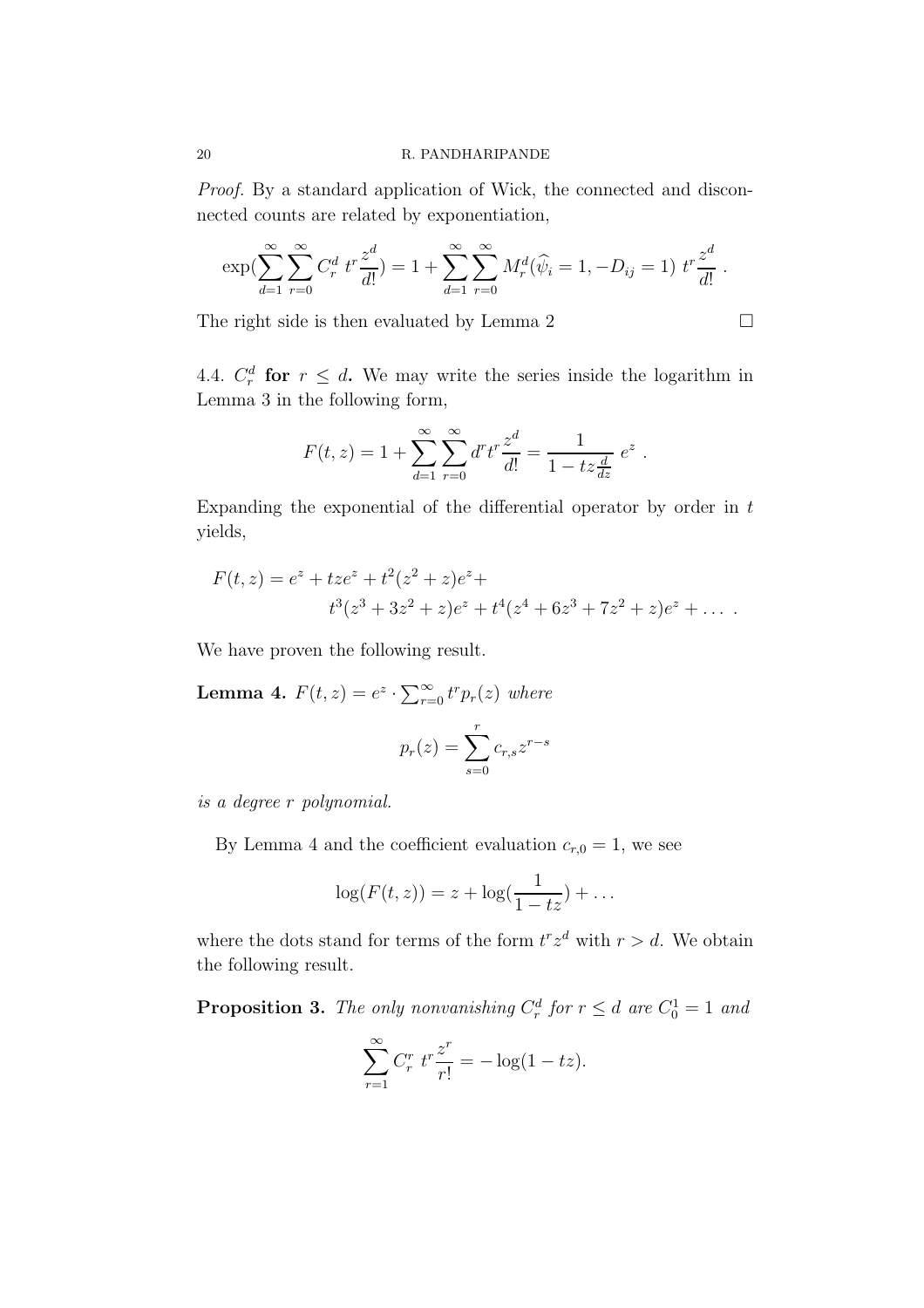.

4.5. Evaluation. Let  $g$  and  $n$  be fixed. We are interested in calculating

$$
R_{g,n}(t,z) = \sum_{d=1}^{\infty} \epsilon_*^c \left( c_t (\mathbb{A}_d^* - \mathbb{B}_d) \right) \frac{z^d}{d!}
$$

By the straightforward application of the evaluation rules of Section 3.5, we find

(13) 
$$
R_{g,n}(t,z) = \exp\left(\sum_{d=1}^{\infty} \sum_{r\geq d}^{\infty} (-1)^{d-1} C_r^d \kappa_{r-d} t^r z^d\right).
$$

We rewrite (13) after separating out the  $r = d$  terms using Proposition 3 and the evaluation  $\kappa_0 = 2g - 2 + n$ ,

$$
R_{g,n}(t, -z) = \exp\left(-\sum_{d=1}^{\infty} \sum_{r\geq d}^{\infty} C_r^d \kappa_{r-d} t^r z^d\right)
$$
  
= 
$$
(1-tz)^{2g-2+n} \exp\left(-\sum_{d=1}^{\infty} \sum_{r>d}^{\infty} C_r^d \kappa_{r-d} t^r z^d\right).
$$

The  $t^r z^d$  coefficient of  $R_{g,n}$  is a valid relation in  $A^*(M_{g,n}^c)$  if

$$
r > 2g - 2 + n.
$$

The above formula, taken together with Lemma 3, provides a very effective approach to the relations of Theorem 3.

4.6. Proof of Theorem 1. The generating series for the coefficients of the singleton  $\kappa_{\ell>0}$  in the  $t^{d+\ell}z^d$  terms of  $R_{g,n}(t,-z)$  is

(14) 
$$
R_{g,n}^{\ell}(t,-z) = -(1-tz)^{2g-2+n} \sum_{d=1}^{\infty} C_{d+\ell}^{d}(tz)^{d}t^{\ell}.
$$

In order to analyze the right side of (14), we will use Lemma 4. For  $\ell \geq 0$ , let

(15) 
$$
G_{\ell}(t,z) = \sum_{d=1}^{\infty} c_{d+\ell,\ell} (tz)^d.
$$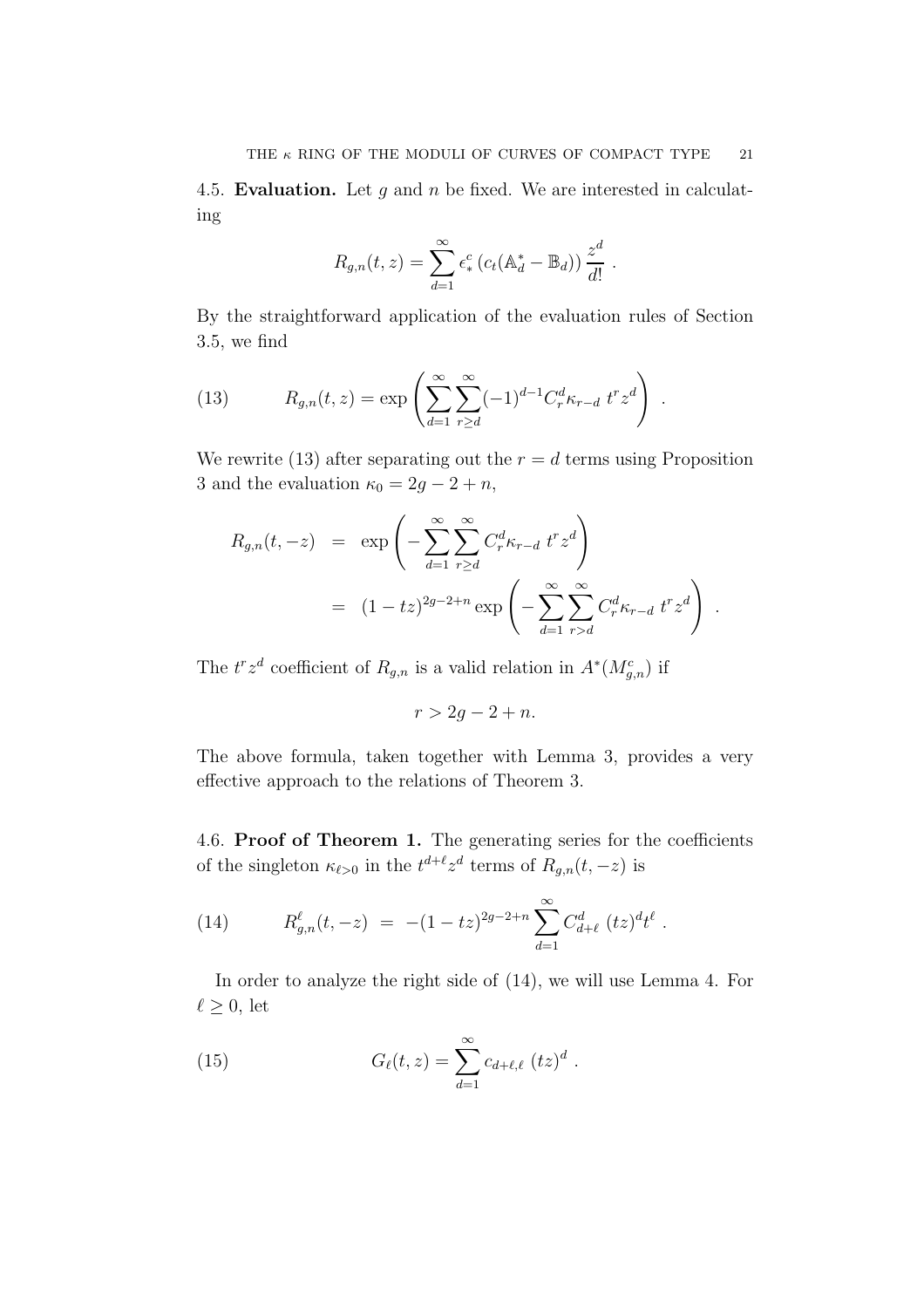By Lemma 4 and Proposition 3,

$$
\sum_{\ell \ge 0} \sum_{d=1}^{\infty} C_{d+\ell}^{d} (tz)^{d} t^{\ell} = \log \left( \sum_{\ell \ge 0} G_{\ell}(t, z) t^{\ell} \right)
$$
  
=  $\log \left( \frac{1}{1 - tz} + \sum_{\ell \ge 1} G_{\ell}(t, z) t^{\ell} \right)$   
=  $\log \left( \frac{1}{1 - tz} \right) + \log \left( 1 + (1 - zt) \sum_{\ell \ge 1} G_{\ell}(t, z) t^{\ell} \right)$ 

.

So for  $\ell > 0$ ,

(16) 
$$
\sum_{d=1}^{\infty} C_{d+\ell}^d (tz)^d = \text{Coeff}_{\ell} \left( \log \left( 1 + (1 - zt) \sum_{\ell \ge 1} G_{\ell}(t, z) t^{\ell} \right) \right).
$$

Here, Coeff<sub> $\ell$ </sub> extracts all the terms of the form  $t^{*+\ell}z^*$  and divides by  $t^{\ell}$ .

The behavior of the coefficients  $c_{r,s}$  is easily determined by induction on s.

**Lemma 5.** *For*  $r \geq s$ ,  $c_{r,s} = f_s(r)$  *where*  $f_s(r)$  *is a polynomial of degree* 2s *with leading term*

$$
f_s(r) = \frac{1}{2^s s!} r^{2s} + \dots
$$

For example,  $f_0(r) = 1$  and

$$
f_1(r) = \frac{1}{2}r^2 + \frac{1}{2}r.
$$

We leave the elementary proof of Lemma 5 to the reader

From (15) and Lemma 5, we conclude for  $\ell > 0$ ,

$$
G_{\ell}(t,z) = \frac{1}{2^{\ell}\ell!} \frac{(2\ell)!}{(1-tz)^{2\ell+1}} + \sum_{i=0}^{2\ell} \frac{\tilde{c}_{i,\ell}}{(1-tz)^{i}}
$$

for  $\tilde{c}_{i,\ell} \in \mathbb{Q}$ . Then by (16),

(17) 
$$
\sum_{d=1}^{\infty} C_{d+\ell}^{d} (tz)^{d} = \text{Coeff}_{\ell} \left( \log \left( 1 + \sum_{\ell \geq 1} \frac{(2\ell-1)!!}{(1-tz)^{2\ell}} t^{\ell} \right) \right) \dots,
$$

where the dots stand for finitely many terms of the form  $(1 - tz)^{-j}$ where  $j < 2\ell$ . By Proposition 4 proven in Section 4.7 below,

(18) 
$$
\sum_{d=1}^{\infty} C_{d+\ell}^{d} (tz)^{d} = \frac{\alpha_{\ell}}{(1 - zt)^{2\ell}} + \dots
$$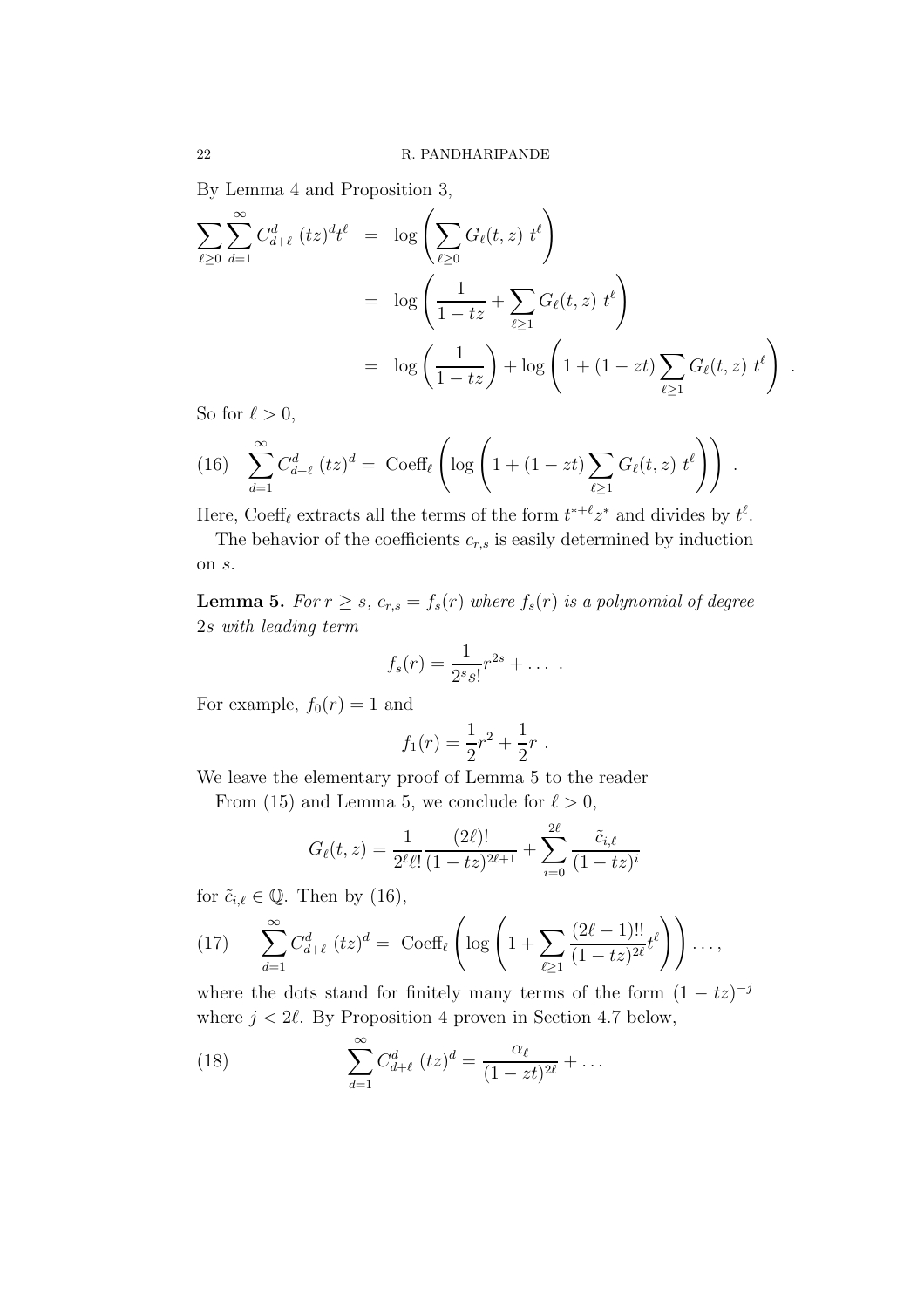with  $\alpha_{\ell} \neq 0$ .

We now return to the coefficients of the singleton  $\kappa_{\ell>0}$  in the  $t^{d+\ell}z^d$ terms of  $R_{g,n}(t, -z)$ . By (14),

(19) 
$$
R_{g,n}^{\ell}(t,-z) = -\alpha_{\ell}(1-tz)^{2g-2+n-2\ell}t^{\ell} + \dots
$$

where the dots stand for finitely many terms of the form  $(1 - tz)^j t^{\ell}$ where  $j > 2g - 2 + n - 2\ell$ . If

(20) 
$$
2g - 2 + n - 2\ell < 0,
$$

then the coefficient of  $(tz)^{d}t^{\ell}$  in  $R^{\ell}_{g,n}$  will be nonzero for all large d. **Once** 

$$
d+\ell > 2g-2+n,
$$

the corresponding  $\kappa$  relation is valid by Theorem 3. If (20) is satisfied,  $\kappa_{\ell}$  lies in the subring of  $\kappa^*(M_{g,n}^c)$  generated by  $\kappa_1, \ldots, \kappa_{\ell-1}$ .

4.7. Series analysis. Define the double factorial by

$$
(2\ell - 1)!! = \frac{(2\ell)!}{2^{\ell}\ell!} = (2\ell - 1) \cdot (2\ell - 3) \cdots 1
$$

and let

$$
\phi(x) = 1 + \sum_{\ell \ge 1} (2\ell - 1)!! \ x^{\ell} = 1 + x + 3x^2 + 15x^3 + \dots
$$

be the generating series. Define  $\alpha_{\ell} \in \mathbb{Q}$  for  $\ell > 0$  by

$$
\log(\phi) = \sum_{\ell \geq 1} \alpha_{\ell} x^{\ell} .
$$

Series expansion yields the first terms

$$
\log(\phi(x)) = x + \frac{5}{2}x^2 + \frac{37}{3}x^3 + \frac{353}{4}x^4 + \dots
$$

To complete the proof of Theorem 3, we must prove the following result.

**Proposition 4.**  $\alpha_{\ell} \neq 0$  *for all*  $\ell > 0$ *.* 

Let  $x = y^2$ . Then  $\phi(x(y))$  satisfies the differential equation

$$
y^2 \frac{d}{dy}(y\phi) = \phi - 1.
$$

Equivalently,

$$
y^3 \frac{d}{dy} \log(\phi) + y^2 - 1 = -\frac{1}{\phi}
$$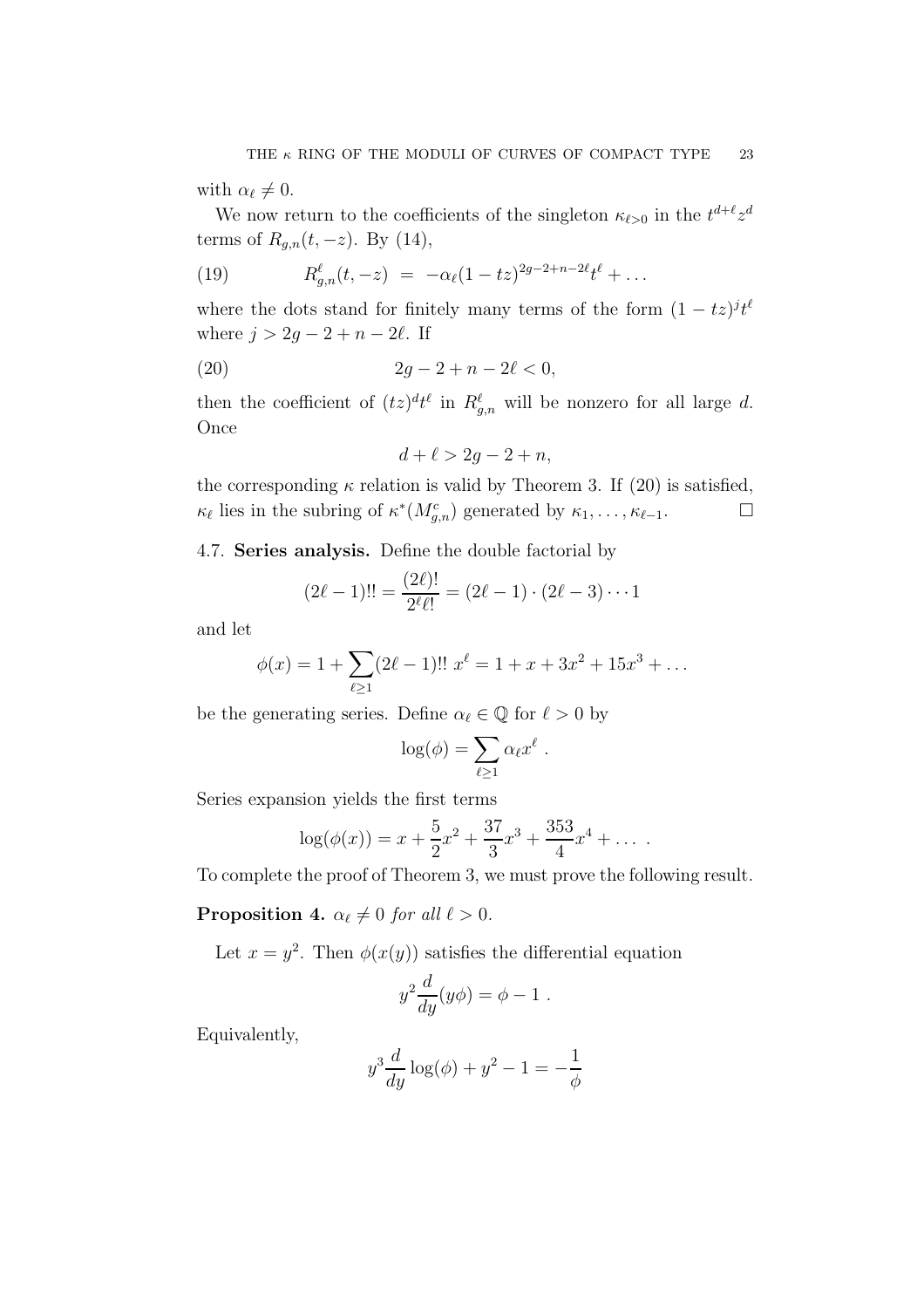Changing variables back to  $x$ , we find

(21) 
$$
2x^2 \frac{d}{dx} \log(\phi) + x - 1 = -\frac{1}{\phi}
$$

Let  $\beta_{\ell}$  denote the coefficients of the inverse series,

$$
\phi(x)^{-1} = 1 + \sum_{\ell \ge 0} \beta_{\ell} x^{\ell}
$$
  
= 1 - x - 2\alpha\_1 x^2 - 4\alpha\_2 x^3 - 6\alpha\_3 x^4 - ...,

where the second equality is obtained from (21).

**Lemma 6.**  $\beta_{\ell} \neq 0$  for all  $\ell > 0$ .

*Proof.* Series expansion yields

$$
\phi(x)^{-1} = 1 - x - 2x^2 - 10x^3 - 74x^4 - \dots
$$

We will establish the following two properties for  $\ell > 0$  by joint induction:

(i) 
$$
\beta_{\ell} < 0
$$
, \n(ii)  $|\beta_{\ell}| \leq (2\ell - 1)!!$ .

By inspection, the conditions hold in the base case  $\ell = 1$ .

Let  $\ell > 1$  and assume conditions (i)-(ii) hold for all  $\ell' < \ell$ . Since  $\phi \cdot \phi^{-1} = 1,$ 

(22) 
$$
(2\ell - 1)!! + \beta_{\ell} = -\sum_{k=1}^{\ell-1} (2k - 1)!! \cdot \beta_{\ell-k} \leq \sum_{k=1}^{\ell-1} (2k - 1)!! \cdot (2\ell - 2k - 1)!!,
$$

where the second line uses (ii). For  $\frac{\ell}{2} \leq k \leq \ell - 1$ ,  $(2k-1)!! \cdot (2\ell-2k-1)!! = (2\ell-1)!! \frac{1}{2\ell}$  $2\ell-1$ 3  $2\ell-3$  $\cdots \frac{2\ell-2k-1}{2^l+1}$  $2k + 1$  $\leq (2\ell-1)!!\frac{1}{2\ell}$  $2\ell-1$ .

By putting the two above inequalities together, we obtain

$$
(2\ell - 1)!! + \beta_{\ell} \leq (\ell - 1) \cdot (2\ell - 1)!! \frac{1}{2\ell - 1} < (2\ell - 1)!!
$$

Hence,  $\beta_{\ell} < 0$ . Since also

$$
(2\ell-1)!! + \beta_{\ell} > 0
$$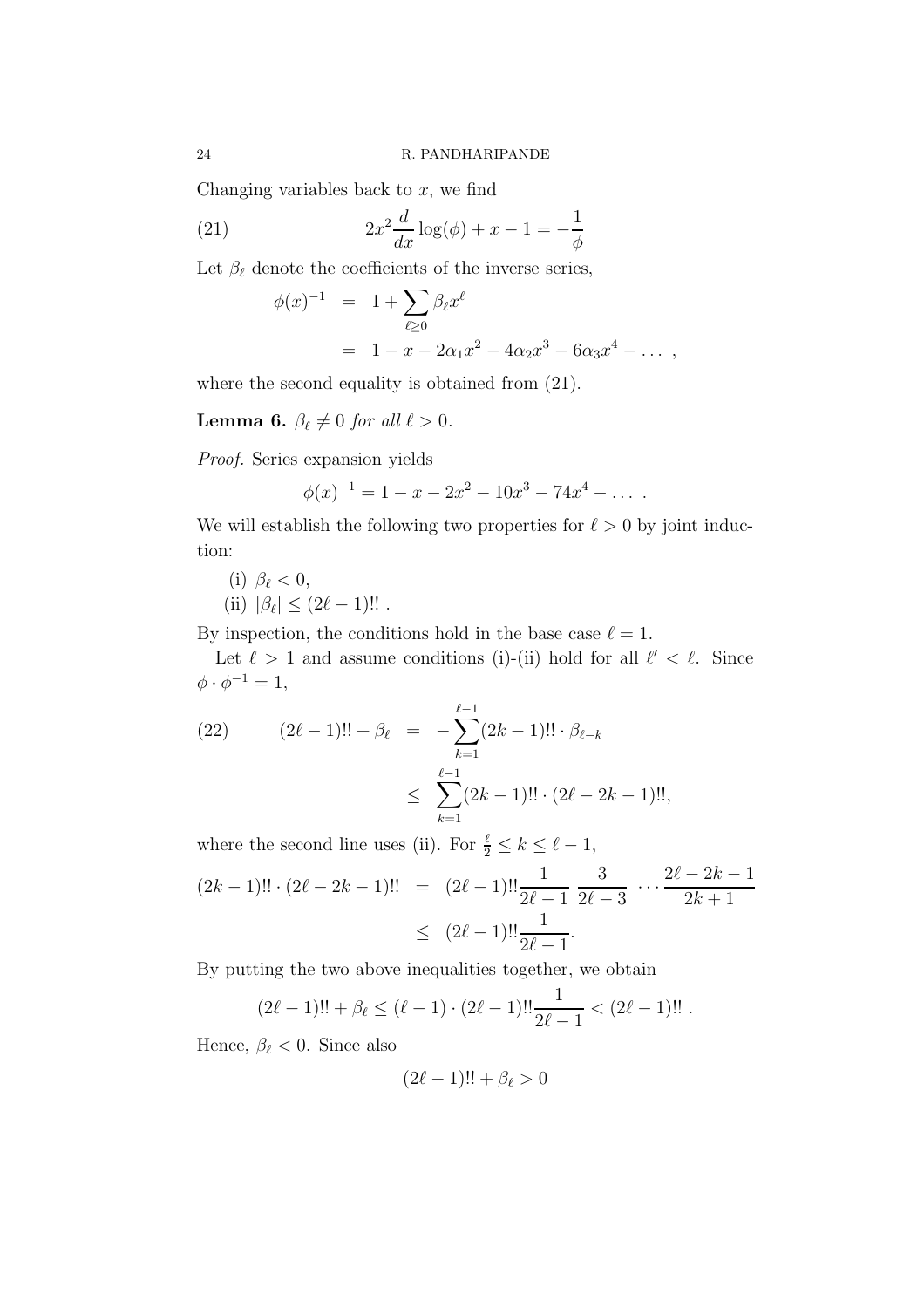by the first equality of (22) and (i), we see  $|\beta_{\ell}| < (2\ell - 1)!!$ .

Lemma 6 and the relation

$$
-2\ell\alpha_\ell=\beta_{\ell+1}
$$

together complete the proof of Proposition 4.

# 5. Independence

5.1. **Tautological classes.** The moduli space  $M_{g,n}^c$  has an algebraic stratification by topological type. The push-forward of the  $\kappa$  and  $\psi$ classes from the strata generate the *tautological ring*

$$
R^*(M_{g,n}^c) \subset A^*(M_{g,n}^c) ,
$$

see [12]. Following the Gorenstein philosophy explained in [6], we will study the independence of

$$
\kappa_1,\ldots,\kappa_{g-1+\lfloor\frac{n}{2}\rfloor}\in R^*(M_{g,n}^c)
$$

through degree  $g-1+\left\lfloor\frac{n}{2}\right\rfloor$  $\frac{n}{2}$  by pairing with strata classes.

5.2. Case  $n = 1$ . We first prove Theorem 2 for  $M_{g,1}^c$ . By stability,  $g \geq 1$ . To each partition  $p \in P(d)$ , we associate a  $\kappa$  monomial,

$$
\kappa_{\mathbf{p}} = \kappa_{p_1} \kappa_{p_2} \cdots \kappa_{p_\ell} \in R^*(M_{g,1}^c) .
$$

Theorem 2 is equivalent to the independence of the  $|P(q-1)|$  monomials

$$
\{ \kappa_{\mathbf{p}} \mid \mathbf{p} \in P(g-1) \}
$$

in  $R^*(M_{g,1}^c)$ .

To each partition  $p \in P(g-1)$  of length  $\ell$ , we associate a codimension  $g-1$  stratum  $S_{\mathbf{p}} \subset M_{g,1}^c$  by the following construction. Start with a chain of elliptic curves  $E_i$  of length  $\ell+1$  with the marking on the first,

(23) 
$$
E_1^* - E_2 - E_3 - \ldots - E_{\ell} - E_{\ell+1} .
$$

The asterisk indicates the marking. Since  $\ell \leq g-1$ , such a chain does not exceed genus g. Next, we add elliptic tails<sup>8</sup> to the first  $\ell$  elliptic components. To the curve  $E_i$ , we add  $p_i - 1$  elliptic tails. Let C be the resulting curve. The total genus of  $C$  is

$$
\ell + 1 + (g - 1) - \ell = g \; .
$$

<sup>8</sup>An elliptic tail is an unmarked elliptic curve meeting the rest of the curve in exactly 1 point.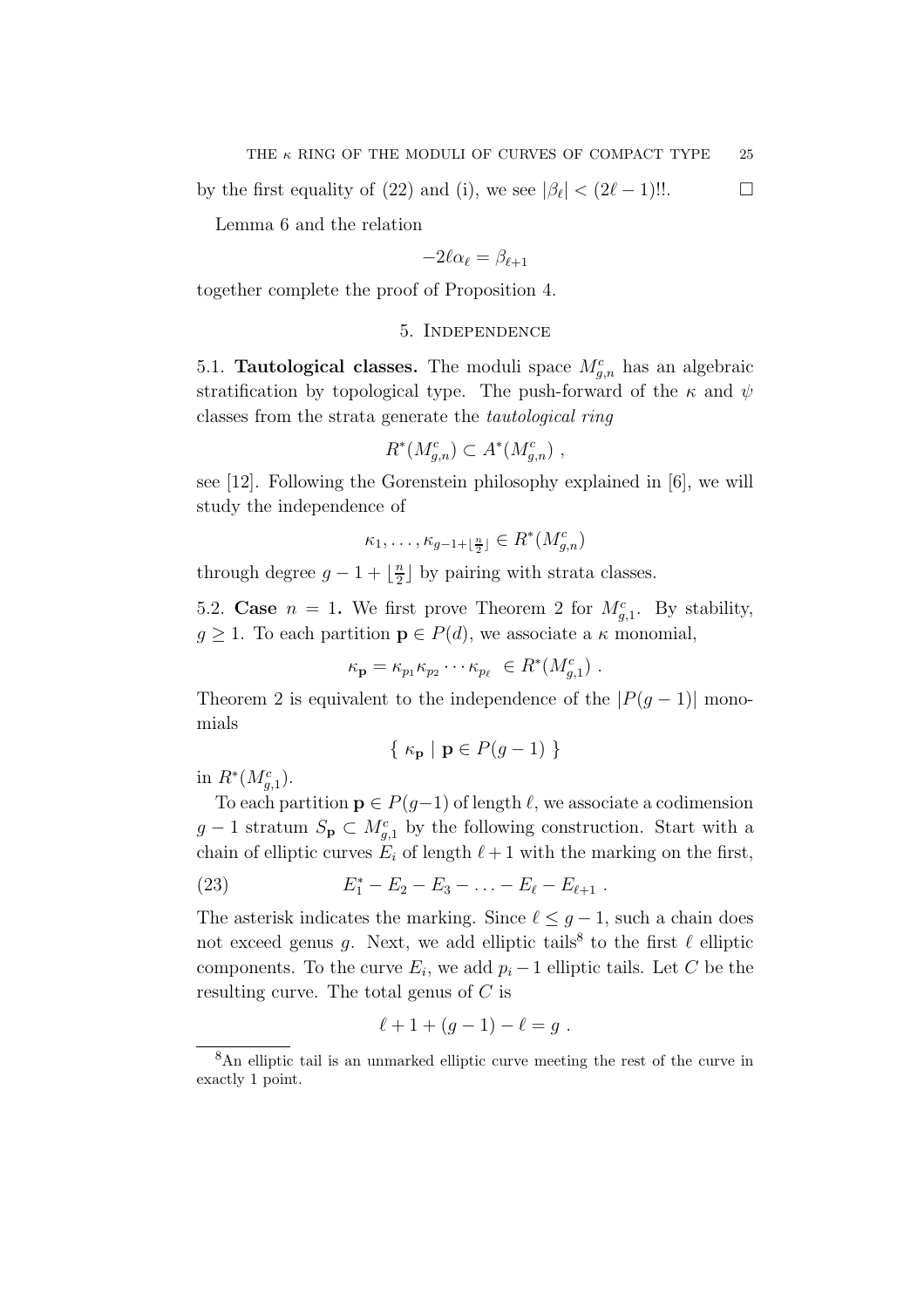The number of nodes of C is

$$
\ell + (g - 1) - \ell = g - 1 \; .
$$

Hence, C determines a codimension  $g-1$  stratum  $S_{\mathbf{p}} \subset M_{g,1}^c$ .

The moduli in  $S_p$  is found mainly on the first  $\ell$  components of the original chain (23). Each such  $E_i$  has  $p_i + 1$  moduli parameters. All other components (including  $E_{\ell+1}$ ) are elliptic tails with 1 moduli parameter each.

The  $\lambda_g$ -evaluation on  $R^*(M_{g,1}^c)$  discussed in Section 1.6 yields a pairing on partitions  $\mathbf{p}, \mathbf{q} \in P(g-1),$ 

$$
\mu_g(\mathbf{p}, \mathbf{q}) = \int_{\overline{M}_{g,1}} \kappa_\mathbf{p} \cdot [S_\mathbf{q}] \cdot \lambda_g \ \in \mathbb{Q} \ .
$$

**Lemma 7.** For all  $g \geq 1$ , the matrix  $\mu_q$  is nonsingular.

*Proof.* To evaluate the pairing, we first restrict  $\lambda_g$  to  $S_q$  by distributing a  $\lambda_1$  to each elliptic component. To pair  $\kappa_p$  with the class  $[S_q] \cdot \lambda_g$ , we must distribute the factors  $\kappa_{p_i}$  to the components  $E_j$  of  $S_{\mathbf{q}}$  in all possible ways. By the dimension constraints imposed by the moduli parameters of the components of  $S_{\mathbf{q}}$ , we immediately conclude

 $\mu_q(\mathbf{p}, \mathbf{q}) = 0$ 

unless  $\ell(\mathbf{p}) \geq \ell(\mathbf{q})$ . Moreover, if  $\ell(\mathbf{p}) = \ell(\mathbf{q})$ , the pairing vanishes unless  $\mathbf{p} = \mathbf{q}$ .

We have already shown  $\mu_g$  to be upper-triangular with respect to the length partial ordering on  $P(g-1)$ . To establish the nonsingularity of  $\mu_g$ , we must show the diagonal entries  $\mu_g(\mathbf{p}, \mathbf{p})$  do not vanish. Since  $\mu_q(\mathbf{p}, \mathbf{p})$  is a product of factors of the form

$$
\int_{\overline{M}_{1,p+1}} \kappa_p \lambda_1 = \frac{1}{24},
$$

the required nonvanishing holds.

By Lemma 7, the  $\kappa$  monomials of degree  $q-1$  are independent. The proof of Theorem 2 for  $M_{g,1}^c$  is complete.

5.3. Case  $n = 2$ . We now consider Theorem 2 for  $M_{g,2}^c$ . By stability,  $g \geq 1$ . We must prove the independence of the  $|P(g)|$  monomials

$$
\{ \kappa_{\mathbf{p}} \mid \mathbf{p} \in P(g) \}
$$

in  $R^*(M_{g,2}^c)$ .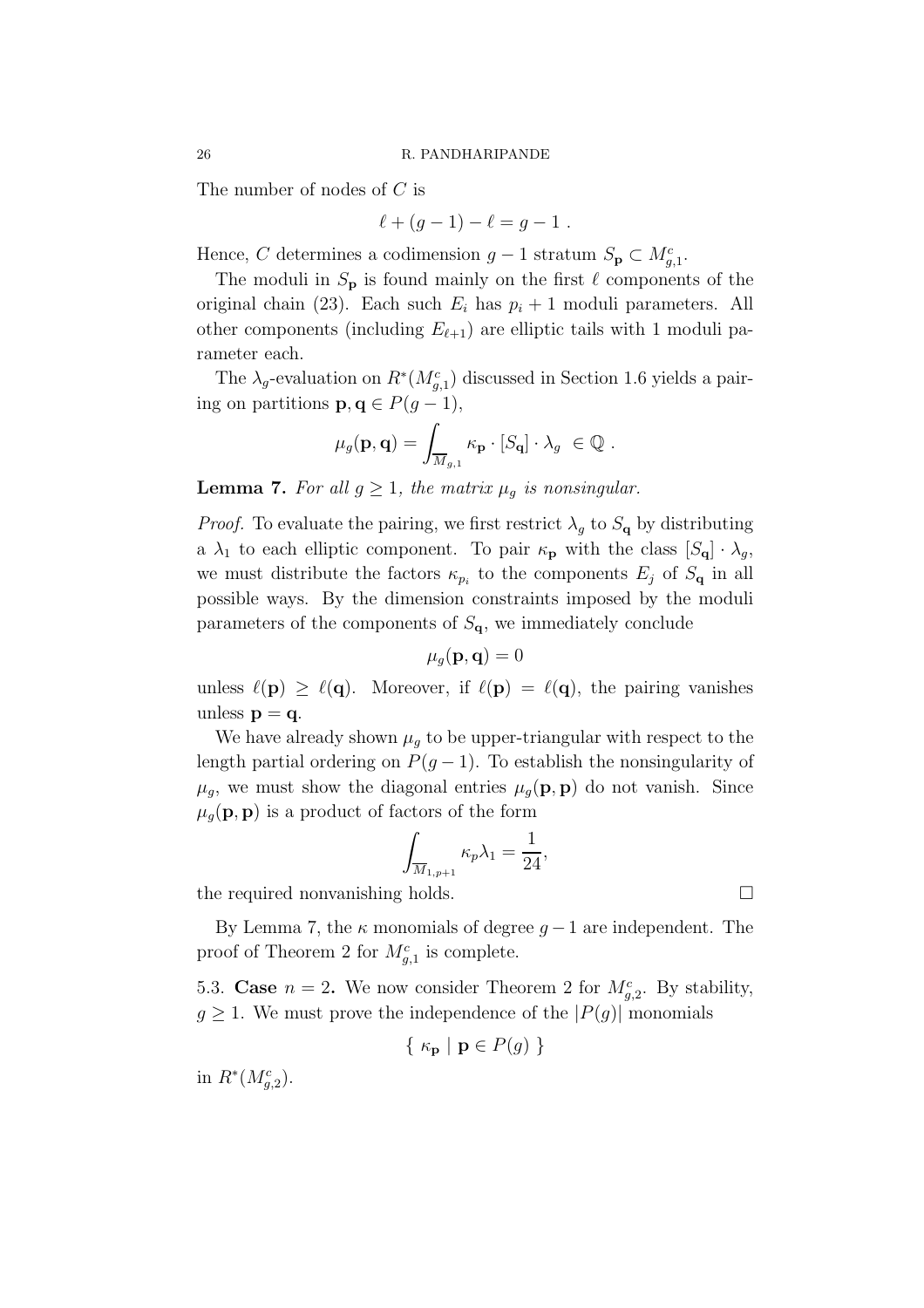To each partition  $\mathbf{p} \in P(g)$  of length  $\ell$ , we associate a codimension  $g-1$  stratum  $T_{\mathbf{p}} \subset M_{g,1}^c$  by the following construction. Start with a chain of elliptic curves  $E_i$  of length  $\ell$  with the markings on the first and last,

(24) 
$$
E_1^* - E_2 - E_3 - \ldots - E_\ell^*.
$$

Since  $\ell \leq g$ , such a chain does not exceed genus g. Next, we add elliptic tails to the  $\ell$  elliptic components of (24). To the curve  $E_i$ , we add  $p_i-1$ elliptic tails. Let  $C$  be the resulting curve. The total genus of  $C$  is

$$
\ell + g - \ell = g
$$

The number of nodes of C is

$$
\ell-1+g-\ell=g-1.
$$

Hence, C determines a codimension  $g-1$  stratum  $T_{\mathbf{p}} \subset M_{g,1}^c$ .

As before, the  $\lambda_g$ -evaluation on  $R^*(M_{g,2}^c)$  yields a pairing on partitions  $\mathbf{p}, \mathbf{q} \in P(g)$ ,

$$
\nu_g(\mathbf{p}, \mathbf{q}) = \int_{\overline{M}_{g,2}} \kappa_\mathbf{p} \cdot [T_\mathbf{q}] \cdot \lambda_g \ \in \mathbb{Q} \ .
$$

**Lemma 8.** *For all*  $g \geq 1$ *, the matrix*  $\nu_q$  *is nonsingular.* 

The proof is identical to the proof of Lemma 7. We leave the details to the reader. The proof of Theorem 2 for  $M_{g,2}^c$  is complete.

5.4. Proof of Theorem 2. To complete the proof of Theorem 2, we must consider the case  $n \geq 3$  and prove the independence of the monomials

$$
\{\ \kappa_{\mathbf{p}}\ \vert\ \mathbf{p} \in P(g-1+\lfloor \frac{n}{2} \rfloor)\ \}
$$

in  $R^*(M_{g,n}^c)$ .

We will relate the question to the established cases with 1 and 2 markings. Let

$$
\widehat{g} = g + \lfloor \frac{n-1}{2} \rfloor, \quad \widehat{n} = n - 2 \lfloor \frac{n-1}{2} \rfloor.
$$

If *n* is odd, then  $\hat{n} = 1$ . If *n* is even,  $\hat{n} = 2$ . Note

$$
\widehat{g} - 1 + \lfloor \frac{\widehat{n}}{2} \rfloor = g - 1 + \lfloor \frac{n}{2} \rfloor.
$$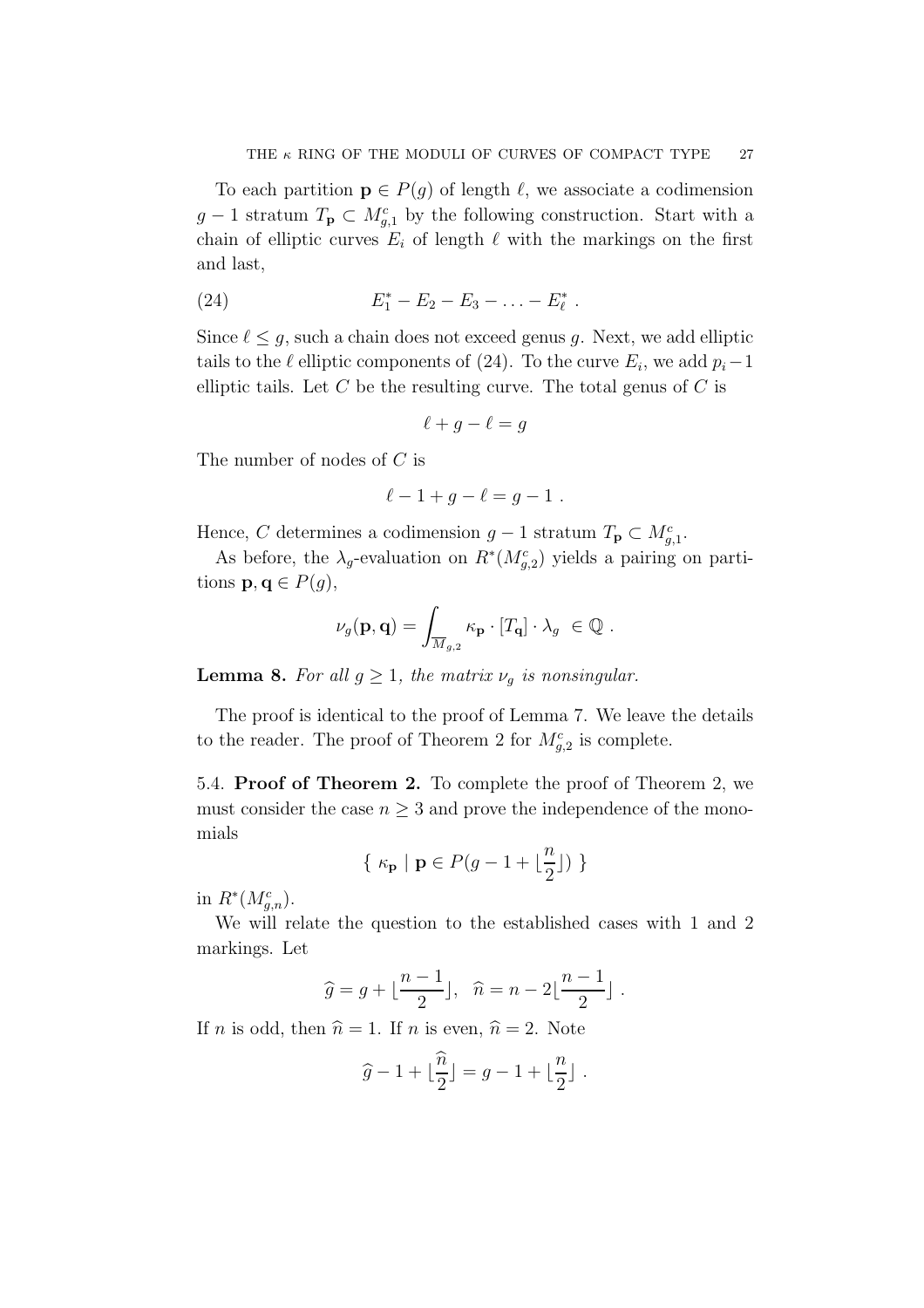#### 28 R. PANDHARIPANDE

To start, assume  $\hat{n} = 1$ . We have constructed strata classes in  $M_{\tilde{g},1}^c$ which show the independence of the monomials

$$
\{ \kappa_{\mathbf{p}} \mid \mathbf{p} \in P(\widehat{g} - 1) \}
$$

in  $R^*(M_{\tilde{g},1}^c)$ . For each  $\mathbf{q} \in P(\hat{g}-1)$ , the stratum

$$
S_{\mathbf{q}}\subset M_{\widehat{g},1}^c
$$

consists of a configuration of  $\hat{g}$  elliptic curves. We construct a corresponding stratum

$$
S'_{\mathbf{q}} \subset M_{g,n}^c
$$

by the following method. Choose any subset<sup>9</sup> of  $\lfloor \frac{n-1}{2} \rfloor$  $\frac{-1}{2}$  elliptic components of  $S_{q}$ . For each elliptic component E selected, replace E with a rational component carrying 2 additional markings.<sup>10</sup> The construction trades  $\lfloor \frac{n-1}{2} \rfloor$  $\frac{-1}{2}$  genus for  $2\left\lfloor \frac{n-1}{2} \right\rfloor$  $\frac{-1}{2}$  markings.

Theorem 2 is implied by the nonsingularity of the  $\lambda_q$ -pairing between the  $\kappa$  monomials of degree  $\hat{g} - 1$  and the strata classes  $[S'_q]$ . The proof of the nonsingularity is identical to the proof of Lemma 7.

The  $\hat{n} = 2$  case proceeds by exactly the same method. Again, elliptic components of the strata

$$
T_{\mathbf{q}}\subset M_{\widehat{g},2}^c
$$

are traded for rational components with 2 additional markings. Theorem 2 is deduced by nonsingularity of the  $\lambda_q$ -pairing.

# 5.5. **Proof of Proposition 1.** Consider  $M_g^c$  for  $g \geq 2$ . Let

$$
P^*(g-1) = P(g-1) \setminus \{(1,\ldots,1)\}
$$

be the subset excluding the longest partition. We will first prove the independence of the monomials

$$
\{ \kappa_{\mathbf{p}} \mid \mathbf{p} \in P^*(g-1) \}
$$

in  $R^*(M_g^c)$ . The result shows there can be at most a single  $\kappa$  relation in degree  $q-1$ .

To each partition  $\mathbf{p} \in P^*(g-1)$  of length  $\ell \leq g-2$ , we associate a codimension  $g - 2$  stratum  $U_{\mathbf{p}} \subset M_g^c$  by the following construction. Start with a chain of curves of length  $\ell + 1$ ,

$$
X - E_2 - E_3 - \ldots - E_{\ell} - E_{\ell+1} \; ,
$$

<sup>&</sup>lt;sup>9</sup>The particular choice of subset is not important.

<sup>10</sup>The particular markings chosen are not important.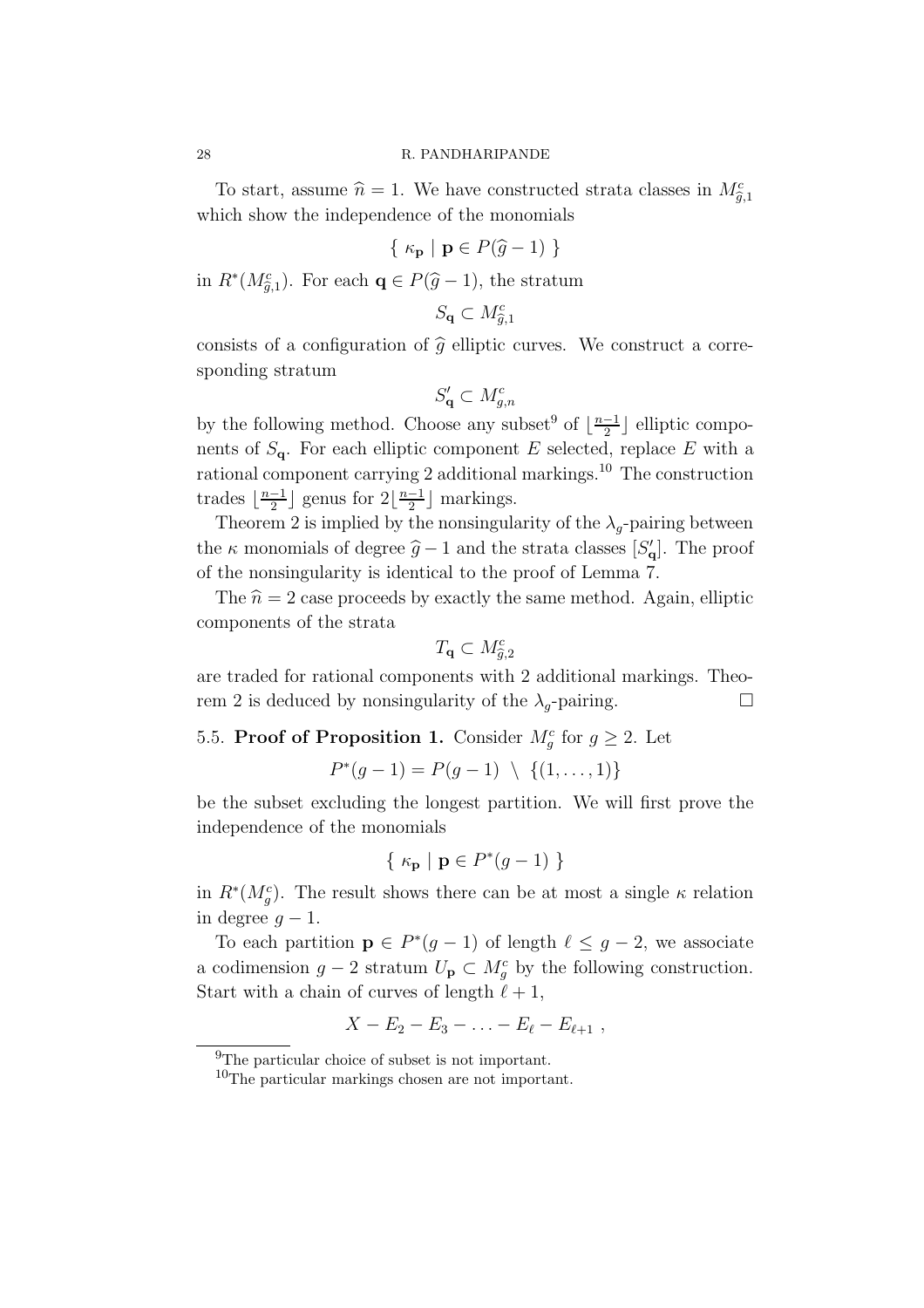where X has genus 2 and all the  $E_i$  are elliptic curves. Since  $\ell \leq g-2$ , such a chain does not exceed genus g. Next, we add elliptic tails to the first  $\ell$  components. Since  $p_1$  is the greatest part of **p**,  $p_1 \geq 2$ . To the curve X, we add  $p_1 - 2$  elliptic tails. To the curve  $E_i$ , we add  $p_i - 1$ elliptic tails for  $2 \leq i \leq \ell$ . Let C be the resulting curve. The total genus of  $C$  is

$$
2 + \ell + (g - 1) - \ell - 1 = g
$$

The number of nodes of C is

$$
\ell + (g - 1) - \ell - 1 = g - 2.
$$

Hence, C determines a codimension  $g - 2$  stratum  $U_p \subset M_g^c$ .

The  $\lambda_g$ -evaluation on  $R^*(M_g^c)$  yields a pairing on  $\mathbf{p}, \mathbf{q} \in P^*(g-1)$ ,

$$
\omega_g(\mathbf{p}, \mathbf{q}) = \int_{\overline{M}_g} \kappa_\mathbf{p} \cdot [U_\mathbf{q}] \cdot \lambda_g \ \in \mathbb{Q} \ .
$$

The argument of Lemma 7 yields the following result.

**Lemma 9.** For all  $g \geq 2$ , the matrix  $\omega_q$  is nonsingular.

The independence of the  $\kappa$  monomials in degrees at most  $q-2$  is easier and proven in a similar way. To each partition  $p \in P(q-2)$  of length  $\ell$ , we associate a codimension  $g-1$  stratum  $U'_{\mathbf{p}} \subset M_g^c$  by the following construction. Start with a chain of elliptic curves of length  $\ell+2$ ,

$$
E_0 - E_1 - E_2 - E_3 - \ldots - E_{\ell} - E_{\ell+1} \; .
$$

Since  $\ell \leq g-2$ , such a chain does not exceed genus g. Next, we add elliptic tails to the components. To  $E_i$ , for  $1 \leq i \leq \ell$ , we add  $p_i - 1$ elliptic tails. To  $E_0$  and  $E_{\ell+1}$ , we add nothing. Let C be the resulting curve. The total genus of  $C$  is

$$
\ell + 2 + (g - 2) - \ell = g
$$

The number of nodes of C is

$$
\ell + 1 + (g - 2) - \ell = g - 1.
$$

Hence, C determines a codimension  $g-1$  stratum  $U'_{\mathbf{p}} \subset M_g^c$ .

The  $\lambda_g$ -evaluation on  $R^*(M_g^c)$  yields a pairing on  $\mathbf{p}, \mathbf{q} \in P(g-2)$ ,

$$
\omega_g'(\mathbf{p},\mathbf{q}) = \int_{\overline{M}_g} \kappa_\mathbf{p} \cdot [U'_\mathbf{q}] \cdot \lambda_g \ \in \mathbb{Q} \ .
$$

Again, the argument of Lemma 7 yields the required result.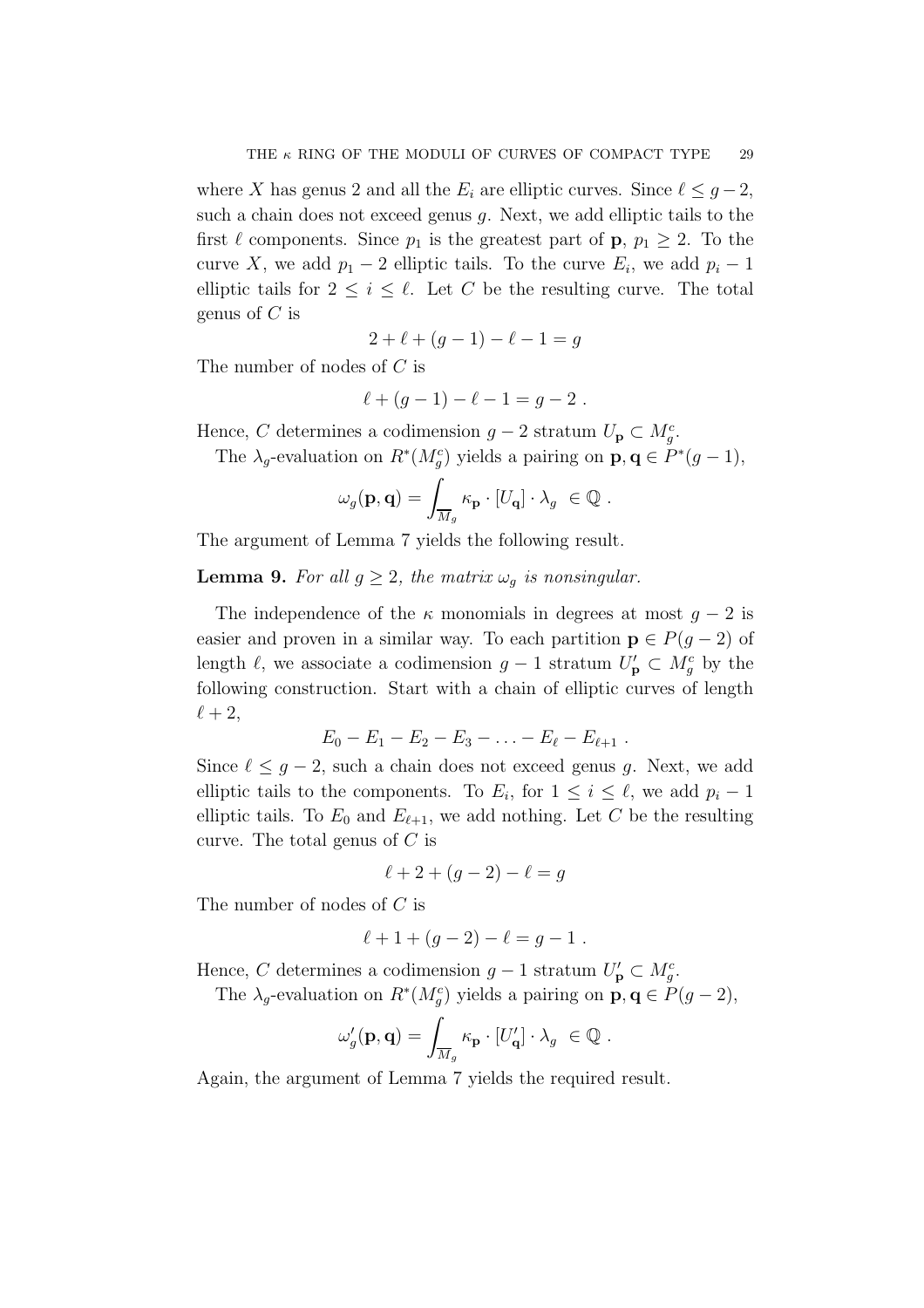#### 30 R. PANDHARIPANDE

**Lemma 10.** For all  $g \geq 2$ , the matrix  $\omega'_g$  is nonsingular.

Together, Lemmas 9 and 10 complete the proof of Proposition 1.  $\Box$ 

## 6. Universality of genus 0

6.1. Genus 5. Do the relations of Theorem 3 generate the entire ideal of relations in  $\kappa^*(M_g^c)$ ? Since Proposition 2 contains the relations of Theorem 3, we may ask the same question of the richer system. The answer to these questions is no. The first example occurs in  $\kappa^6(M_5^c)$ .

There are 11  $\kappa$  monomials of degree 6. By the evaluation rules of Section 3.5, the  $\kappa$  relations in codimension 6 generated by Proposition 2 are the *same* for all the rings

 $\kappa^*(M_5^c)$ ,  $\kappa^*(M_{4,2}^c)$ ,  $\kappa^*(M_{3,4}^c)$ ,  $\kappa^*(M_{2,6}^c)$ ,  $\kappa^*(M_{1,8}^c)$ ,  $\kappa^*(M_{0,10}^c)$ .

On  $M_{0,10}^c$ , there are 4 types<sup>11</sup> of boundary divisors determined by the point splittings

 $8 + 2$ ,  $7 + 3$ ,  $6 + 4$ ,  $5 + 5$ .

The pairings of these divisors with the  $\kappa$  monomials

$$
\kappa_6, \ \kappa_5\kappa_1, \ \kappa_4\kappa_2, \ \kappa_3^2
$$

on  $M_{0,10}^c$  are easily seen to determine a nonsingular  $4 \times 4$  matrix. Hence, the number of independent  $\kappa$  relations in  $\kappa^6(M_{0,10}^c)$  is at most 7. In fact, Proposition 2 generates 7 independent relations.

The number of divisor classes in  $R^*(M_5^c)$  is 3 given by  $\kappa_1$  and the 2 boundary divisors with genus splittings  $4+1$  and  $3+2$ . The Gorenstein conjecture for  $M_5^c$  predicts  $R^6(M_5^c)$  to have rank 3. The rank of  $R^6(M_5^c)$ can be proven to be 3 via an application<sup>12</sup> of Getzler's relation [9, 22]. Therefore, there *must* be at least 8 relations among the  $\kappa$  monomials

$$
\overline{M}_{1,4} \times \prod_{i=1}^{4} \overline{M}_{1,1} \to \overline{M}_{5} .
$$

<sup>&</sup>lt;sup>11</sup>There are several actual divisors of each type depending on the marking distribution. We select one of each type.

<sup>&</sup>lt;sup>12</sup>The crucial geometry here is the gluing map

Getzler's codimension 2 relation on the factor  $\overline{M}_{1,4}$  pushes-forward to a codimension 6 relation on  $\overline{M}_5$  which may be restricted to  $M_5^c$ . The result is a nontrivial relation in  $R^6(M_5^c)$  not implied by the 7 relations of Proposition 2. We thank C. Faber for pointing out the argument.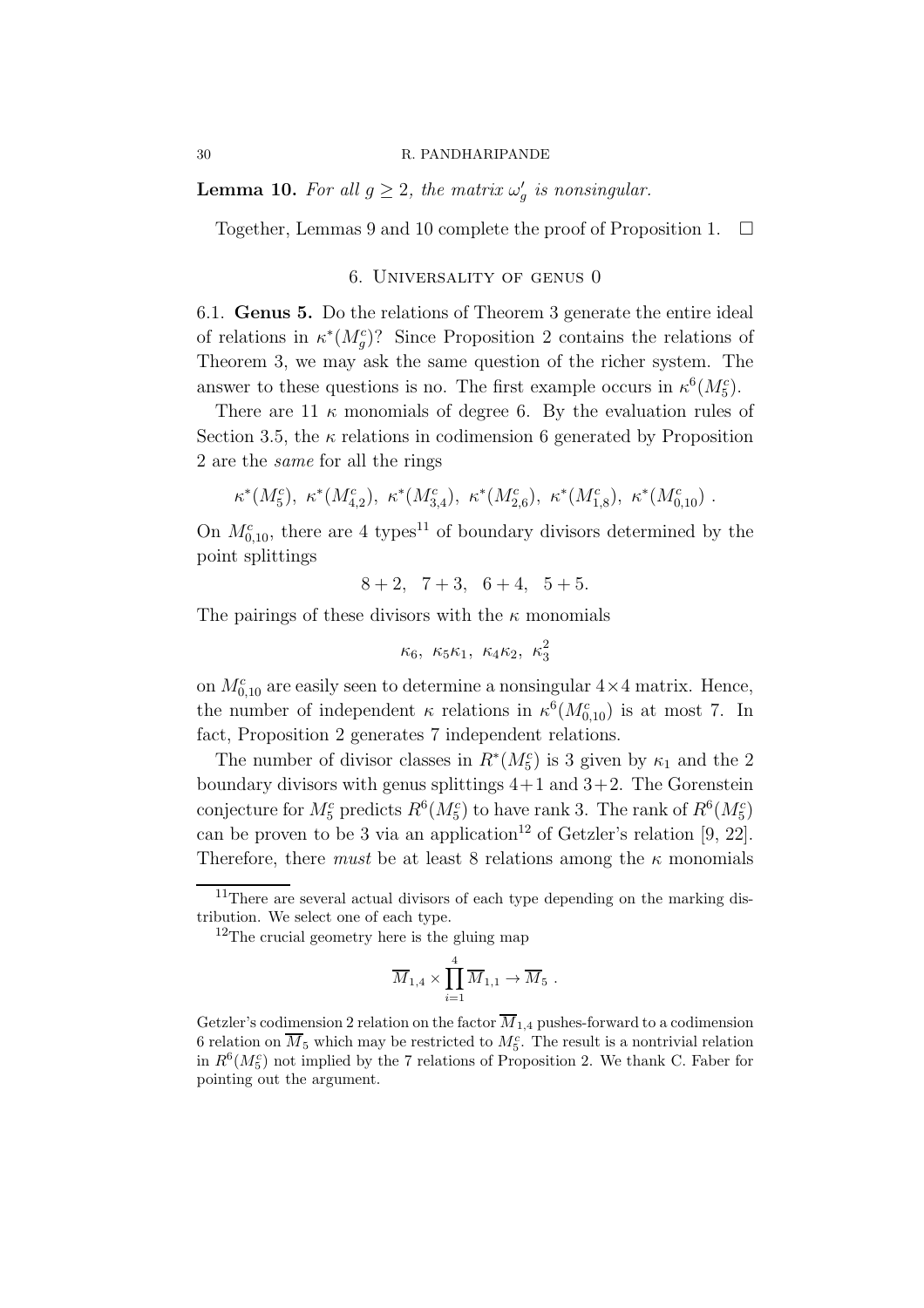of degree 6 in  $M_5^c$ . We have proven the method of Proposition 2 does not yield all the  $\kappa$  relations in  $R^6(M_5^c)$ .

6.2. Genus 0. In Sections 7-9 below, a set of relations obtained from the virtual geometry of the moduli space of stable maps will be proven to generate all the  $\kappa$  relations in the rings  $\kappa^*(M_{0,n}^c)$ .

Question 3. *Does Proposition 2 generate all the* κ *relations in the rings*  $\kappa^*(M_{0,n}^c)$ ?

The answer to Question 3 is affirmative at least for  $n \leq 12$ . We list below the Betti polynomials  $B_n(t)$  of  $\kappa^*(M_{0,n}^c)$  for low n.

$$
B_3 = 1
$$
  
\n
$$
B_4 = 1 + t
$$
  
\n
$$
B_5 = 1 + t + t^2
$$
  
\n
$$
B_6 = 1 + t + 2t^2 + t^3
$$
  
\n
$$
B_7 = 1 + t + 2t^2 + 2t^3 + t^4
$$
  
\n
$$
B_8 = 1 + t + 2t^2 + 3t^3 + 3t^4 + t^5
$$
  
\n
$$
B_9 = 1 + t + 2t^2 + 3t^3 + 4t^4 + 3t^5 + t^6
$$
  
\n
$$
B_{10} = 1 + t + 2t^2 + 3t^3 + 5t^4 + 5t^5 + 4t^6 + t^7
$$
  
\n
$$
B_{11} = 1 + t + 2t^2 + 3t^3 + 5t^4 + 6t^5 + 7t^6 + 4t^7 + t^8
$$
  
\n
$$
B_{12} = 1 + t + 2t^2 + 3t^3 + 5t^4 + 7t^5 + 9t^6 + 8t^7 + 5t^8 + t^9
$$

From the table of Betti numbers, a formula is easily guessed. Let

$$
P(d,k) \subset P(d)
$$

be the subset of partitions of d of length at most k, and let  $|P(d, k)|$ be the order. We see

$$
\dim_{\mathbb{Q}} \kappa^d(M_{0,n}^c) = |P(d, n-d-2)|
$$

holds in all the above cases.

**Theorem 5.** *A*  $\mathbb{Q}$ -basis of  $\kappa^d(M_{0,n}^c)$  is given by  $\{\kappa_{\mathbf{p}} \mid \mathbf{p} \in P(d, n-2-d)\}$ .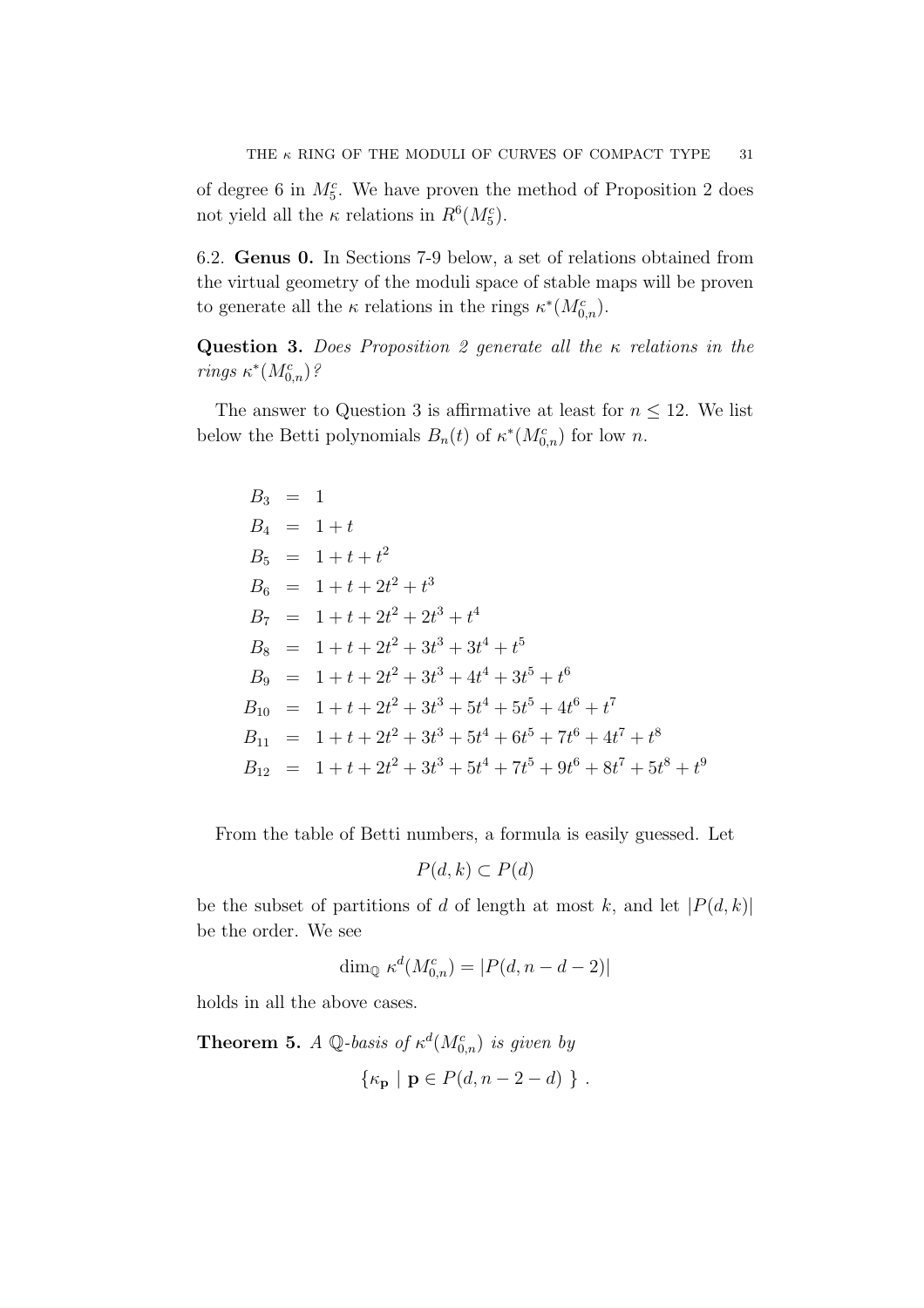#### 32 R. PANDHARIPANDE

*Proof.* In order for  $P(d, n - d - 2)$  to be nonempty, we must have

 $d \leq n-3$ .

We first prove the independence of the  $\kappa$  monomials associated to  $P(d, n - d - 2)$  by intersection with strata classes in  $R^{n-3-d}(M_{0,n}^c)$ . To each partition

$$
\mathbf{p} \in P(d, n-d-2),
$$

we associate a codimension  $n-3-d$  stratum  $V_{\mathbf{p}} \subset M_{0,n}^c$  by the following construction. We write the parts of p as

$$
(p_1,\ldots,p_\ell,p_{\ell+1},\ldots,p_{n-d-2})
$$

where  $p_{\ell+\delta} = 0$  for  $\delta > 0$ . Start with a chain of rational curves of length  $n-d-2$ ,

$$
R_1 - R_2 - R_3 - \ldots - R_{n-d-2} \ .
$$

Next, we add markings<sup>13</sup> to the components:

- $p_1 + 2$  markings to  $R_1$ ,
- $p_i + 1$  markings to  $R_i$  for  $2 \leq i \leq n d 3$ ,
- $p_{n-d-2} + 2$  markings to  $R_{n-d-2}$ ,

Let  $C$  be the resulting curve. The total number of markings of  $C$  is

$$
2 + d + n - d - 2 = n .
$$

The number of nodes of C is  $n-3-d$ . Hence, C determines a codimension  $n-3-d$  stratum  $V_{\mathbf{p}} \subset M_{0,n}^c$ .

A simple analysis following the strategy of the proof of Lemma 7 shows the paring on  $P(d, n - d - 2)$  given by

$$
(\mathbf{p},\mathbf{q})\mapsto \int_{M_{0,n}^c}\kappa_\mathbf{p}\cdot [V]_{\mathbf{q}}
$$

is upper-triangular and nonsingular. We conclude the  $\kappa$  monomials associated to  $P(d, n - d - 2)$  are linearly independent.

The strata of  $M_{0,n}^c$  are indexed by marked trees. Given a marked tree  $\Gamma$  with  $n - d - 2$  vertices, the associated stratum

$$
S_{\Gamma} \subset M_{0,n}^c
$$

<sup>13</sup>The particular markings chosen are not important.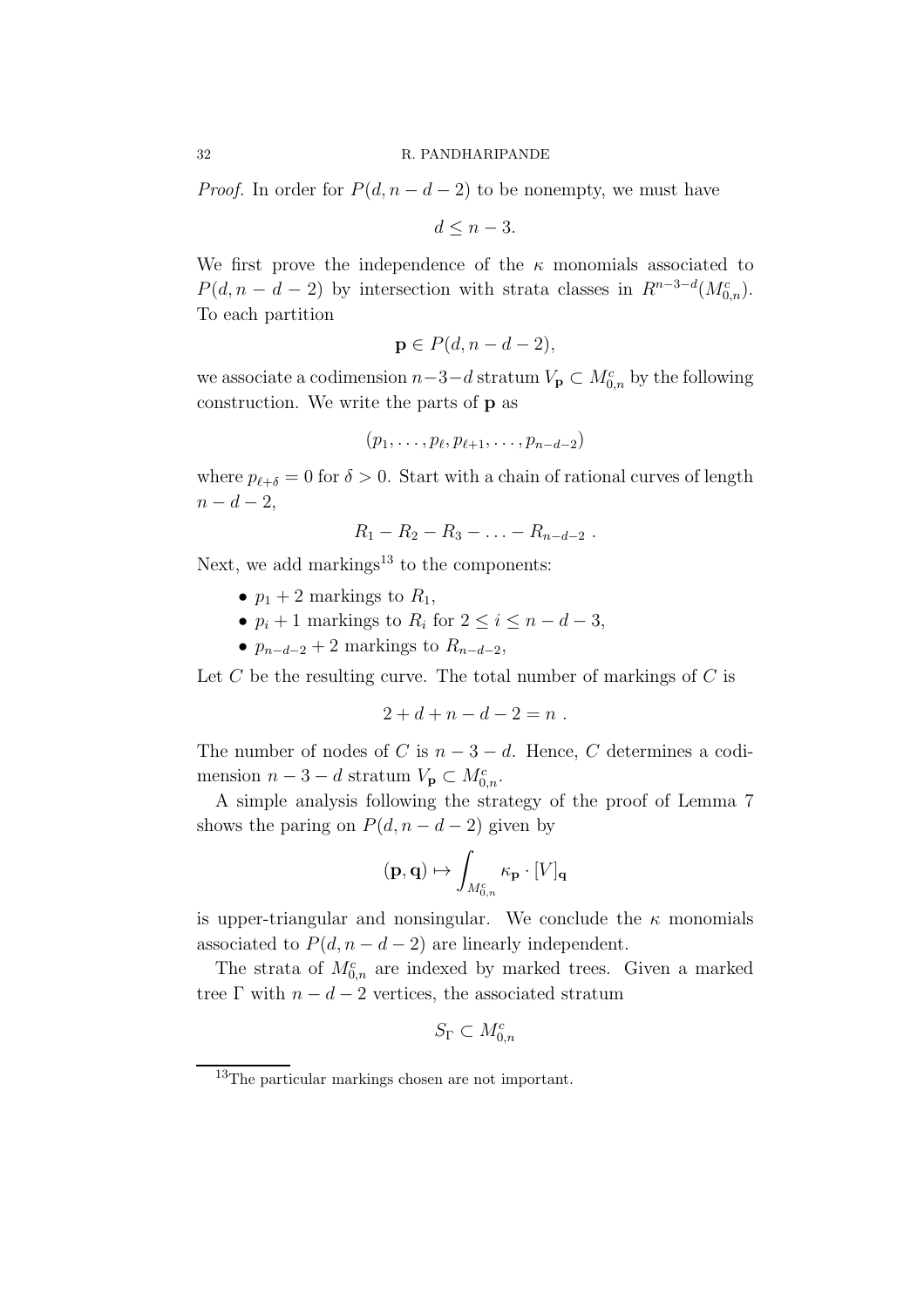parameterizes curves C with marked dual graph  $\Gamma$ . In other words, C is a tree of marked rational components

$$
R_1,\ldots,R_{n-2-d} .
$$

To  $S_{\Gamma}$ , we associate a partition  $q(\Gamma) \in P(d, n-d-2)$  by the following construction. Let  $m(R_i)$  and  $n(R_i)$  denote the numbers of markings and nodes incident to  $R_i$ . Let

$$
q_i = \mathsf{m}(R_i) + \mathsf{n}(R_i) - 3.
$$

By stability,  $q_i \geq 0$ . After reordering by size,

$$
\mathbf{q}(\Gamma) = (q_1, \ldots, q_{n-d-2}) \in P(d, n-d-2) \; .
$$

Let  $p \in P(d)$ . The intersection of  $\kappa_p$  with a stratum class S is obtained by distributing the factors  $\kappa_{p_i}$  to the components of S. We conclude

(25) 
$$
\int_{M_{0,n}^c} \kappa_{\mathbf{p}} \cdot S_{\Gamma} = \int_{M_{0,n}^c} \kappa_{\mathbf{p}} \cdot V_{\mathbf{q}(\mathbf{\Gamma})}
$$

for all  $p \in P(d)$ .

By Poincaré duality<sup>14</sup>, the dimension of  $\kappa^d(M_{0,n}^c)$  is the rank of the intersection pairing

$$
\kappa^d(M_{0,n}^c) \times A^{n-3-d}(M_{0,n}^c) \to \mathbb{Q}.
$$

The classes of strata generate  $A^{n-3-d}(M_{0,n}^c)$ . Moreover, only the special strata  $V_{\mathbf{q}}$  need to be considered by (25). So,

$$
\dim_{\mathbb{Q}} \kappa^d(M_{0,n}^c) \le |P(d, n-d-2)|.
$$

The independence property together with the above dimension estimate yields the basis result.

# 7. Strategy for Theorem 4

7.1. Overview. By Theorem 5, we know

$$
\dim_{\mathbb{Q}} \kappa^d(M^c_{0,n}) = |P(d, n-2-d)|.
$$

Hence, Theorem 4 is a consequence of the following result.

<sup>&</sup>lt;sup>14</sup>For  $M_{0,n}^c$ , singular cohomology and Chow agree.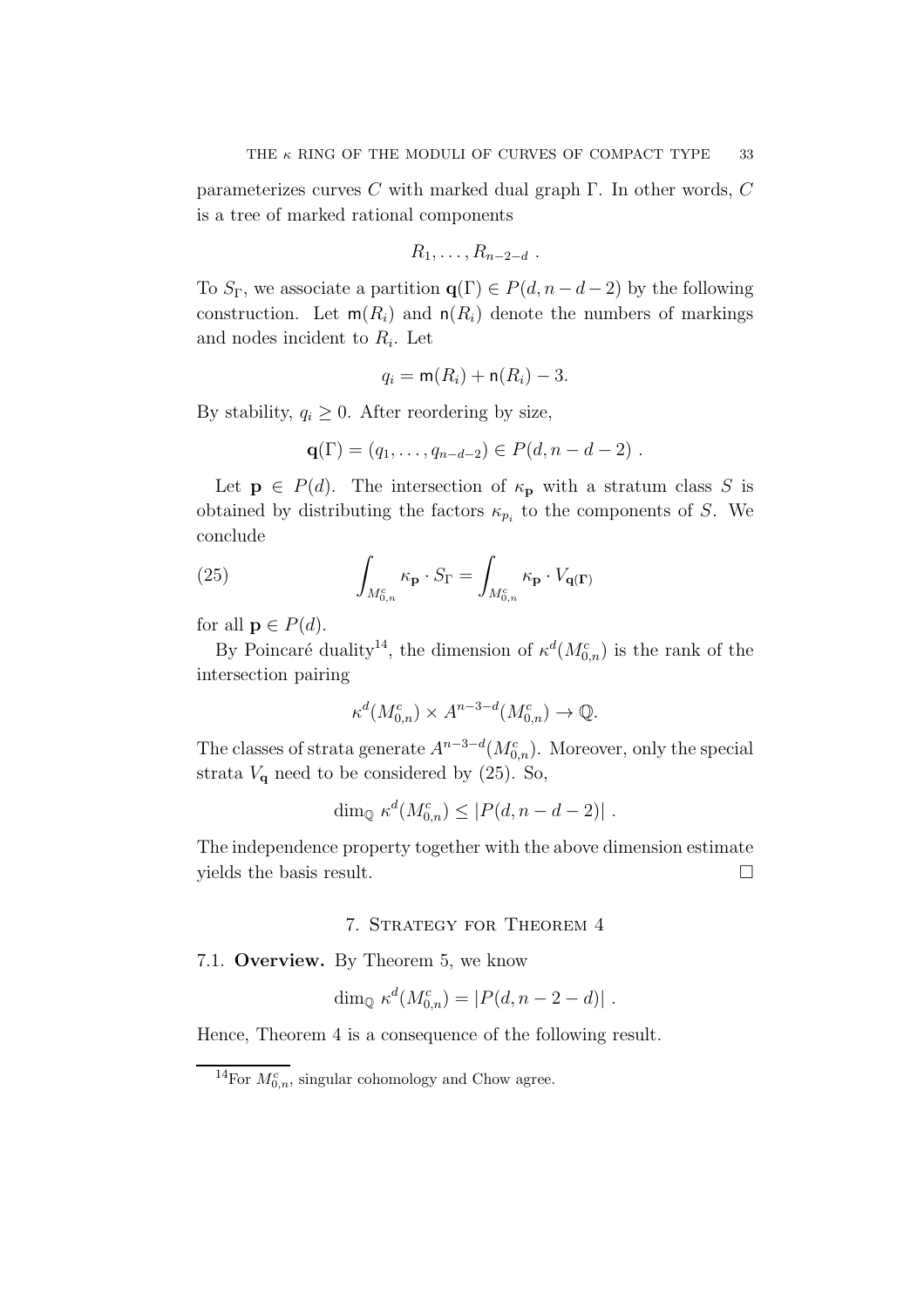**Proposition 5.** *Let*  $\zeta > 0$  *be fixed. The space of relations among*  $\kappa$ *monomials of degree* d *valid simultaneously in* all *the rings*

$$
\{\kappa^*(M_{g,n}^c) \mid 2g - 2 + n = \zeta \}
$$

*is of rank at least*  $|P(d)| - |P(d, \zeta - d)|$ *.* 

Proposition 5 is proven in Sections 8 and 9 by constructing universal relations in  $\kappa^*(M_{g,n}^c)$  via the virtual geometry of the moduli space of stable maps. The interplay between stable quotients and stable maps is an interesting aspect of the study of  $\kappa^*(M_{g,n}^c)$ .

7.2.  $\psi$  classes. Consider the cotangent line classes

$$
\psi_{n+1}, \dots, \psi_{n+\ell} \in A^1(M_{g,n+\ell}^c)
$$

at the last  $\ell$  marked points. Let

$$
\epsilon^c: M_{g,n+\ell}^c \to M_{g,n}^c
$$

be the proper forgetful map. For each partition  $p \in P(d)$  of length  $\ell$ , we associate the class

$$
\epsilon_*^c \left( \psi_{n+1}^{1+p_1} \cdots \psi_{n+\ell}^{1+p_\ell} \right) \in A^d(M_{g,n}^c) \ .
$$

The relation between the above push-forwards of  $\psi$  monomials and the  $\kappa$  classes is easily obtained. For  $\mathbf{p} = (d)$ , we have

$$
\epsilon_*^c(\psi_{n+1}^{1+d}) = \kappa_d
$$

by definition. The standard cotangent line comparison formulas yield the length 2 case,

$$
\epsilon_*^c(\psi_{n+1}^{1+p_1}\psi_{n+2}^{1+p_2}) = \kappa_{p_1}\kappa_{p_2} + \kappa_{p_1+p_2}.
$$

The formula for arbitrary p, due to Faber, is

(26) 
$$
\epsilon_*^c \left( \psi_{n+1}^{1+p_1} \cdots \psi_{n+\ell}^{1+p_\ell} \right) = \sum_{\sigma \in S_\ell} \kappa_{\sigma(\mathbf{p})} ,
$$

where the sum is over the symmetric group  $S_{\ell}$ . For  $\sigma \in S_{\ell}$ , let

$$
\sigma=\gamma_1\ldots\gamma_r
$$

be the canonical cycle decomposition (including the 1-cycles), and let  $\sigma(\mathbf{p})_i$  be the sum of the parts of **p** with indices in the cycle  $\gamma_i$ . Then,

$$
\kappa_{\sigma(\mathbf{p})} = \kappa_{\sigma(\mathbf{p})_1} \cdots \kappa_{\sigma(\mathbf{p})_r} .
$$

A discussion of (26) can be found in [1], see equation (1.13) there.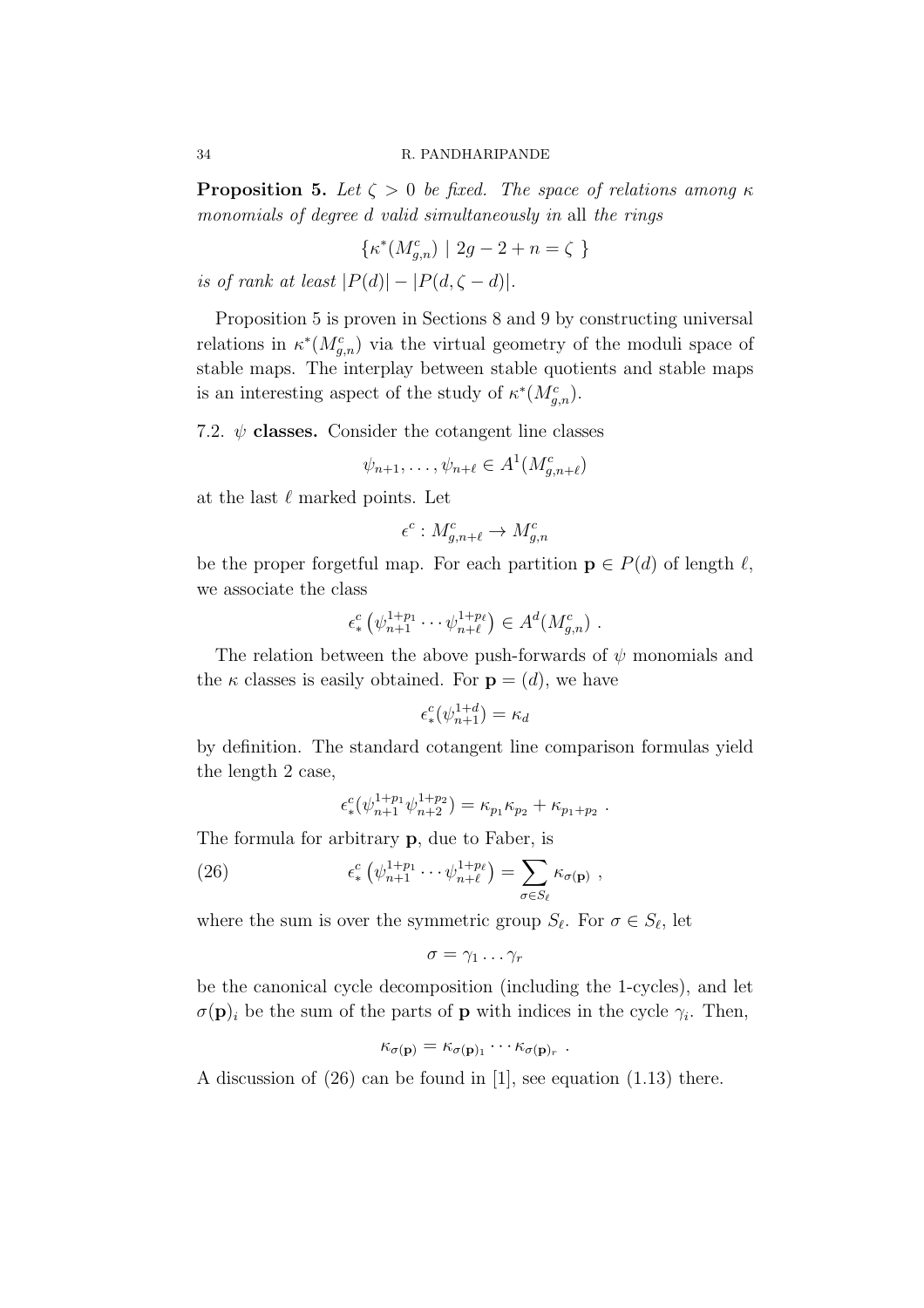**Lemma 11.** The sets of classes in  $A<sup>d</sup>(M<sub>g,n</sub><sup>c</sup>)$  defined by

$$
\{ \epsilon^c_* \left( \psi_{n+1}^{1+p_1} \cdots \psi_{n+\ell}^{1+p_\ell} \right) \mid \mathbf{p} \in P(d) \} \quad \text{and} \quad \{ \kappa_\mathbf{p} \mid \mathbf{p} \in P(d) \}
$$

*are related by an invertible linear transformation independent of* g *and* n*.*

*Proof.* Formula (26) defines a universal transformation independent of  $g$  and  $n$ . Since the transformation is triangular in the partial ordering of  $P(d)$  by length (with 1's on the diagonal), the invertibility is clear.  $\Box$ 

7.3. Bracket classes. Let  $p \in P(d)$  be a partition of length  $\ell$ . Let

(27) 
$$
\langle \mathbf{p} \rangle = \epsilon_*^c \left[ \prod_{i=1}^{\ell} \frac{1}{1 - p_i \psi_{n+i}} \right]^{\ell+d} \in A^d(M_{g,n}^c) .
$$

The superscript in the inhomogeneous expression  $\left[ \prod_{i=1}^{\ell} \right]$ 1  $1-p_i\psi_{n+i}$  $\mathcal{I}^{\ell+d}$ indicates the summand in  $A^{\ell+d}(M_{g,n+\ell}^c)$ .

We can easily expand definition (27) to express the class  $\langle \mathbf{p} \rangle$  linearly in terms of the classes

$$
\{ \epsilon^c_* \left( \psi_{n+1}^{1+p_1} \cdots \psi_{n+\ell}^{1+p_\ell} \right) \mid \mathbf{p} \in P(d) \} .
$$

Since the string and dilation equation must be used to remove the  $\psi_{n+i}^0$  and  $\psi_{n+i}^1$  factors, the transformation depends upon g and n only through  $2g - 2 + n$ .

**Lemma 12.** The sets of classes in  $A<sup>d</sup>(M<sub>g,n</sub><sup>c</sup>)$  defined by

 $\{\langle \mathbf{p} \rangle \mid \mathbf{p} \in P(d) \}$  *and*  $\{\epsilon^c_*$  $_{*}^{c}\left( \psi_{n+1}^{1+p_{1}}\cdot\cdot\cdot\psi_{n+\ell}^{1+p_{\ell}}\right)$  $\binom{1+p_{\ell}}{n+\ell}$  |  $\mathbf{p} \in P(d)$  }

*are related by an invertible linear transformation depending only upon*  $2g - 2 + n$ .

*Proof.* Only the invertibility remains to be established. The result exactly follows from the proof of Proposition 3 in [7].  $\Box$ 

By Lemmas 11 and 12, the bracket classes lie in the  $\kappa$  ring,

$$
\langle \mathbf{p} \rangle \in \kappa^d(M_{g,n}^c) \ .
$$

We will prove Proposition 5 in the following equivalent form.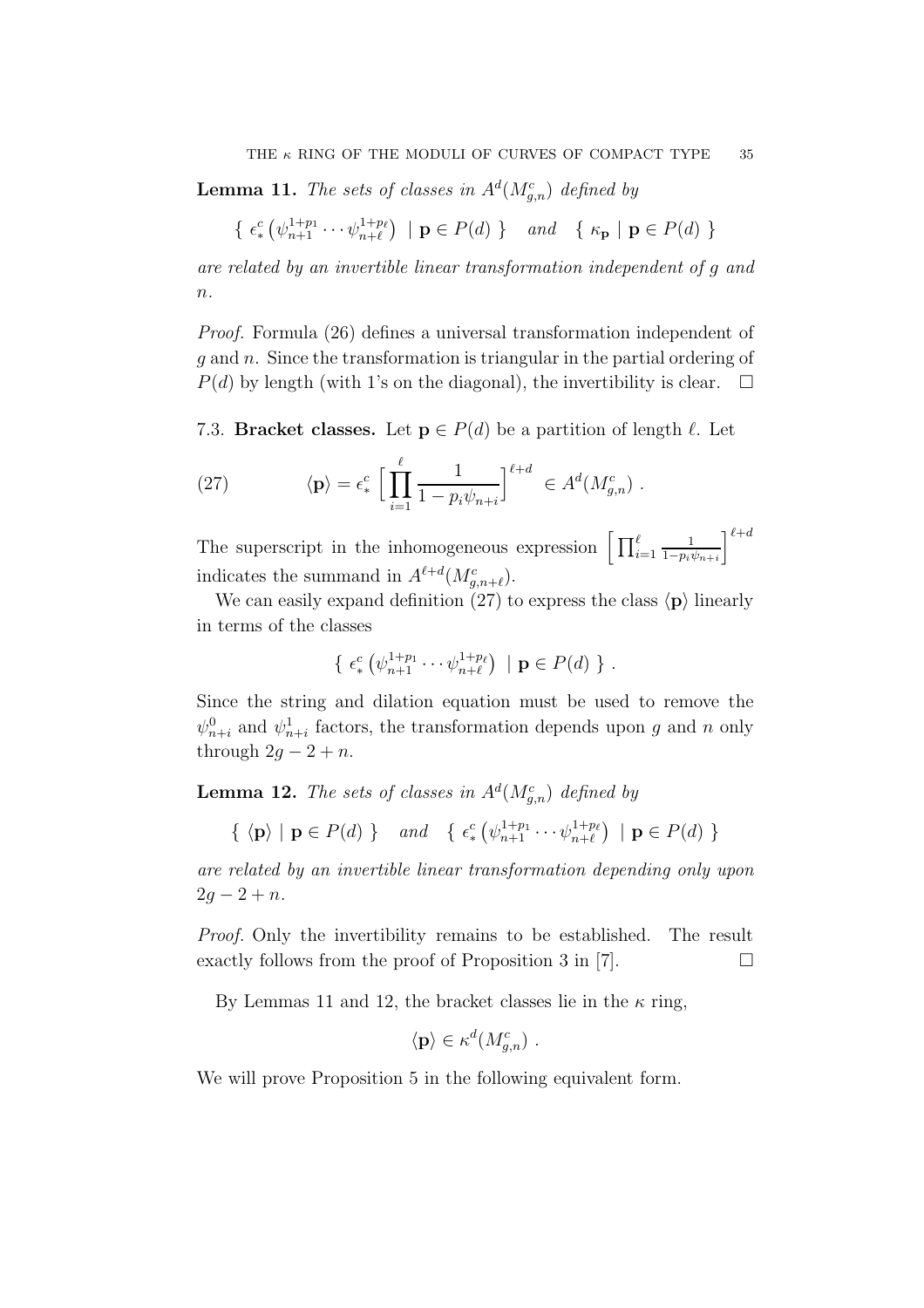**Proposition 6.** Let  $\zeta > 0$  be fixed. The space of relations among the *classes*

$$
\{ \langle \mathbf{p} \rangle \mid \mathbf{p} \in P(d) \}
$$

*valid in* all *the rings*

$$
\{\kappa^*(M_{g,n}^c) \ | \ 2g-2+n = \zeta \ \}
$$

*is of rank at least*  $|P(d)| - |P(d, \zeta - d)|$ *.* 

# 8. Relations via stable maps

8.1. Moduli of stable maps. Let  $\overline{M}_{g,n+m}(\mathbb{P}^1,d)$  denote the moduli of stable maps<sup>15</sup> to  $\mathbb{P}^1$  of degree d, and let

$$
\nu: \overline{M}_{g,n+m}(\mathbb{P}^1, d) \to \overline{M}_{g,n}
$$

be the morphism forgetting the map and the last  $m$  markings. The moduli space

$$
M_{g,n+m}^c(\mathbb{P}^1,d) \subset \overline{M}_{g,n+m}(\mathbb{P}^1,d)
$$

is defined by requiring the domain curve to be of compact type. The restriction

$$
\nu^c: M_{g,n+m}^c(\mathbb{P}^1, d) \to M_{g,n}^c
$$

is proper and equivariant with respect to the symmetries of  $\mathbb{P}^1$ .

We will find relations in  $A^*(M_{g,n}^c)$  by localizing  $\nu^c$  push-forwards which vanish geometrically. A complete analysis in the socle  $A^{2g-3}(M_g^c)$ was carried out in [7], but much more will be required for Theorem 4. While the relations in  $A^*(M_{g,n}^c)$  of Theorem 3 via stable quotients are more elegantly expressed, the ranks of the relations via stable maps appear easier to compute.

## 8.2. Construction of relations.

8.2.1. *Indexing.* Let  $d \leq 2g - 3 + n$ , and let

$$
\delta = 2g - 3 + n - d \; .
$$

We will construct a series of relations  $I(g, d, \alpha)$  in  $A^d(M_{g,n}^c)$  where

$$
\alpha=(\alpha_1,\ldots,\alpha_m)
$$

is a (non-empty) vector of non-negative integers satisfying two conditions:

<sup>15</sup>Stable maps were defined in [16], see [8] for an introduction.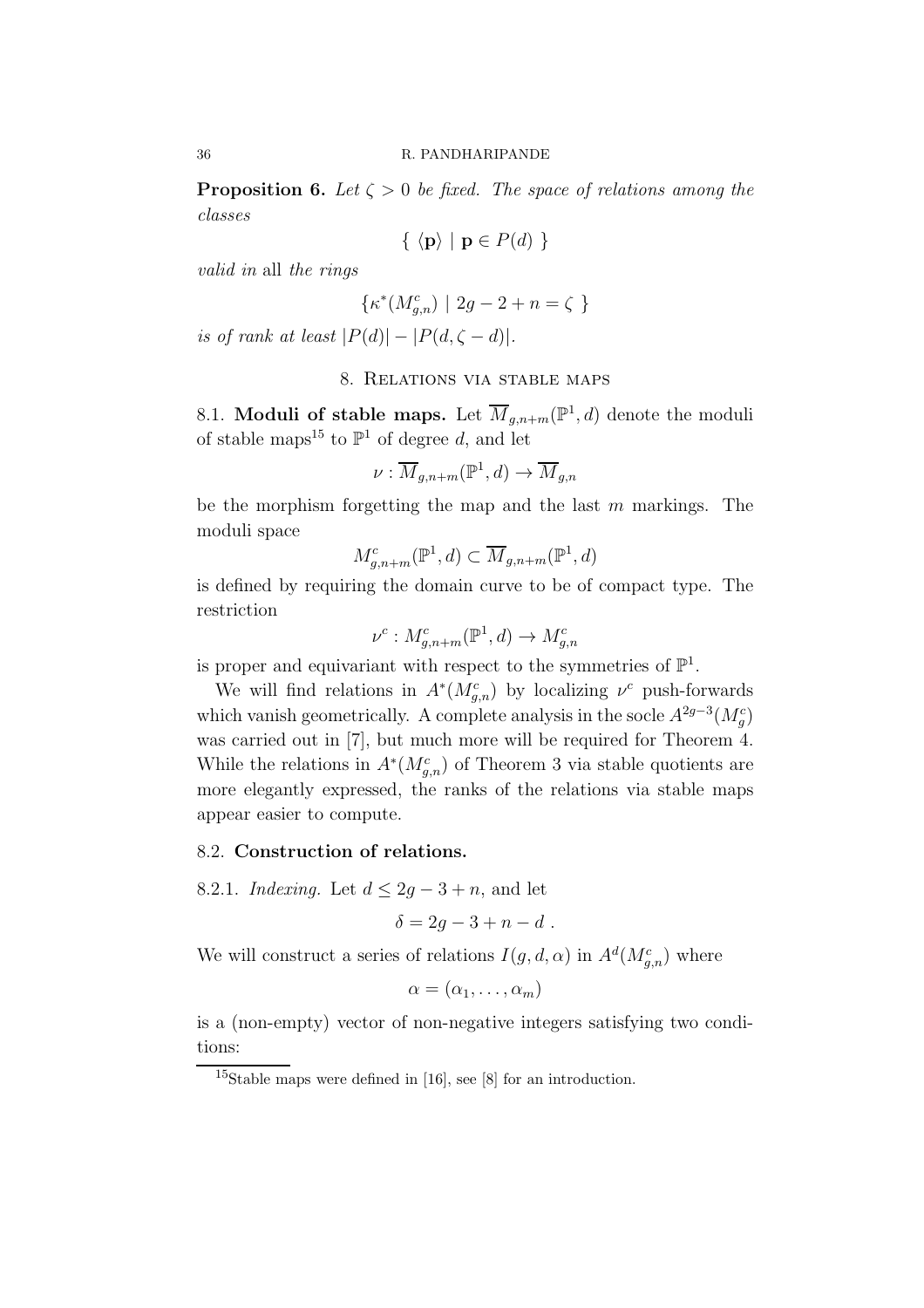(i) 
$$
|\alpha| = \sum_{i=1}^{m} \alpha_i \le d - 2 - \delta
$$
,  
(ii)  $\alpha_i > 0$  for  $i > 1$ .

By condition (i),  $d - 2 - \delta \geq 0$  so

$$
d > g-1 + \lfloor \frac{n}{2} \rfloor \; .
$$

Condition (ii) implies  $\alpha_1$  is the only integer permitted to vanish. The relation  $I(g, d, \alpha)$  will be a variant of the equations considered in [7].

8.2.2. *Formulas.* Let Γ denote the data type

(28) 
$$
(p_1, \ldots, p_m) \cup \{p_{m+1}, \ldots, p_\ell\},\
$$

satisfying

$$
p_i > 0
$$
,  $\sum_{i=1}^{\ell} p_i = d$ .

The first part of  $\Gamma$  is an ordered m-tuple  $(p_1, \ldots, p_m)$ . The second part  $\{p_{m+1}, \ldots, p_\ell\}$  is an unordered set. Let  $\text{Aut}(\{p_{m+1}, \ldots, p_\ell\})$  be the group which permutes equal parts. The group of automorphisms Aut(Γ) equals Aut( $\{p_{m+1}, \ldots, p_\ell\}$ ).

**Theorem 7.** For all  $\alpha$  satisfying (*i-ii*),

$$
\sum_{\Gamma} \frac{1}{|\text{Aut}(\Gamma)|} \prod_{i=1}^{m} p_i^{-\alpha_i} \prod_{i=m+1}^{\ell} (-p_i)^{-1} \prod_{j=1}^{\ell} \frac{p_i^{p_i}}{p_i!} \langle p_1, \dots, p_{\ell} \rangle
$$
  
= 0 \in A<sup>d</sup>(M<sub>g,n</sub><sup>c</sup>),

*where the sum is over all* Γ *of type (28).*

The bracket  $\langle p_1, \ldots, p_\ell \rangle \in A^d(M_{g,n}^c)$  denotes the class associated to the partition defined by the union of all the parts  $p_i$  of  $\Gamma$ .

#### 8.3. Proof of Theorem 7.

8.3.1. *Torus actions.* The first step is to define the appropriate torus actions. Let

$$
\mathbb{P}^1 = \mathbb{P}(V)
$$

where  $V = \mathbb{C} \oplus \mathbb{C}$ . Let  $\mathbb{C}^*$  act diagonally on V:

(29) 
$$
\xi \cdot (v_1, v_2) = (v_1, \xi \cdot v_2).
$$

Let  $p_1, p_2$  be the fixed points  $[1, 0], [0, 1]$  of the corresponding action on  $\mathbb{P}(V)$ . An equivariant lifting of  $\mathbb{C}^*$  to a line bundle L over  $\mathbb{P}(V)$  is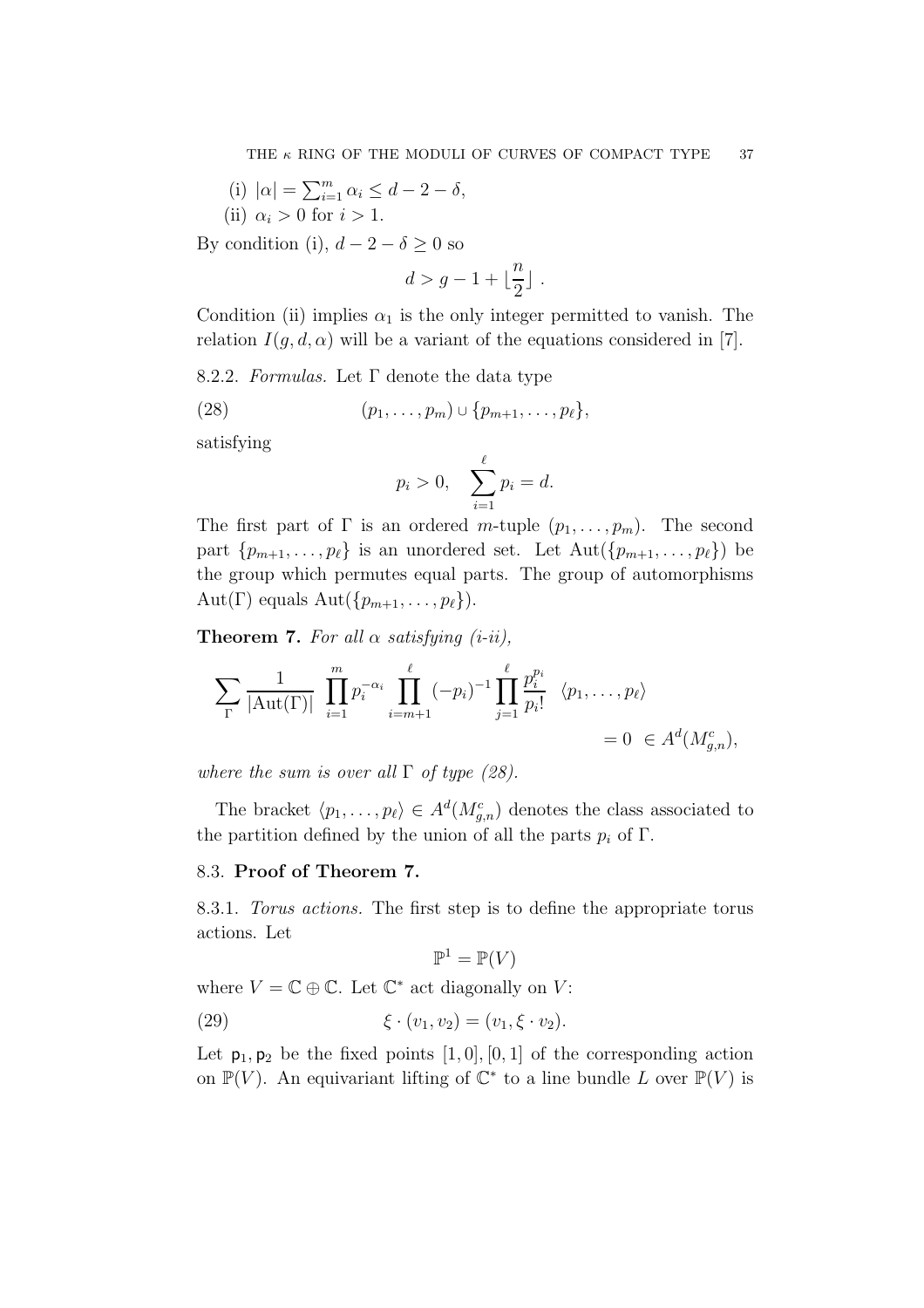#### 38 R. PANDHARIPANDE

uniquely determined by the weights  $[l_1, l_2]$  of the fiber representations at the fixed points

$$
L_1 = L|_{\mathsf{p}_1}, \quad L_2 = L|_{\mathsf{p}_2}.
$$

The canonical lifting of  $\mathbb{C}^*$  to the tangent bundle  $T_{\mathbb{P}^1}$  has weights [1, -1]. We will utilize the equivariant liftings of  $\mathbb{C}^*$  to  $\mathcal{O}_{\mathbb{P}(V)}(1)$  and  $\mathcal{O}_{\mathbb{P}(V)}(-1)$  with weights [1,0], [0, 1] respectively.

Over the moduli space of stable maps  $\overline{M}_{q,n+m}(\mathbb{P}(V), d)$ , we have

$$
\pi: U \to \overline{M}_{g,n+m}(\mathbb{P}(V), d), \quad \mu: U \to \mathbb{P}(V)
$$

where U is the universal curve and  $\mu$  is the universal map. The representation (29) canonically induces  $\mathbb{C}^*$ -actions on U and  $\overline{M}_{g,n+m}(\mathbb{P}(V),d)$ compatible with the maps  $\pi$  and  $\mu$ . The  $\mathbb{C}^*$ -equivariant virtual class

$$
[\overline{M}_{g,n+m}(\mathbb{P}(V),d)]^{vir} \in A_{2g+2d-2+n+m}^{\mathbb{C}^*}(\overline{M}_{g,n+m}(\mathbb{P}(V),d))
$$

will play an important role.

8.3.2. *Equivariant classes.* Three types of equivariant Chow classes on  $\overline{M}_{a,n+m}(\mathbb{P}(V),d)$  will be considered here:

• The linearization [0, 1] on  $\mathcal{O}_{\mathbb{P}(V)}(-1)$  defines an  $\mathbb{C}^*$ -action on the rank  $d + g - 1$  bundle

$$
\mathbb{R} = R^1 \pi_*(\mu^* \mathcal{O}_{\mathbb{P}(V)}(-1))
$$

on  $\overline{M}_{g,n+m}(\mathbb{P}(V),d)$ . Let

$$
c_{top}(\mathbb{R}) \in A_{\mathbb{C}^*}^{g+d-1}(\overline{M}_{g,n+m}(\mathbb{P}(V),d))
$$

be the top Chern class.

- For each marking *i*, let  $\psi_i \in A_{\mathbb{C}^*}^1(\overline{M}_{g,n+m}(\mathbb{P}(V),d))$  denote the first Chern class of the canonically linearized cotangent line corresponding to i.
- Denote the  $i^{th}$  evaluation morphism by

$$
\mathrm{ev}_i: \overline{M}_{g,n+m}(\mathbb{P}(V),d) \to \mathbb{P}(V).
$$

With  $\mathbb{C}^*$ -linearization [1,0] on  $\mathcal{O}_{\mathbb{P}(V)}(1)$ , let

$$
\rho_i = c_1(\mathrm{ev}_i^* \mathcal{O}_{\mathbb{P}(V)}(1)) \in A^1_{\mathbb{C}^*}(\overline{M}_{g,n+m}(\mathbb{P}(V),d) .
$$

With  $\mathbb{C}^*$ -linearization  $[0, -1]$  on  $\mathcal{O}_{\mathbb{P}(V)}(1)$ , let

$$
\widetilde{\rho}_i = c_1(\mathrm{ev}_i^* \mathcal{O}_{\mathbb{P}(V)}(1)) \in A^1_{\mathbb{C}^*}(\overline{M}_{g,n+m}(\mathbb{P}(V),d) .
$$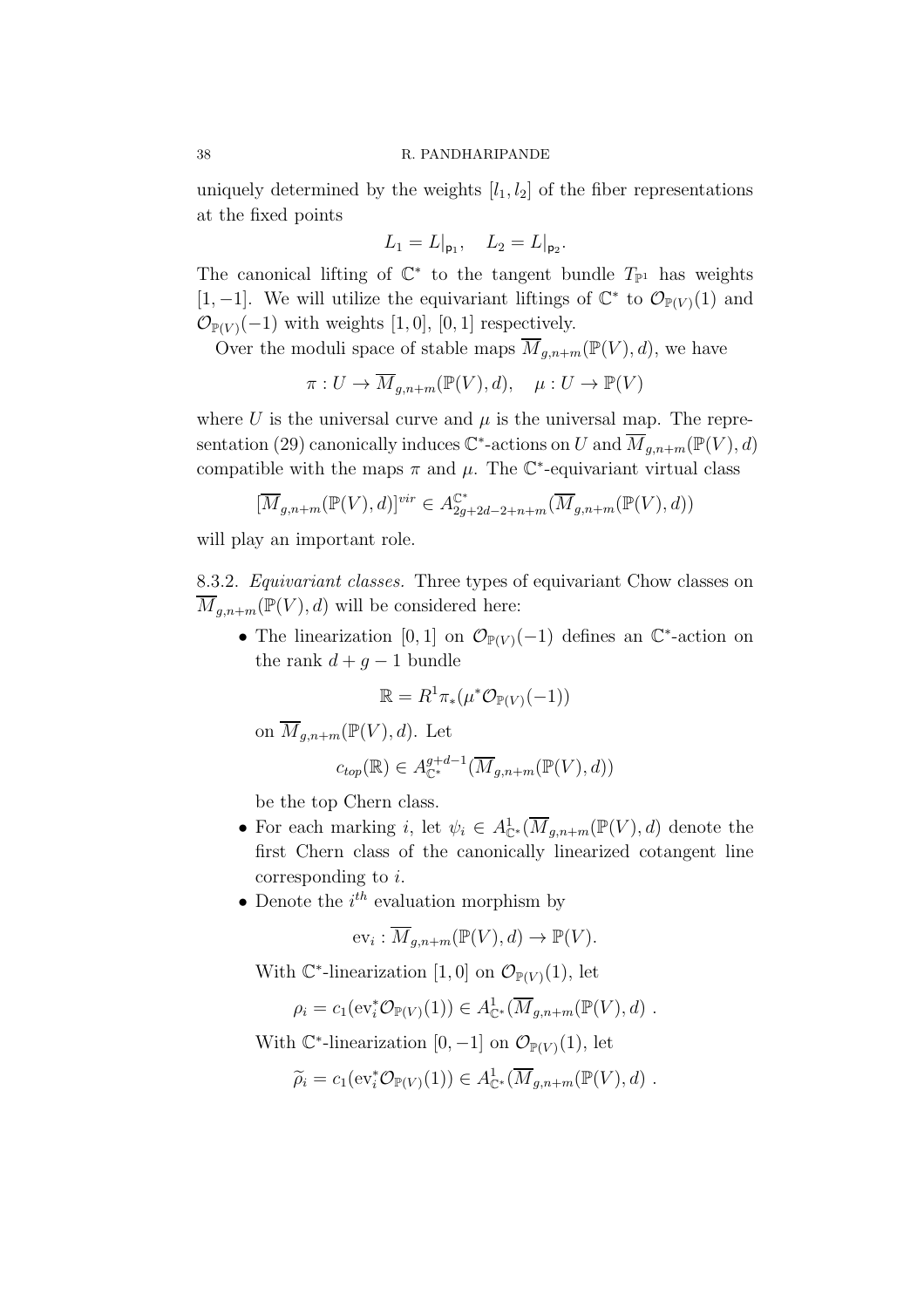In the non-equivariant limit,  $\rho_i^2 = 0$ . Our notation here closely follows [7].

# 8.3.3. *Vanishing integrals.* The forgetful morphism

$$
\nu: \overline{M}_{g,n+m}(\mathbb{P}(V),d) \to \overline{M}_{g,n}
$$

is  $\mathbb{C}^*$ -equivariant with respect to the trivial action on  $\overline{M}_{g,n}$ . As in Section 8.2.1, let

$$
d \le 2g - 3 + n, \quad \delta = 2g - 3 + n - d,
$$

and let  $\alpha = (\alpha_1, \ldots, \alpha_m)$  satisfy

(i) 
$$
|\alpha| = \sum_{i=1}^{m} \alpha_i \le d - 2 - \delta
$$
,  
(ii)  $\alpha_i > 0$  for  $i > 1$ .

Let  $I(g, d, \alpha)$  be the  $\mathbb{C}^*$ -equivariant push-forward

$$
\nu_*\left(\rho_{n+1}^{d-1-\delta-|\alpha|}\prod_{i=1}^m\rho_{n+i}\psi_{n+i}^{\alpha_i}\prod_{j=1}^n\widetilde{\rho}_j\ c_{top}(\mathbb{R})\ \cap\ [\overline{M}_{g,n+m}(\mathbb{P}(V),d)]^{vir}\right)\ .
$$

The degree of the class

$$
\rho_{n+1}^{d-1-\delta-|\alpha|} \prod_{i=1}^m \rho_{n+i} \psi_{n+i}^{\alpha_i} \prod_{j=1}^n \widetilde{\rho}_j \ c_{top}(\mathbb{R})
$$

is easily computed to be

$$
d-1 - \delta - |\alpha| + m + |\alpha| + n + d + g - 1 =
$$
  

$$
g + 2d - 2 + n + m - \delta.
$$

Since the cycle dimension of the virtual class is  $2g + 2d - 2 + n + m$ , the push-forward  $I(g, d, \alpha)$  has cycle dimension

$$
2g + 2d - 2 + n + m - (g + 2d - 2 + n + m - \delta) = g + \delta
$$
  
= 3g - 3 + n - d.

Equivalently,  $I(g, d, \alpha) \in A^d_{\mathbb{C}^*}(\overline{M}_{g,n})$ . Since the class  $\rho_{n+1}$  appears with exponent

$$
d - \delta - |\alpha| \ge 2,
$$

 $I(g, d, \alpha)$  vanishes in the non-equivariant limit.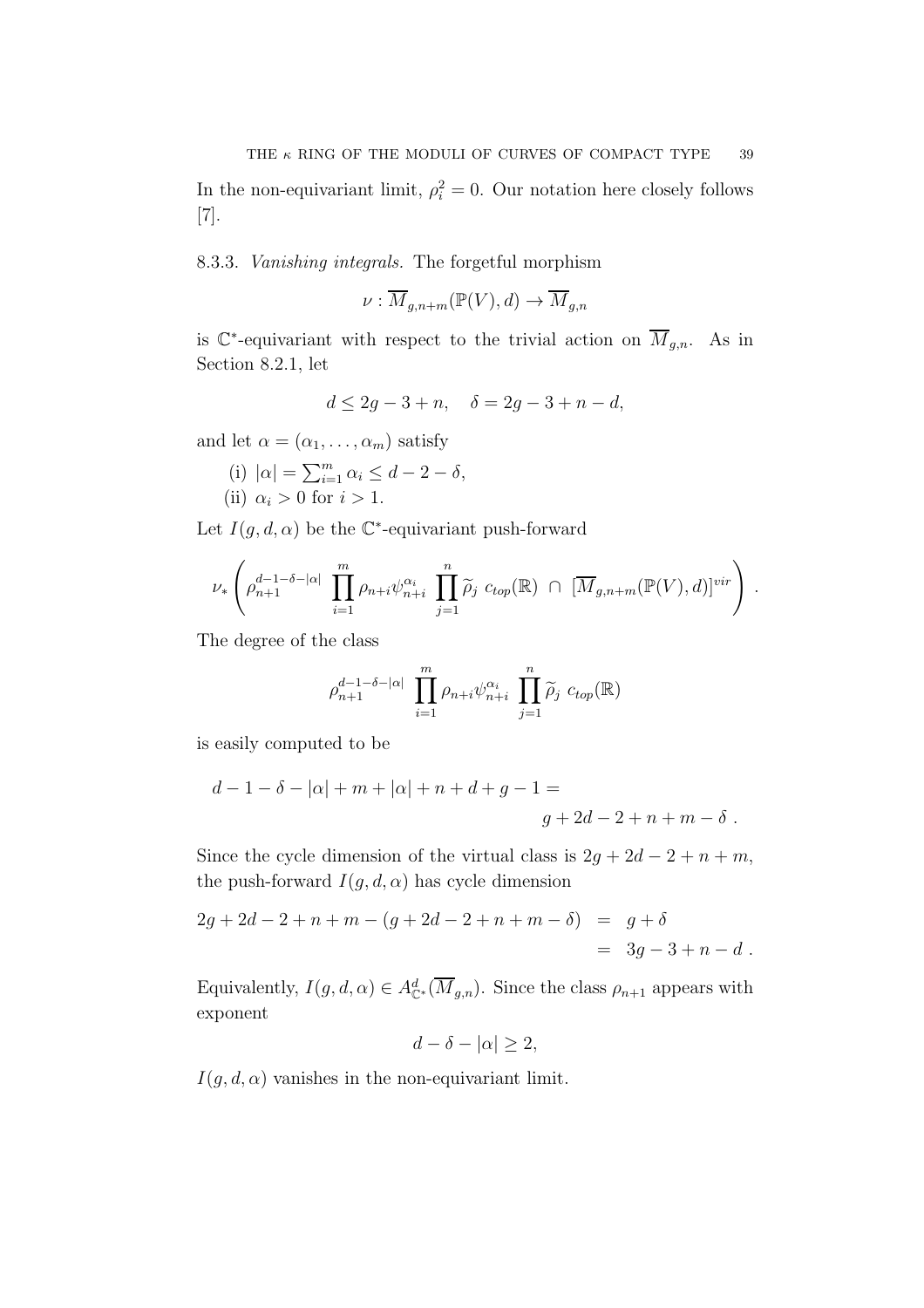8.3.4. *Localization terms.* The virtual localization formula of [11] calculates  $I(q, d, \alpha)$  in terms of tautological classes on the moduli space  $M_{g,n}$ . To prove Theorem 7, we will calculate the restriction of the localization formula to  $M_{g,n}^c$ .

The localization formula expresses  $I(g, d, \alpha)$  as a sum over connected decorated graphs  $\Gamma$  indexing the  $\mathbb{C}^*$ -fixed loci of  $\overline{M}_{g,n+m}(\mathbb{P}(V),d)$ . The vertices of the graphs lie over the fixed points  $p_1, p_2 \in \mathbb{P}(V)$  and are labelled with genera (which sum over the graph to  $g - h^1(\Gamma)$ ). The edges of the graphs lie over  $\mathbb{P}^1$  and are labelled with degrees (which sum over the graph to d). Finally, the graphs carry  $n + m$  markings on the vertices. The valence val $(v)$  of a vertex  $v \in \Gamma$  counts both the incident edges and markings. The edge valence of  $v$  counts only the incident edges.

Only a very restricted subset of graphs will yield non-vanishing contributions to  $I(q, d, \alpha)$  in the non-equivariant limit. If a graph  $\Gamma$  contains a vertex lying over  $p_1$  of edge valence greater than 1, then the contribution of  $\Gamma$  to  $I(q,d,\alpha)$  vanishes by our choice of linearization on the bundle R. A vertex over  $p_1$  of edge valence greater than 1 yields a trivial Chern root of  $\mathbb R$  (with trivial weight 0) in the numerator of the localization formula to force the vanishing.

By the above vanishing, only *comb* graphs  $\Gamma$  contribute to  $I(q, d, \alpha)$ . Comb graphs contain  $\ell \leq d$  vertices lying over  $p_1$  each connected by a distinct edge to a unique vertex lying over  $p_2$ .

If  $\Gamma$  contains a vertex over  $p_1$  of positive genus, then the restriction to  $M_{g,n}^c$  of the contribution of  $\Gamma$  to  $I(g,d,\alpha)$  vanishes by the following argument. Let v be a genus  $g(v) > 0$  vertex lying over  $p_1$ . The integrand term  $c_{top}(\mathbb{R})$  yields a factor  $c_{g(v)}(\mathbb{E}^*)$  with trivial  $\mathbb{C}^*$ -weight on the genus  $q(v)$  moduli space corresponding to the vertex v. Since

$$
\lambda_{g(v)}|_{M^c_{g(v),\text{val}(v)}}=0
$$

by [24], the required vanishing holds.

The linearizations of the classes  $\rho_i$  and  $\tilde{\rho}_j$  place restrictions on the marking distribution. Since the class  $\tilde{\rho}_j$  is obtained from  $\mathcal{O}_{\mathbb{P}(V)}(1)$ with linearization  $[0, -1]$ , the first *n* markings must lie on the unique vertex over over  $p_2$ . Since the class  $\rho_i$  is obtained from  $\mathcal{O}_{\mathbb{P}(V)}(1)$  with linearization [1, 0], the last m markings must lie on vertices over  $p_1$ .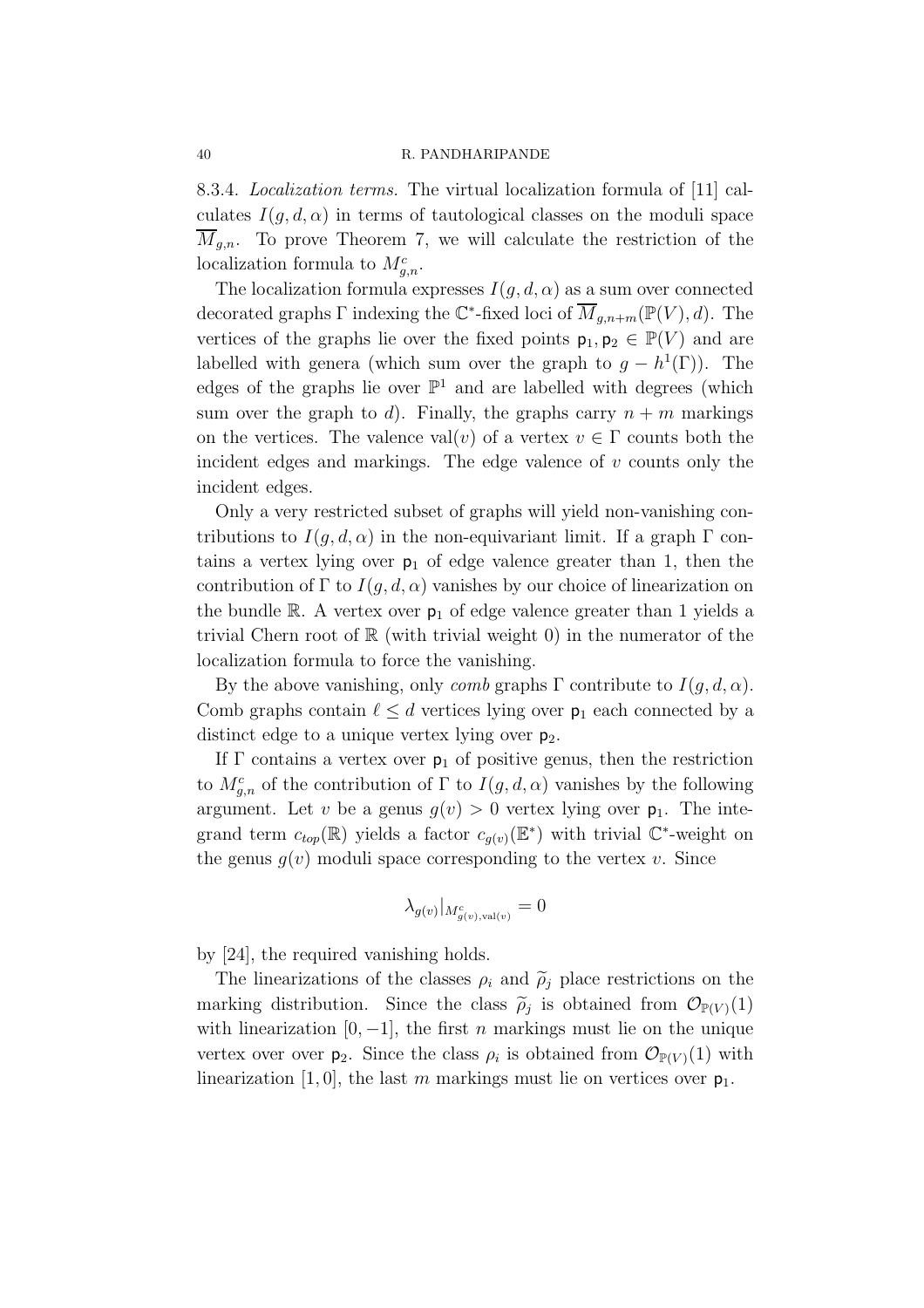Finally, we claim the last m markings of  $\Gamma$  must lie on distinct vertices over  $p_1$  for nonvanishing contribution to  $I(q, d, \alpha)$ . Let v be a vertex over  $p_1$  (with  $g(v) = 0$ ). If v carries at least two markings, the fixed locus corresponding to Γ contains a product factor  $\overline{M}_{0,r+1}$  where r is the number of markings incident to v. The classes  $\psi_{n+i}^{\alpha_i}$  carry trivial  $\mathbb{C}^*$ -weight. Moreover, as each  $\alpha_i > 0$  for  $i > 1$ , we see the sum of the  $\alpha_i$  as i ranges over the set of markings incident to v is at least  $r-1$ . Since the sum exceeds the dimension of  $\overline{M}_{0,r+1}$ , the graph contribution to  $I(q, d, \alpha)$  vanishes.

The proof of the main result about the localization terms for  $I(g, d, \alpha)$ is now complete.

**Proposition 7.** The restriction of  $I(g, d, \alpha)$  to  $M_{g,n}^c$  is expressed via *the virtual localization formula as a sum over genus* g*, degree* d*, marked comb graphs* Γ *satisfying:*

- (i) *all vertices over*  $p_1$  *are of genus 0,*
- (ii) the unique vertex over  $p_2$  carries all of the first n markings,
- (iii) *the last* m markings all lie over  $p_1$ ,
- (iv) *each vertex over*  $p_1$  *carries at most 1 of the last m markings.*

8.3.5. *Formulas.* The precise contributions of allowable graphs Γ to the non-equivariant limit of  $I(q, d, \alpha)$  are now calculated.

Let  $\Gamma$  be a genus q, degree d, comb graph with  $n + m$  markings satisfying conditions (i-iv) of Proposition 7. By condition (iv), Γ must have  $\ell > m$  edges.  $\Gamma$  may be described uniquely by the data

(30) 
$$
(p_1, ..., p_m) \cup \{p_{m+1}, ..., p_\ell\},\
$$

satisfying:

$$
p_i > 0
$$
,  $\sum_{i=1}^{\ell} p_i = d$ .

The elements of the ordered m-tuple  $(p_1, \ldots, p_m)$  correspond to the degree assignments of the edges incident to the vertices marked by the last m markings. The elements of the unordered partition  $\{p_{m+1}, \ldots, p_\ell\}$ correspond to the degrees of edges incident to the unmarked vertices over  $p_1$ . The group of graph automorphisms is

$$
Aut(\Gamma) = Aut({p_{m+1},...,p_{\ell}}).
$$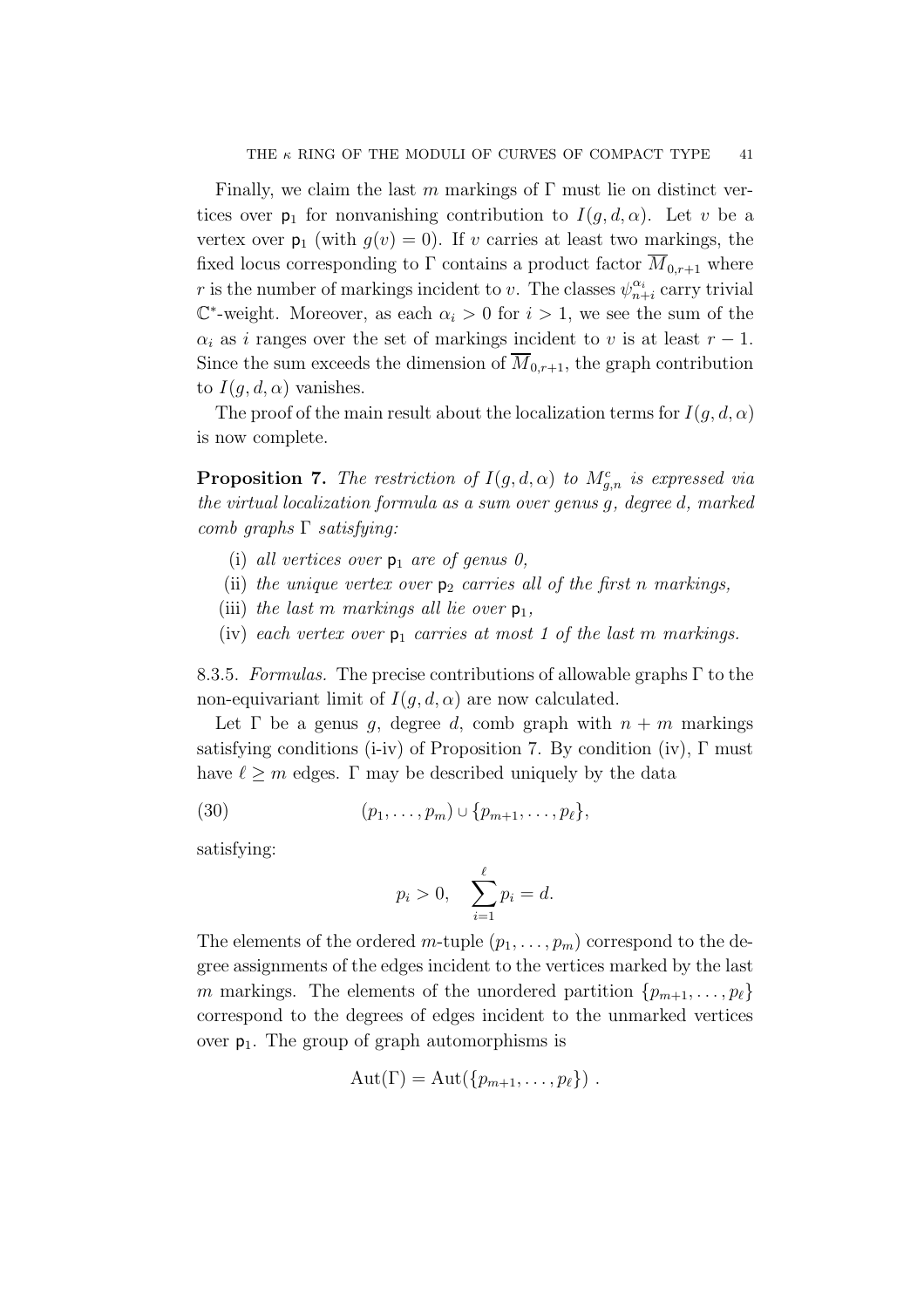#### 42 R. PANDHARIPANDE

By a direct application of the virtual localization formula of [11], we find the contribution of the graph  $(30)$  to the normalized<sup>16</sup> pushforward

$$
(-1)^{g+1+|\alpha|+n+m} \cdot I(g,d,\alpha)
$$

equals

$$
\frac{1}{|\mathrm{Aut}(\Gamma)|} \prod_{i=1}^{m} p_i^{-\alpha_i} \prod_{i=m+1}^{\ell} (-p_i)^{-1} \prod_{i=1}^{\ell} \frac{p_i^{p_i}}{p_i!} \langle p_1, \ldots, p_{\ell} \rangle .
$$

Hence, the vanishing of  $I(g, d, \alpha)$  yields the relation

$$
\sum_{\Gamma} \frac{1}{|\mathrm{Aut}(\Gamma)|} \prod_{i=1}^{m} p_i^{-\alpha_i} \prod_{i=m+1}^{\ell} (-p_i)^{-1} \prod_{i=1}^{\ell} \frac{p_i^{p_i}}{p_i!} \ \langle p_1, \ldots, p_{\ell} \rangle = 0 ,
$$

where the sum is over all graphs  $(30)$ .

# 9. Proof of Theorem 4

9.1. Matrix of relations. Theorem 7 yields relations in  $\kappa^d(M_{g,n}^c)$ , indexed by  $\alpha = (\alpha_1, \ldots, \alpha_m)$  satisfying conditions (i-ii) of Section 8.2.1 with

$$
\delta = 2g - 3 + n - d \ge 0.
$$

We rewrite the relation obtained from the vanishing of  $I(g, d, \alpha)$  as

(31) 
$$
\sum_{\mathbf{p}\in P(d)} \mathbf{C}_{\alpha}^{\mathbf{p}} \langle \mathbf{p} \rangle = 0.
$$

The coefficients are

$$
C_{\alpha}^{\mathbf{p}} = \frac{1}{|\text{Aut}(\mathbf{p})|} \prod_{i=1}^{\ell} \frac{p_i^{p_i}}{p_i!} \sum_{\phi} \prod_{i=1}^{m} p_{\phi(i)}^{-\alpha_i} \prod_{j \in \text{Im}(\phi)^c} (-p_j)^{-1} ,
$$

where the sum is over all injections

$$
\phi:\{1,\ldots,m\}\to\{1,\ldots,\ell\}
$$

and

$$
\operatorname{Im}(\phi)^c \subset \{1, \ldots, \ell\}
$$

is the complement of the image of  $\phi$ .

To prove Proposition 6, we will show the system (31) is of rank at least  $|P(d)| - |P(d, \delta + 1)|$ . The claim is empty unless  $0 \le \delta \le d - 2$ .

<sup>16</sup>The parallel equation on page 106 of [7] has a sign error in the normalization. Instead of  $(-1)^{g+1}I(g, d, \alpha)$  there, the normalization should be  $(-1)^{g+1+|\alpha|+\ell(\alpha)} I(g,d,\alpha)$ . The sign change makes no difference.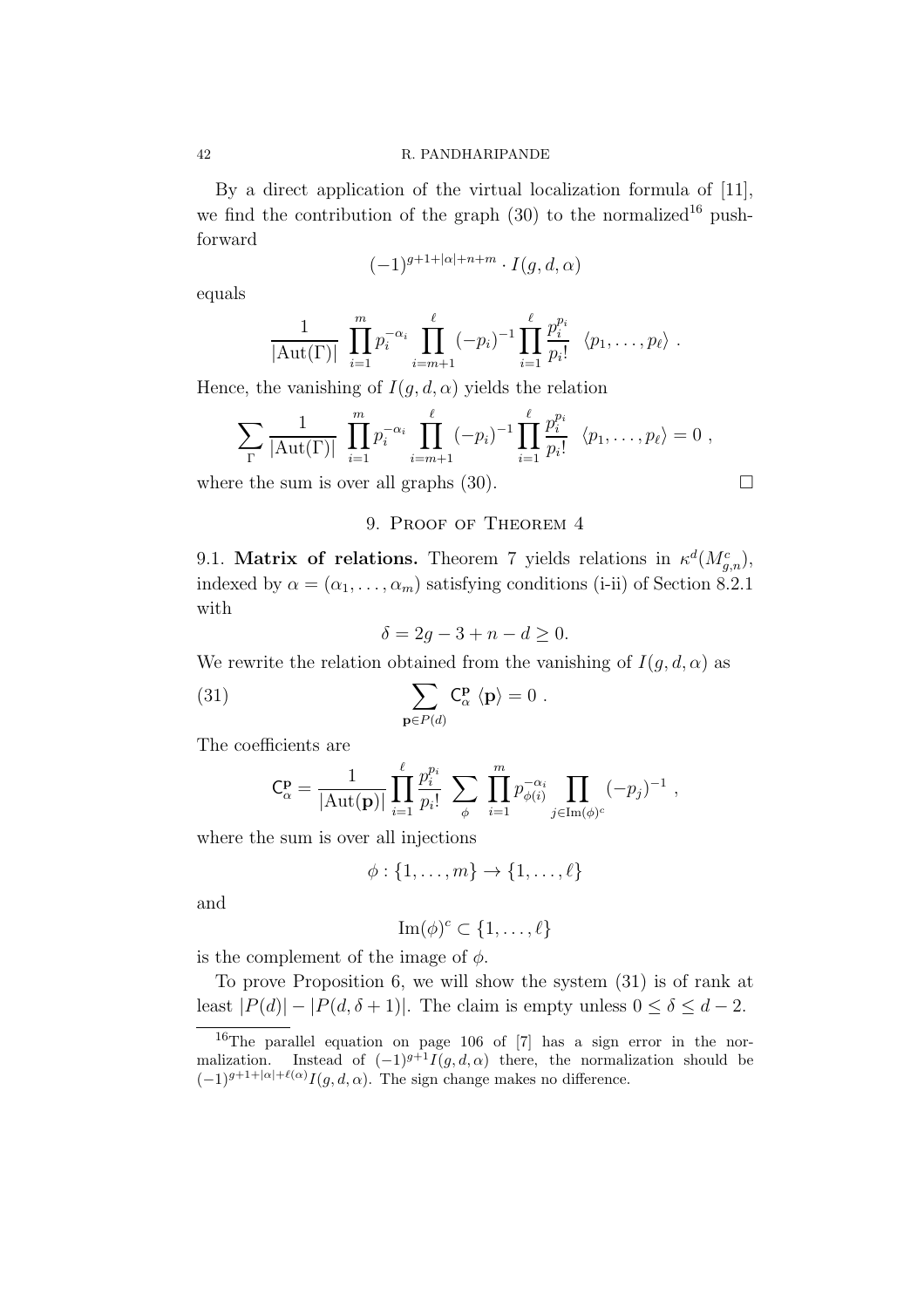9.2. **Ordering.** For  $0 \le \delta \le d - 2$ , define the subset  $P_{\delta}(d) \subset P(d)$  by removing partitions of length at most  $\delta + 1$ ,

$$
P_{\delta}(d) = P(d) \setminus P(d, \delta + 1) .
$$

We order  $P_{\delta}(d)$  by the following rules

- longer partitions appear before shorter partitions,
- for partitions of the same length, we use the lexicographic ordering with larger parts $17$  appearing before smaller parts.

For example, the ordered list of the 10 elements of  $P_0(6)$  is

 $(1^6)$ ,  $(2, 1^4)$ ,  $(3, 1^3)$ ,  $(2^2, 1^2)$ ,  $(4, 1^2)$ ,  $(3, 2, 1)$ ,  $(2^3)$ ,  $(5, 1)$ ,  $(4, 2)$ ,  $(3, 3)$ .

Given a partition  $p \in P(d)$ , let  $\hat{p}$  be the partition obtained removing all parts equal to 1. For example,

$$
\widehat{(1^6)} = \emptyset, \ \widehat{(3,2,1)} = (3,2) \ .
$$

Let  $p^-$  be the partition obtained by lowering all the parts of  $p$  by 1,

$$
(16)- = \emptyset, (3,2,1)- = (2,1).
$$

If **p** has length  $\ell$ , then

$$
\mathbf{p}^- \in P(d-\ell).
$$

To each partition  $\mathbf{p} \in P_{\delta}(d)$ , we associate data  $\alpha[\mathbf{p}]$  satisfying conditions (i)-(ii) with respect to  $\delta$  by the following rules. The special designation

$$
\alpha[(1^d)] = (0)
$$

is given. Otherwise

$$
\alpha[\mathbf{p}] = \mathbf{p}^-.
$$

We note condition (i) of Section 8.2.1,

$$
|\alpha[\mathbf{p}]| \leq d - 2 - \delta \;,
$$

is satisfied in all cases.

Let  $M_{\delta}(d)$  be the square matrix indexed by the ordered set  $P_{\delta}(d)$ with elements

$$
M_{\delta}(d)[\mathbf{p}, \mathbf{q}] = \mathsf{C}_{\alpha[\mathbf{p}]}^{\mathbf{q}}.
$$

The rank of the system (31) is at least

$$
|P_{\delta}(d)| = |P(d)| - |P(d, \delta + 1)|
$$

by the following nonsingularity result proven in Sections 9.3 - 9.6 below.

<sup>17</sup>Remember the parts of  $\mathbf{p} = (p_1, \ldots, p_\ell)$  are ordered by  $p_1 \geq \ldots \geq p_\ell$ .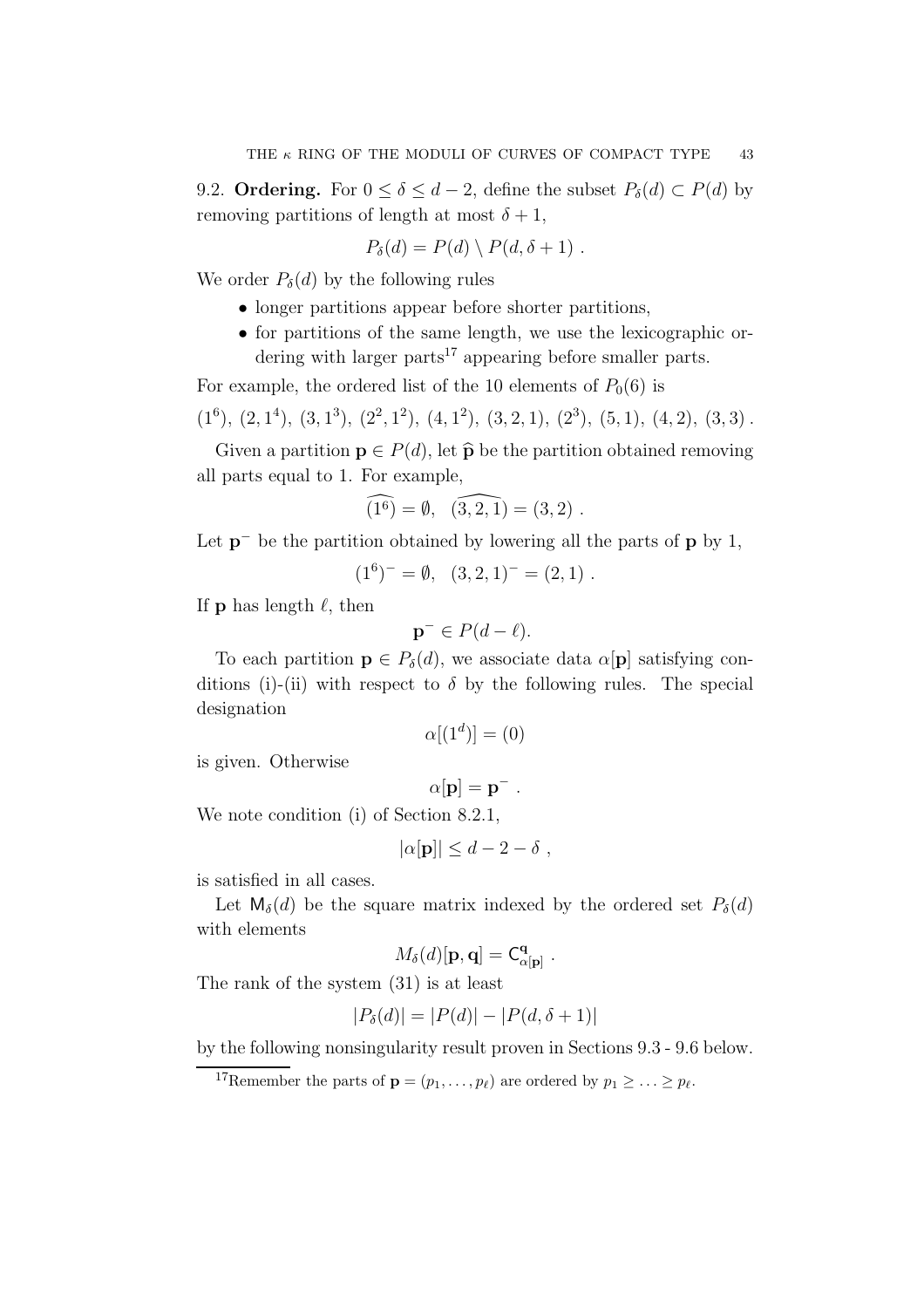**Proposition 8.** *For*  $0 \le \delta \le d - 2$ *, the matrix*  $M_{\delta}(d)$  *is nonsingular.* 

Proposition 8 implies Proposition 6 and thus Theorem 4. Moreover, Proposition 8 provides a new approach to [7].

9.3. Scaling. Let  $X_{\delta}(d)$  be the square matrix indexed by the ordered set  $P_{\delta}(d)$  with elements

$$
\mathsf{X}_{\delta}(d)[(1^d), \mathbf{q}] = (-1)^{\ell(\mathbf{q})-1}d
$$
  

$$
\mathsf{X}_{\delta}(d)[\mathbf{p} \neq (1^d), \mathbf{q}] = \sum_{\phi} (-1)^{\ell(\mathbf{q})-\ell(\widehat{\mathbf{p}})} \prod_{i=1}^{\ell(\widehat{\mathbf{p}})} q_{\phi(i)}^{-\widehat{p}_i+2},
$$

where the sum is over all injections

$$
\phi: \{1,\ldots,\ell(\widehat{\mathbf{p}})\}\to \{1,\ldots,\ell(\mathbf{q})\}.
$$

For example,  $X_0(6)$  is

$$
\begin{pmatrix}\n-6 & 6 & -6 & -6 & 6 & 6 & 6 & -6 & -6 & -6 \\
-6 & 5 & -4 & -4 & 3 & 3 & 3 & -2 & -2 & -2 \\
-6 & \frac{9}{2} & -\frac{10}{3} & -3 & \frac{9}{4} & \frac{11}{6} & \frac{3}{2} & -\frac{6}{5} & -\frac{3}{4} & -\frac{2}{3} \\
30 & -20 & 12 & 12 & -6 & -6 & -6 & 2 & 2 & 2 & 2 \\
-6 & \frac{17}{4} & -\frac{28}{9} & -\frac{5}{2} & \frac{33}{16} & \frac{49}{36} & \frac{3}{4} & -\frac{26}{25} & -\frac{5}{16} & -\frac{2}{9} \\
30 & -18 & 10 & 9 & -\frac{9}{2} & -\frac{11}{3} & -3 & \frac{6}{5} & \frac{3}{4} & \frac{2}{3} \\
-120 & 60 & -24 & -24 & 6 & 6 & 6 & 0 & 0 & 0 \\
-6 & \frac{33}{8} & -\frac{82}{27} & -\frac{9}{4} & \frac{129}{64} & \frac{251}{216} & \frac{3}{8} & -\frac{126}{125} & -\frac{9}{64} & -\frac{2}{27} \\
30 & -17 & \frac{28}{3} & \frac{15}{2} & -\frac{33}{8} & -\frac{49}{18} & -\frac{3}{2} & \frac{26}{25} & \frac{5}{16} & \frac{2}{9} \\
30 & -16 & 8 & \frac{13}{2} & -3 & -2 & -\frac{3}{2} & \frac{2}{5} & \frac{1}{4} & \frac{2}{9}\n\end{pmatrix}
$$

.

The matrix  $\mathsf{X}_{\delta}(d)$  is obtained from  $\mathsf{M}_{\delta}(d)$  by dividing each column corresponding to q by

$$
\frac{1}{|\text{Aut}(\mathbf{q})|} \prod_{i=1}^{\ell(\mathbf{q})} \frac{q_i^{q_i-1}}{q_i!} .
$$

Hence,  $\mathsf{X}_{\delta}(d)$  is nonsingular if and only if  $\mathsf{M}_{\delta}(d)$  is nonsingular.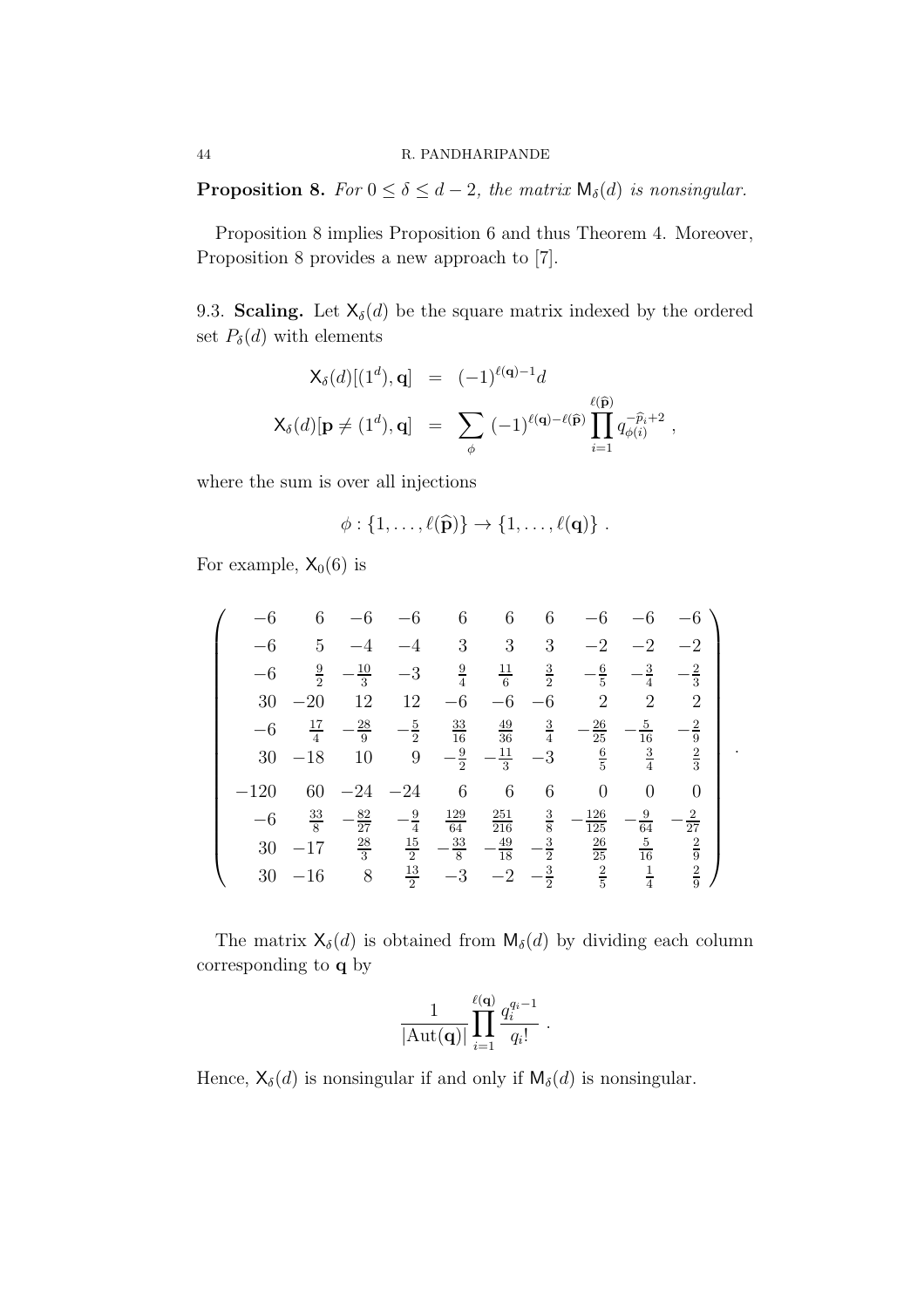9.4. Elimination. Our strategy for proving Proposition 8 is to find an upper-triangular square matrix  $Y_0(d)$  for which the product

$$
(32) \t\t X_0(d) \cdot Y_0(d)
$$

is lower-triangular with  $\pm 1$ 's on the diagonal. Since  $\mathsf{X}_{\delta}(d)$  for

$$
0 \le \delta \le d - 2
$$

occurs as an upper left minor of  $X_0(d)$ , the lower-triangularity of the product (32) will establish Proposition 8 for the full range of  $\delta$  values.

We define  $Y_0(d)$  to be the square matrix indexed by the ordered set  $P_0(d)$  given by the following rules. The upper left corner is

$$
\mathsf{Y}_{0}(d)[(1^{d}),(1^{d})]=\frac{1}{d}
$$

If at least one of  $\{p,q\}$  is not equal to  $(1^d)$ , then the matrix elements are

$$
\mathsf{Y}_{0}(d)[\mathbf{p},\mathbf{q}] = \frac{1}{|\mathrm{Aut}(\mathbf{p})|} \frac{1}{|\mathrm{Aut}(\widehat{\mathbf{q}})|} \sum_{\theta} \prod_{i=1}^{\ell(\mathbf{q})} {q_i \choose p_{i[1]},\ldots,p_{i[\ell_i]}} q_i^{\ell_i-2} \prod_{j=1}^{\ell_i} p_{ij}^{p_{ij}-1},
$$

where the sum is over all functions

$$
\theta: \{1,\ldots,\ell(\mathbf{p})\} \to \{1,\ldots,\ell(\mathbf{q})\}
$$

with

$$
\theta^{-1}(i) = \{i[1], \ldots, i[\ell_i]\}
$$

satisfying

$$
q_i = \sum_{j=1}^{\ell_i} p_{i[j]} \; .
$$

For example,  $Y_0(6)$  is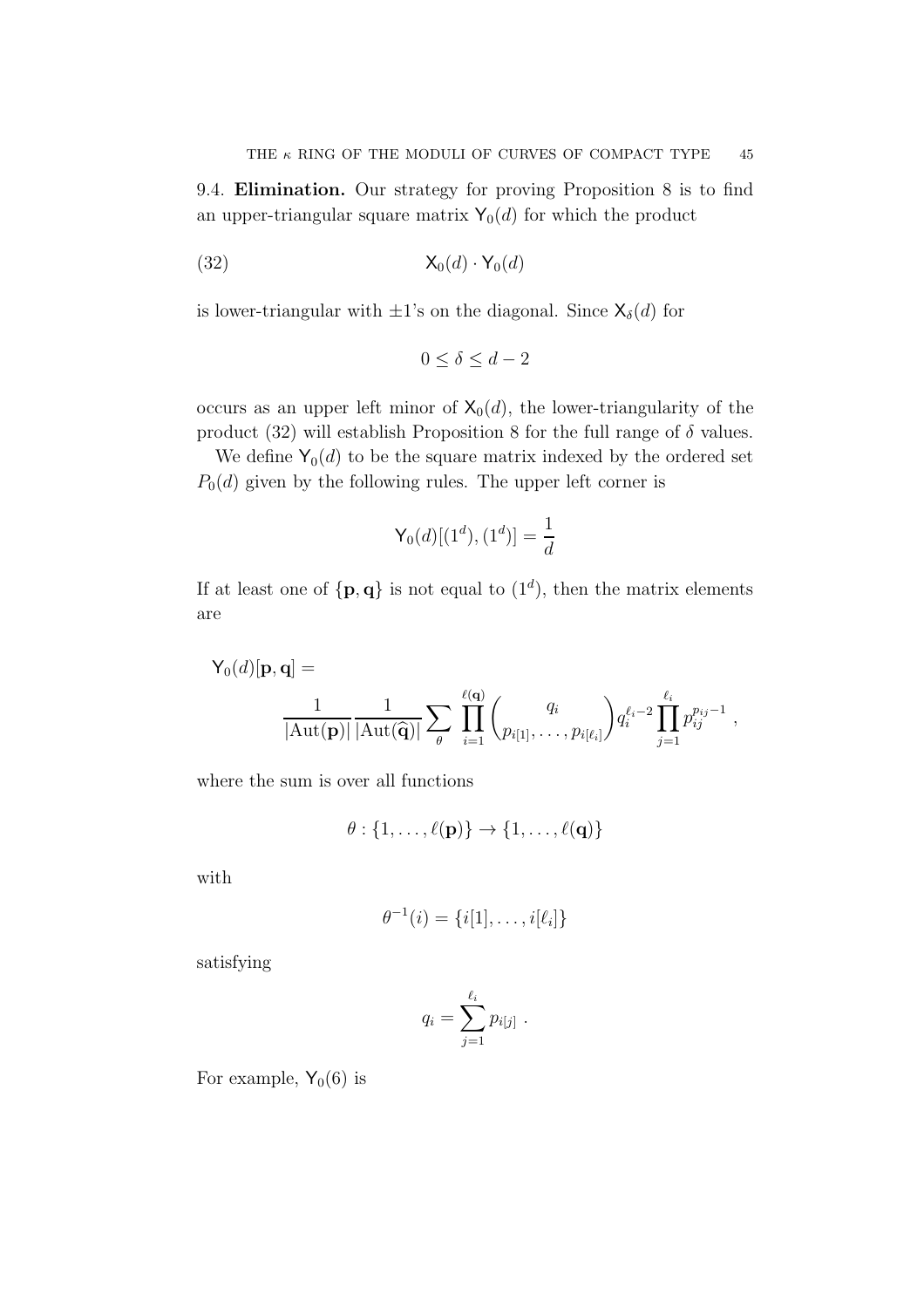|                |                   |                |                |             |                   | $1 \quad 3 \quad \frac{1}{2} \quad 16 \quad 3 \quad \frac{1}{6} \quad 125 \quad 16$ |                | $\frac{9}{2}$ |
|----------------|-------------------|----------------|----------------|-------------|-------------------|-------------------------------------------------------------------------------------|----------------|---------------|
| $\overline{0}$ |                   |                |                |             |                   | 1 6 1 48 9 $\frac{1}{2}$ 500 64 18                                                  |                |               |
| $\theta$       |                   |                |                |             |                   | $0 \t3 \t0 \t36 \t3 \t0 \t450 \t36 \t9$                                             |                |               |
|                |                   |                |                |             |                   | 0 0 0 $\frac{1}{2}$ 12 6 $\frac{1}{2}$ 300 60 18                                    |                |               |
| 0              | $0\quad 0$        |                |                |             |                   | 0 16 0 0 320 16                                                                     |                | $\theta$      |
| $\theta$       | $0\quad 0$        |                | $\overline{0}$ |             |                   | 0 3 0 180 36 18                                                                     |                |               |
|                | $0\quad 0\quad 0$ |                | $\overline{0}$ |             |                   | $0 \t 0 \t \frac{1}{6} \t 0 \t 12 \t 0$                                             |                |               |
| $\theta$       | $\overline{0}$    | $\overline{0}$ | $\overline{0}$ |             |                   | $0 \t 0 \t 0 \t 125$                                                                | $\overline{0}$ | 0             |
| $\overline{0}$ | $0\quad 0$        |                | $\overline{0}$ |             | $0\quad 0\quad 0$ |                                                                                     | $0\quad16$     | 0             |
|                |                   | $\theta$       | $\overline{0}$ | $0 \quad 0$ | $\overline{0}$    | $\overline{0}$                                                                      | $\theta$       | $\frac{9}{2}$ |

.

By the conditions on  $\theta$  in the definition,  $\mathsf{Y}_0(d)$  is easily seen to be upper-triangular.

9.5. Generating functions. Let  $\mathbb{Q}[t]$  denote the polynomial ring in infinitely many variables

$$
t = \{t_1, t_2, t_3, \ldots\}.
$$

Define a Q-linear function

$$
\langle \ \rangle: \mathbb{Q}[t] \to \mathbb{Q}
$$

by the equations  $\langle 1 \rangle = 1$  and

$$
\langle t_{d_1} t_{d_2} \cdots t_{d_k} \rangle = (d_1 + d_2 + \ldots + d_k)^{k-3}.
$$

We may extend  $\langle \ \rangle$  uniquely to define a x-linear function:

$$
\langle \ \rangle: \mathbb{Q}[t][[x]] \to \mathbb{Q}[[x]].
$$

For each non-negative integer  $i$ , let

$$
Z_i(t, x) = \sum_{j>0} x^j t_j \frac{j^{j-i}}{j!} \in \mathbb{Q}[t][[x]].
$$

Applying the bracket, we define

$$
\mathsf{F}_{\alpha_1,\dots,\alpha_m} = \langle \exp(-Z_1) \cdot Z_{\alpha_1} \cdots Z_{\alpha_m} \rangle \in \mathbb{Q}[[x]].
$$

**Lemma 13.** Let  $\alpha = (\alpha_1, \ldots, \alpha_n)$  be a non-empty sequence of non*negative integers satisfying*  $\alpha_i > 0$  *for*  $i > 1$ *. The series* 

$$
\mathsf{F}_{\alpha_1,\dots,\alpha_m} \in \mathbb{Q}[[x]]
$$

*is a* polynomial *of degree at most*  $1 + \sum_{i=1}^{m} \alpha_i$  *in x*.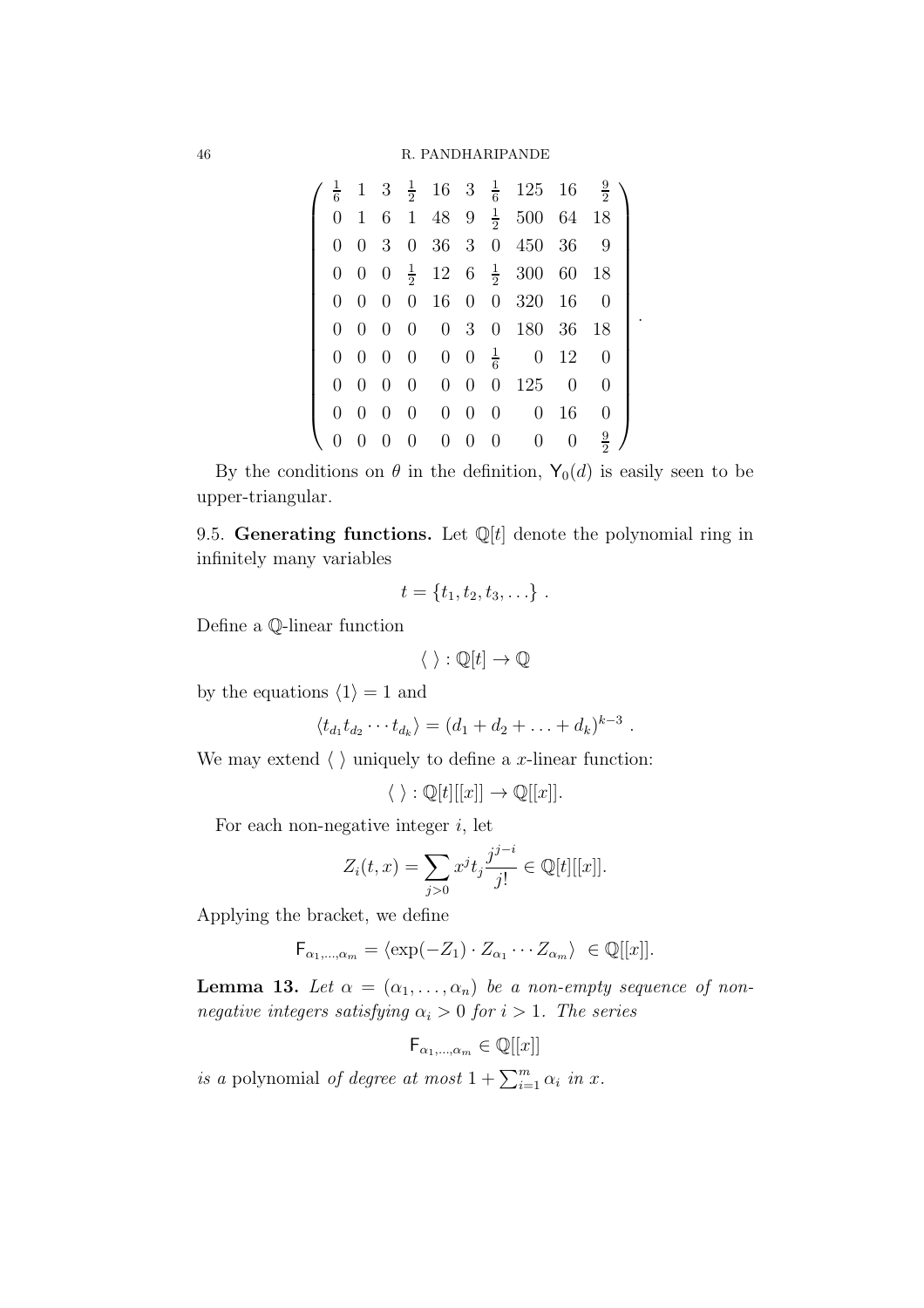**Lemma 14.** *Let*  $\alpha_1 \geq 0$ *. Then,* 

$$
\mathsf{F}_{\alpha_1} = \frac{(-1)^{\alpha_1}}{(1+\alpha_1)(1+\alpha_1)!} x^{1+\alpha_1} + \dots
$$

*where the dots stand for lower order terms.*

Lemma 13 can be proven by various methods. A proof via localization on moduli space is given in [7] in Section 1.7.  $\Box$ 

Lemma 14 is more interesting. The integral

(33) 
$$
J_{1+\alpha_1} = \int_{\overline{M}_{0,1}(\mathbb{P}^1, 1+\alpha_1)} \rho_1 \psi_1^{\alpha_1} c_{top}(\mathbb{R})
$$

can be evaluated by exactly following<sup>18</sup> the localization analysis of Section 8.3. We find

$$
J_{1+\alpha_1} = (-1)^{\alpha_1} \sum_{\Gamma} \frac{1}{|\text{Aut}(\Gamma)|} p_1^{-\alpha_1} \prod_{i=2}^{\ell} (-p_i)^{-1} \prod_{i=1}^{\ell} \frac{p_i^{p_i}}{p_i!} (1+\alpha_1)^{\ell-3}
$$

where the sum is over all 1-pointed comb graphs (30) of total degree  $1 + \alpha_1$ . We conclude  $J_{1+\alpha_1}$  equals, up to the factor of  $(-1)^{\alpha_1}$ , the leading  $x^{1+\alpha_1}$  coefficient of  $\langle \exp(-Z_1) \cdot Z_{\alpha_1} \rangle$ .

To calculate the integral (33), we use well-known equations in Gromov-Witten theory. Certainly

$$
(34) \t\t J_1 = 1.
$$

By two applications of the divisor equation,

$$
k^2 J_k = \int_{\overline{M}_{0,3}(\mathbb{P}^1,k)} \rho_1 \psi_1^{k-1} \rho_2 \rho_3 \ c_{top}(\mathbb{R})
$$

By the topological recursion relation [2] applied to the right side,

$$
k^2 J_k = \int_{\overline{M}_{0,2}(\mathbb{P}^1,k-1)} \rho_1 \psi_1^{k-2} \rho_2 \ c_{top}(\mathbb{R}) \cdot \int_{\overline{M}_{0,3}(\mathbb{P}^1,1)} \rho_1 \rho_2 \rho_3 \ c_{top}(\mathbb{R}) \ .
$$

We obtain the recursion

$$
k^2 J_k = (k-1)J_{k-1}J_1
$$
  
=  $(k-1)J_{k-1}$ 

which we can easily solve

$$
J_k = \frac{1}{k \cdot k!}
$$

<sup>18</sup>The equivariant lifts are taken just as in Section 8.3.2.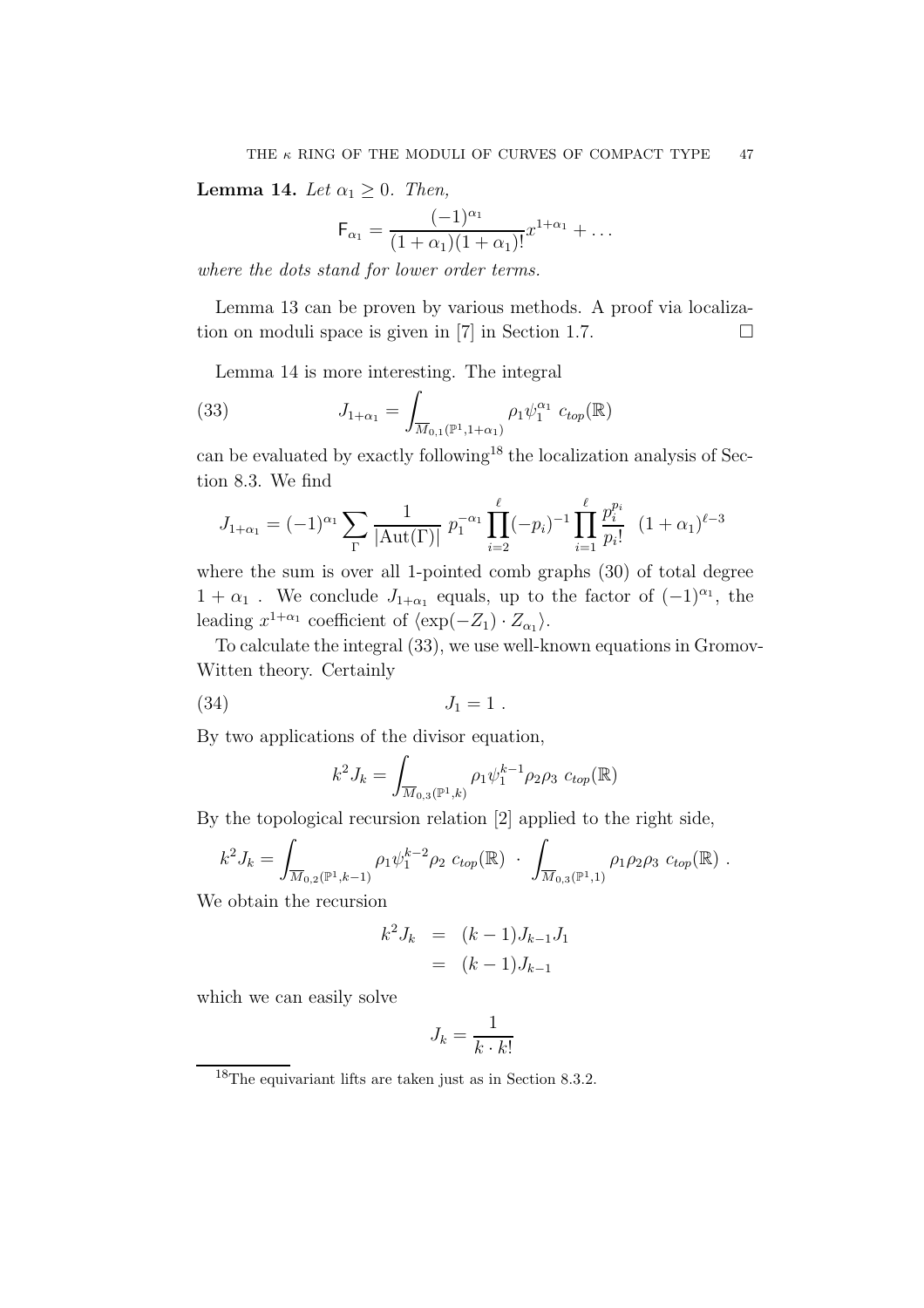starting with the initial condition  $(34)$ .

The case where the  $\alpha$  data is empty will arise naturally. We define

$$
\mathsf{F}_{\emptyset} = \langle \exp(-Z_1) \rangle.
$$

The following result is derived from Lemma 13 by the relation

$$
x\frac{d}{dx}\mathsf{F}_{\emptyset}=-\mathsf{F}_{0}.
$$

Lemma 15.  $F_{\emptyset} = 1 - x$ .

9.6. Product. We will now prove the basic identity

(35) 
$$
\mathsf{X}_0(d) \cdot \mathsf{Y}_0(d) = \mathsf{L}_0(d)
$$

where  $\mathsf{L}_0(d)$  is lower triangular with diagonal entries all  $\pm 1$ .

We first address the special upper left corner. The product on the left side of (35) is

$$
\mathsf{L}_0(d)[(1^d), (1^d)] = (-1)^{d-1}d \cdot \frac{1}{d} = (-1)^{d-1},
$$

a diagonal entry of the specified form.

Next assume  $\mathbf{p} \neq (1^d)$ . Then, the matrix elements are

(36) 
$$
\mathsf{L}_{0}(d)[\mathbf{p},\mathbf{q}] = \frac{1}{|\mathrm{Aut}(\widehat{\mathbf{q}})|} \sum_{\gamma} \prod_{i=1}^{\ell(\mathbf{q})} \mathrm{Coeff}(F_{\gamma^{-1}(i)}, x^{q_i}) q_i q_i! ,
$$

where the sum is over all functions

$$
\gamma:\{1,\ldots,\ell(\widehat{\mathbf{p}})\}\to\{1,\ldots,\ell(\mathbf{q})\}\ .
$$

In case  $\gamma^{-1}(i) = \{i[1], \ldots, i[\ell_i]\}$  is nonempty, we define

$$
\mathsf{F}_{\gamma^{-1}(i)} = \mathsf{F}_{\widehat{p}_{i[1]}-1,\ldots,\widehat{p}_{i[\ell_i]}-1} \; .
$$

If  $\gamma^{-1}(i) = \emptyset$ , then

$$
\mathsf{F}_{\emptyset} = \langle \exp(-Z_1) \rangle = 1 - x.
$$

Equation (36) is obtained from a simple unravelling of the definitions.

If  $q_i > 1$ , Coeff $(F_{\gamma^{-1}(i)}, x^{q_i})$  vanishes unless  $\gamma^{-1}(i)$  is nonempty by Lemma 15 and unless

(37) 
$$
q_i \leq 1 - \ell_i + \sum_{j=1}^{\ell_i} \widehat{p}_{i[j]}
$$

by Lemma 13. Inequality (37) for all parts  $q_i > 1$  implies

$$
\ell(\mathbf{q}) \geq \ell(\mathbf{p}) \ .
$$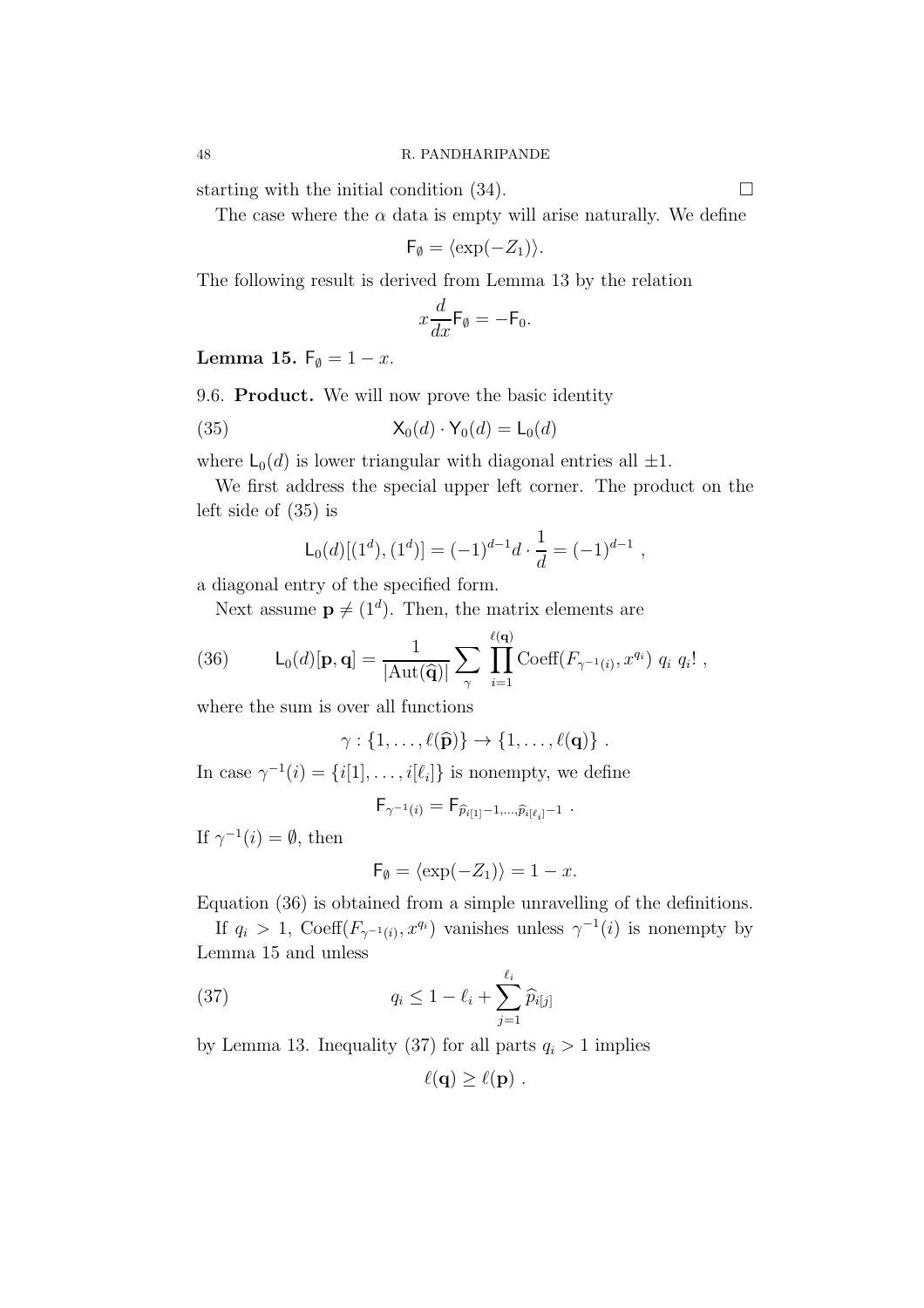Moreover, if equality of length holds, then inequality (37) implies either q precedes **p** in the ordering of  $P_0(d)$  or  $q = p$ .

We conclude the matrix  $L_0(d)$  is lower-triangular when the first coordinate **p** is not  $(1^d)$ . The diagonal elements for  $p \neq (1^d)$  are

$$
\mathsf{L}_{0}(d)[\mathbf{p},\mathbf{p}] = \prod_{i=1}^{\ell(\widehat{\mathbf{p}})} (-1)^{\widehat{p}_{i}-1} \cdot (-1)^{\ell(\mathbf{p})-\ell(\widehat{\mathbf{p}})}
$$

by Lemmas 14 and 15.

To complete the proof of the lower-triangularity of  $\mathsf{L}_0(d)$ , we must show the vanishing of  $\mathsf{L}_0(d)[(1^d), \mathbf{q} \neq (1^d)]$ . The matrix elements are

$$
\mathsf{L}_{0}(d)[(1^d),\mathbf{q}\neq (1^d)]=\frac{1}{|\mathrm{Aut}(\widehat{\mathbf{q}})|}\sum_{\tilde{\gamma}}\prod_{i=1}^{\ell(\mathbf{q})}\mathrm{Coeff}(\widetilde{F}_{\tilde{\gamma}^{-1}(i)},x^{q_i})\ q_i\ q_i!,
$$

where the sum is over all functions

$$
\tilde{\gamma}:\{1\}\to\{1,\ldots,\ell(\mathbf{q})\}.
$$

In case  $\tilde{\gamma}^{-1}(i) = \{1\}$  is nonempty, we define

$$
\mathsf{F}_{\tilde{\gamma}^{-1}(i)} = \mathsf{F}_0 \ .
$$

If  $\tilde{\gamma}^{-1}(i) = \emptyset$ , then

$$
\widetilde{\mathsf{F}}_{\emptyset} = \langle \exp(-Z_1) \rangle = 1 - x.
$$

Let  $q_1 > 1$  be the largest part of **q**. Then

$$
\mathrm{Coeff}(\widetilde{F}_{\tilde{\gamma}^{-1}(1)}, x^{q_1}) = 0
$$

by Lemmas 13 and 15. Hence,

$$
\mathsf{L}_0(d)[(1^d), \mathbf{q} \neq (1^d)] = 0,
$$

and the lower-triangularity of  $\mathsf{L}_0(d)$  is fully proven.

The proof of Proposition 8 is complete. Following the implications back, the proof of Theorem 4 is also complete.  $\Box$ 

Since we know explicitly the diagonal elements of the triangular matrices  $Y_0(d)$  and  $L_0(d)$ , the product

$$
\mathsf{X}_{0}(d)\cdot\mathsf{Y}_{0}(d)=\mathsf{L}_{0}(d)
$$

yields a simple formula for the determinant,

$$
\det(\mathsf{X}_{0,d}) = (-1)^{d-1} \prod_{\mathbf{p} \in P_0(d) \setminus \{(1^d)\}} \left( \frac{|\mathrm{Aut}(\widehat{\mathbf{p}})|}{\prod_{i=1}^{\ell(\mathbf{p})} p_i^{p_i - 2}} (-1)^{\ell(\mathbf{p})} \prod_{i=1}^{\ell(\widehat{\mathbf{p}})} (-1)^{\widehat{p}_i} \right) .
$$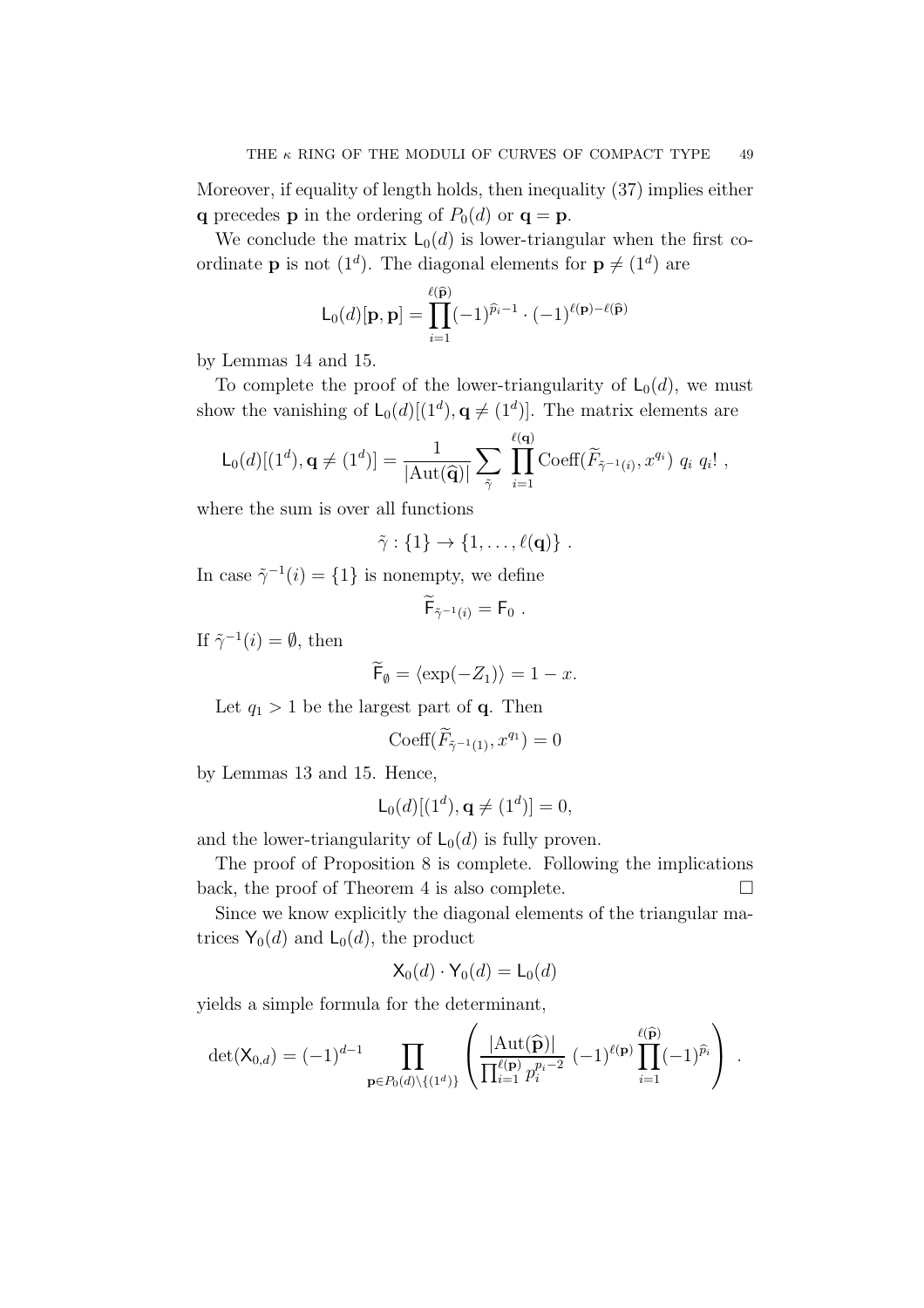#### 50 R. PANDHARIPANDE

# 10. Proof of Theorem 6

10.1. Bound. By Theorem 4, we have a surjection

$$
\kappa^d(M^c_{0,2g+n}) \stackrel{\iota_{g,n}}{\to} \kappa^d(M^c_{g,n}) \to 0.
$$

By Theorem 5, to prove  $\iota_{g,n}$  is an isomorphism, we need only establish

$$
\dim_{\mathbb{Q}} \kappa^d(M_{g,n}^c) \ge |P(d, 2g - 2 + n - d)|
$$

for  $n > 0$ . We will obtain the bound by refining the argument for Theorem 2.

10.2. Dual graph types. A dual graph of type  $A(g_1, \ldots, g_r)$  with  $g_i \geq 1$  is a chain of r vertices of genera  $g_1, \ldots, g_r$  with 2 markings on the ends. The corresponding curves are of the form:

$$
C_{g_1}^* - C_{g_2} - \ldots - C_{g_r}^*.
$$

If  $r = 1$ , the unique vertex carries both markings.

A dual graph of type  $B(g_1, \ldots, g_r | h_1, \ldots, h_{r-1})$  with  $g_i, h_j \geq 1$  is comb of  $2r - 1$  vertices with 1 marking. The corresponding curves are of the form:

|  |                     |                           | $C_{g_1}^*$ - $C_{g_2}$ -  - $C_{g_{r-1}}$ - $C_{g_r}$ |  |
|--|---------------------|---------------------------|--------------------------------------------------------|--|
|  |                     |                           |                                                        |  |
|  | $C_{h_1}$ $C_{h_2}$ | $\sim 100$ and $\sim 100$ | $C_{h_{r-1}}$ .                                        |  |

There are  $r - 1$  vertices of valence 3 and r vertices of valence 1. The markings are included in the valence count.

10.3. Case  $n = 1$ . Let  $p \in P(d)$  be a partition of length  $\ell = a + b$ with parts<sup>19</sup>

$$
(p_1,\ldots,p_a,p'_1,\ldots,p'_b),
$$

where the  $p_i$  are odd and the  $p'_j$  are even. We see

$$
d+\ell = b \mod 2.
$$

<sup>&</sup>lt;sup>19</sup>All parts of **p** here are positive.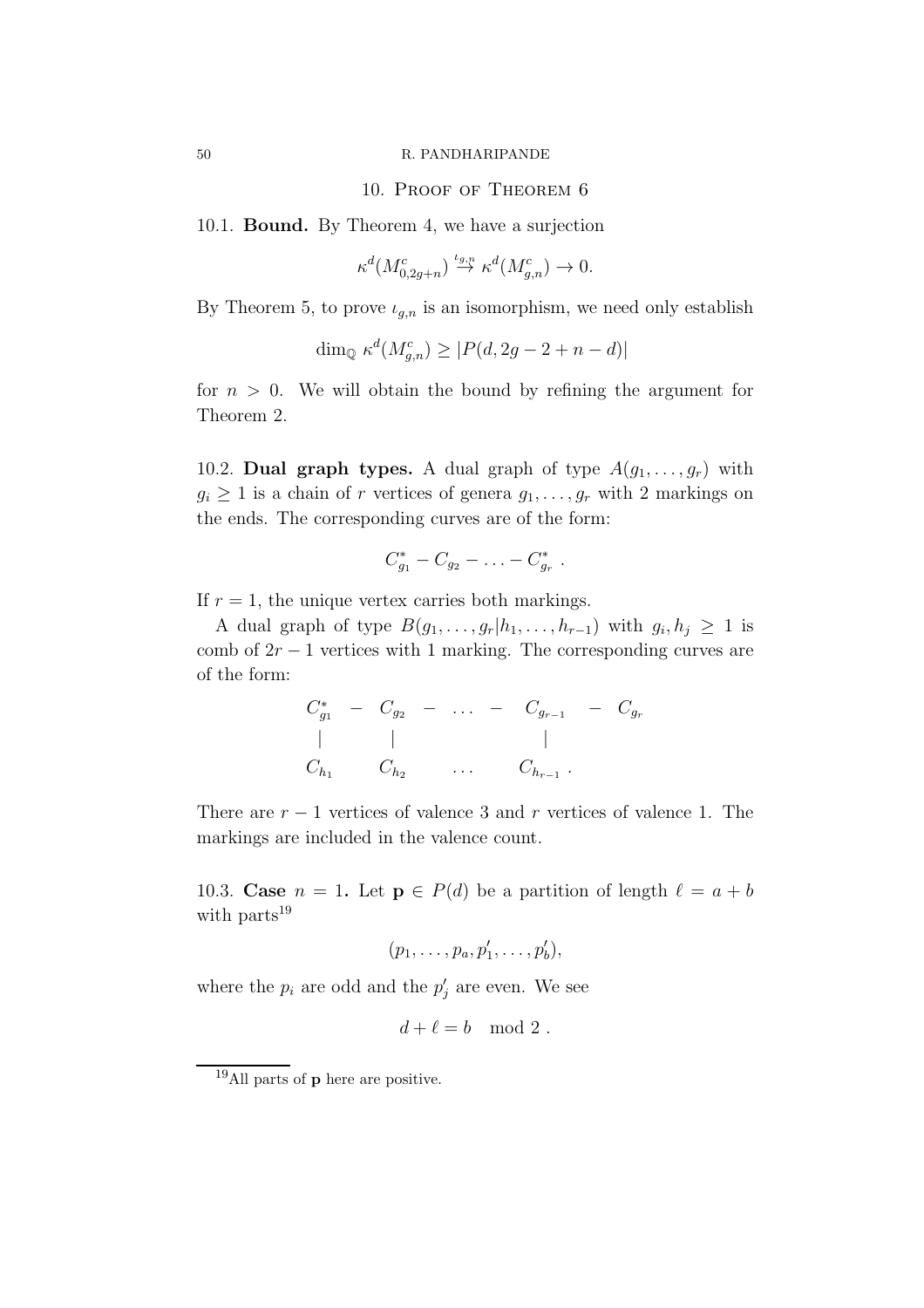If  $d + \ell$  is odd, then  $b = 2r - 1$  for  $r > 0$ . Let  $\Gamma_{\mathbf{p}}$  be the dual graph obtained by the following construction:

$$
\Gamma_{\mathbf{p}} = A\left(\frac{p_1+1}{2}, \ldots, \frac{p_a+1}{2}\right)
$$
\n
$$
B\left(\frac{p'_1}{2}, \ldots, \frac{p'_{r-1}}{2}, \frac{p'_r}{2}+1 \mid \frac{p'_{r+1}}{2}+1, \ldots, \frac{p'_{2r-1}}{2}+1\right),
$$

where the graphs are attached at the first marking of A and the unique marking of B. The graph  $\Gamma_{\mathbf{p}}$  has a unique marking (obtained from the second marking of A). The genus of  $\Gamma_{\mathbf{p}}$  is easily calculated,

(38) 
$$
2g(\Gamma_{\mathbf{p}}) - 1 = d + a + 2r - 1 = d + \ell.
$$

If  $a = 0$ , then  $\Gamma_{\mathbf{p}}$  consists just of B, but the genus and marking results are the same.

The dual graph  $\Gamma_{\mathbf{p}}$  determines a stratum in  $M_{g(\Gamma_{\mathbf{p}}),1}^c$  which is a product of the moduli spaces,

$$
\prod_{v \in \text{Vert}(\Gamma_{\mathbf{p}})} M_{g(v), \text{val}(v)}^c \rightarrow M_{g(\Gamma_{\mathbf{p}}), 1}^c.
$$

The socle dimensions of  $M_{g(v),\text{val}v}^c$  for  $v \in \text{Vert}(\Gamma_{\mathbf{p}})$  are exactly the parts of d.

If  $d + \ell$  is even, then b must be even. If  $b > 0$ , then

$$
b = 2r - 1 + 1
$$

for  $r > 0$ . Let

$$
\Gamma_{\mathbf{p}} = A\left(\frac{p_1+1}{2}, \dots, \frac{p_a+1}{2}\right) - C_{\frac{p'_2}{2}}^* - E
$$
\n
$$
B\left(\frac{p'_1}{2}, \dots, \frac{p'_{r-1}}{2}, \frac{p'_r}{2}+1 \mid \frac{p'_{r+1}}{2}+1, \dots, \frac{p'_{2r-1}}{2}+1\right) .
$$

where the graphs  $A$  and  $B$  are attached at the markings. The graph  $\Gamma_{\mathbf{p}}$  has a unique marking (on  $C_{\frac{p'_{2r}}{2}}^*$ ) and an elliptic tail  $E$ . The genus of  $\Gamma_{\mathbf{p}}$  is

(39) 
$$
2g(\Gamma_{\mathbf{p}}) - 1 = d + a + 2r + 2 - 1 = d + \ell + 1.
$$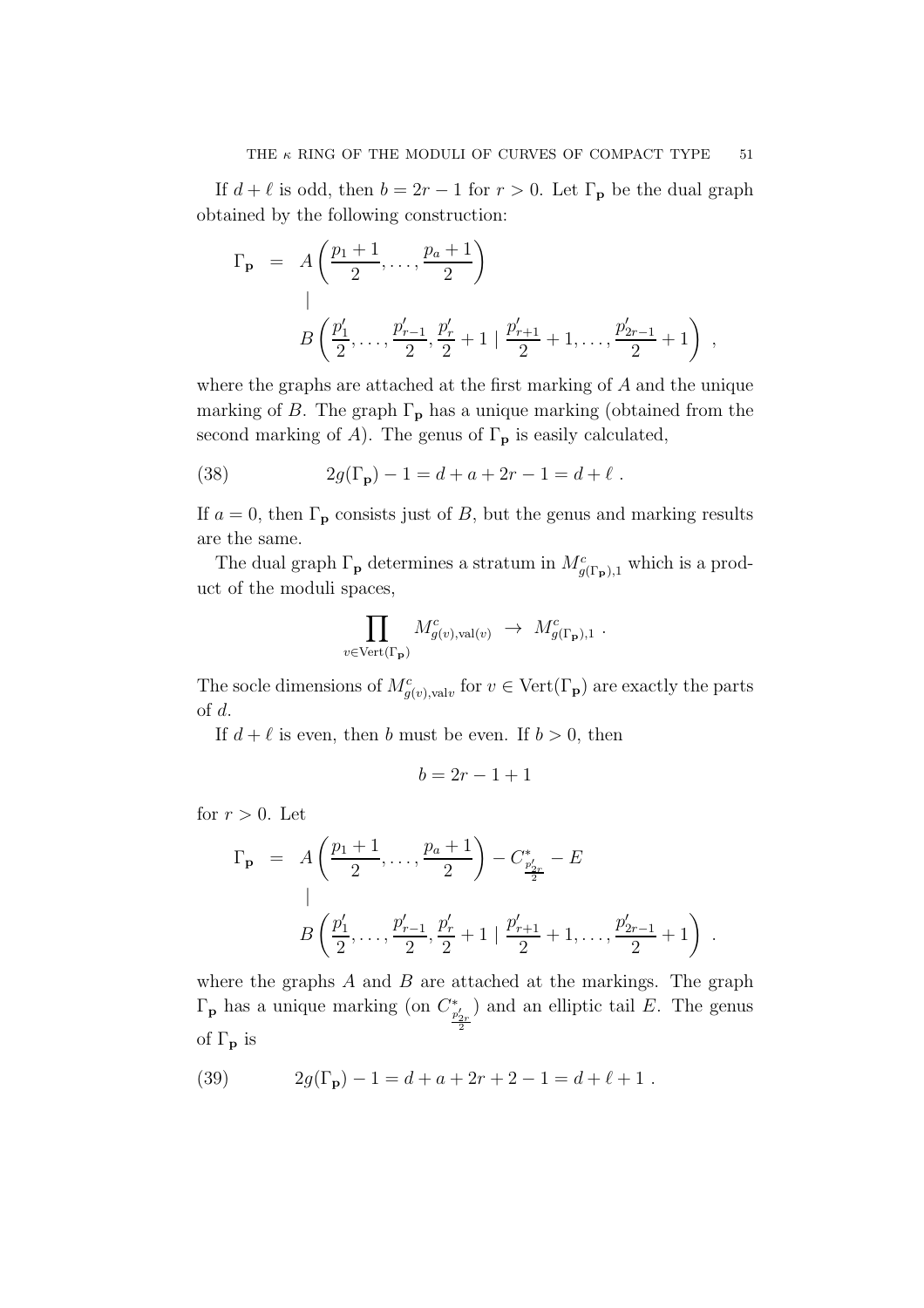If  $a = 0$ , then A is empty, but the genus and marking results are the same. The socle dimensions of  $M_{g(v),\text{val}v}^c$  for  $v \in \text{Vert}(\Gamma_{\mathbf{p}})$  are exactly the parts of  $d$  together with  $0$  for the elliptic tail.

If  $d + \ell$  is even and  $b = 0$ , let

$$
\Gamma_{\mathbf{p}} = A\left(\frac{p_1+1}{2},\ldots,\frac{p_a+1}{2}\right) - E.
$$

The graph  $\Gamma_{\mathbf{p}}$  has a unique marking (obtained from the first marking of A) and ends in the elliptic tail E. The genus of  $\Gamma_{\mathbf{p}}$  is

(40) 
$$
2g(\Gamma_{\mathbf{p}}) - 1 = d + a + 2 - 1 = d + \ell + 1.
$$

The socle dimensions of  $M_{g(v),\text{val}v}^c$  for  $v \in \text{Vert}(\Gamma_{\mathbf{p}})$  are exactly the parts of d together with 0 for the elliptic tail.

We now turn to the proof of Theorem 6 in the  $n = 1$  case. We will prove

(41) 
$$
\dim_{\mathbb{Q}} \kappa^d(M_{g,1}^c) \ge |P(d, 2g - 1 - d)|
$$

by intersecting  $\kappa$  monomials with tautological classes.

Let  $p \in P(d, 2g - 1 - d)$  be a partition of length  $\ell$ . Let  $\Gamma_p$  be the dual graph of genus  $g(\Gamma_p)$  obtained by the above constructions. Since

$$
2g - 1 \ge d + \ell \;,
$$

equations  $(38)-(40)$  imply

$$
g - g(\Gamma_{\mathbf{p}}) = \delta \ge 0.
$$

We associate to **p** a class  $w_{\mathbf{p}} \in R^{2g-2-d}(M_{g,1}^c)$  by the following construction. Let  $v^* \in \text{Vert}(\Gamma_p)$  be the vertex which carries the marking. Increase the genus of  $v^*$  by  $\delta$ . The resulting graph determines a stratum

$$
W_{\mathbf{p}} \subset M_{g,1}^c
$$

of codimension  $2g(\Gamma_p) - 2 - d$ . Let

$$
w_{\mathbf{p}} = \psi_1^{2\delta} \cdot [W_{\mathbf{p}}] \in R^{2g-2-d}(M_{g,1}^c)
$$
.

The pairing on  $P(d, 2g - 1 - d)$  given by

(42) 
$$
(\mathbf{p}, \mathbf{q}) \mapsto \int_{\overline{M}_{g,1}} \kappa_{\mathbf{p}} \cdot w_{\mathbf{q}}
$$

is upper-triangular. The diagonal elements are nonvanishing because

$$
\int_{\overline{M}_h} \kappa_{2h-3} \lambda_h = \frac{2^{2h-1} - 1}{2^{2h-1}} \frac{|B_{2h}|}{(2h)!} \neq 0,
$$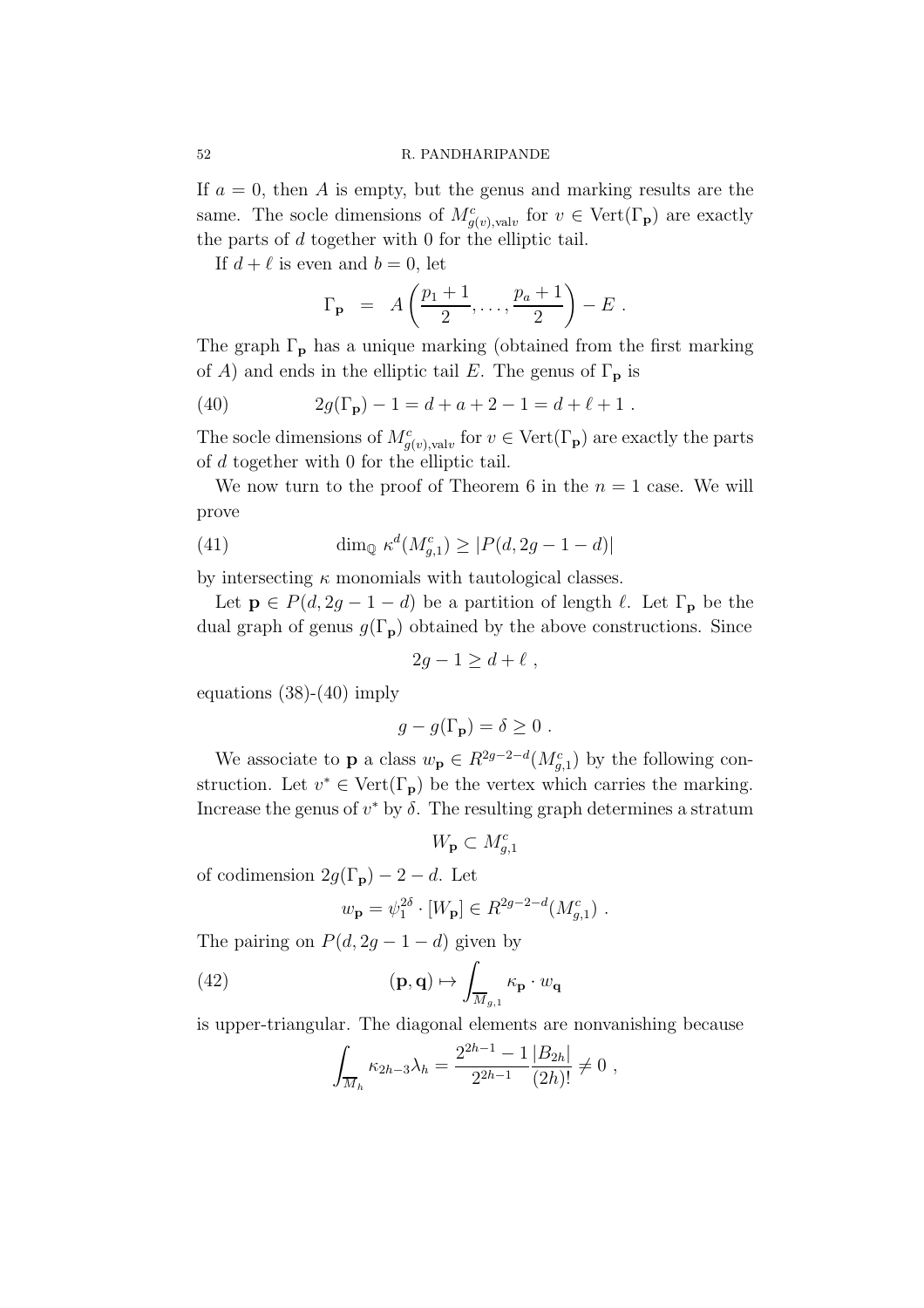$$
\int_{\overline{M}_{h,1}} \psi_1^k \kappa_{2h-2-k} \lambda_h = \binom{2h-1}{k} \int_{\overline{M}_h} \kappa_{2h-3} \lambda_h \neq 0
$$

by [7]. Here,  $B_{2h}$  is the Bernoulli number. Hence, the pairing (42) is nonsingular and the bound (41) is established.

10.4. Case  $n = 2$ . We will need an additional dual graph type. A dual graph of type  $B(g_1, \ldots, g_r | h_1, \ldots, h_{r-1})$  with  $g_i, h_j \geq 1$  is comb of  $2r - 1$  vertices with 3 markings. The corresponding curves are of the form:

$$
C_{g_1}^* - C_{g_2} - \dots - C_{g_{r-1}} - C_{g_r}^{**}
$$
  
\n| |   
\n
$$
C_{h_1} C_{h_2} \dots C_{h_{r-1}}.
$$

There are r vertices of valence 3 and  $r - 1$  vertices of valence 1. The marking is included in the valence count.

As before, let  $p \in P(d)$  be a partition of length  $\ell = a + b$  with parts

$$
(p_1,\ldots,p_a,p'_1,\ldots,p'_b),
$$

where the  $p_i$  are odd and the  $p'_j$  are even.

If  $d + \ell$  is even, then b must be even. If  $b > 0$ , then

$$
b = 2r - 1 + 1
$$

for  $r > 0$ . Let

$$
\widetilde{\Gamma}_{\mathbf{p}} = A\left(\frac{p_1+1}{2}, \ldots, \frac{p_a+1}{2}\right) - C_{\frac{p'_{2r}}{2}+1}
$$
\n
$$
\widetilde{B}\left(\frac{p'_1}{2}, \ldots, \frac{p'_{r-1}}{2}, \frac{p'_r}{2} \mid \frac{p'_{r+1}}{2}+1, \ldots, \frac{p'_{2r-1}}{2}+1\right) \ .
$$

where the graphs A and  $\widetilde{B}$  are attached at the initial markings. The graph  $\widetilde{\Gamma}_{\mathbf{p}}$  has two markings (on the extremal component of  $\widetilde{B}$ ). The genus of  $\widetilde{\Gamma}_{\mathbf{p}}$  is

(43) 
$$
2g(\tilde{\Gamma}_{\mathbf{p}}) = d + a + 2r = d + \ell.
$$

If  $a = 0$ , then A is empty, but the genus and marking results are the same. The socle dimensions of  $M_{g(v),\text{val}v}^c$  for  $v \in \text{Vert}(\Gamma_{\mathbf{p}})$  are exactly the parts of d.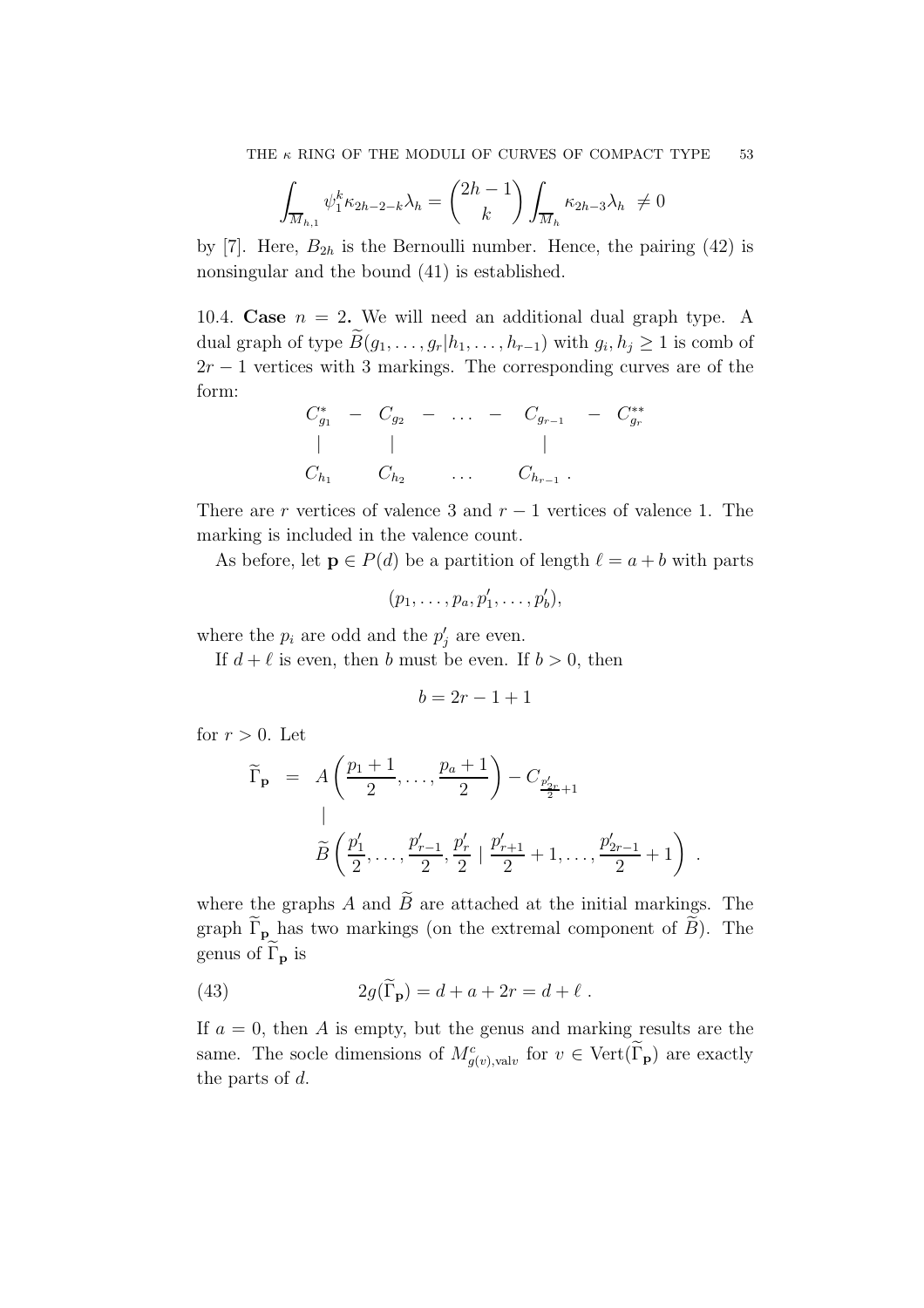If  $d + \ell$  is even and  $b = 0$ , let

$$
\widetilde{\Gamma}_{\mathbf{p}} = A\left(\frac{p_1+1}{2},\ldots,\frac{p_a+1}{2}\right) .
$$

The graph  $\widetilde{\Gamma}_{\mathbf{p}}$  has two markings. The genus of  $\widetilde{\Gamma}_{\mathbf{p}}$  is

(44) 
$$
2g(\Gamma_{\mathbf{p}}) = d + a = d + \ell.
$$

The socle dimensions of  $M_{g(v),\text{val}v}^c$  for  $v \in \text{Vert}(\tilde{\Gamma}_{p})$  are exactly the parts of d.

If  $d + \ell$  is odd, then  $b = 2r - 1$  for  $r > 0$ . Let

$$
\widetilde{\Gamma}_{\mathbf{p}} = A\left(\frac{p_1+1}{2}, \ldots, \frac{p_a+1}{2}\right) - E
$$
\n
$$
\widetilde{B}\left(\frac{p'_1}{2}, \ldots, \frac{p'_{r-1}}{2}, \frac{p'_r}{2} \mid \frac{p'_{r+1}}{2} + 1, \ldots, \frac{p'_{2r-1}}{2} + 1\right) ,
$$

where the graphs A and  $\widetilde{B}$  are attached at the initial markings. The graph  $\widetilde{\Gamma}_{\mathbf{p}}$  has two markings (on the extremal component of  $\widetilde{B}$ ). The genus of  $\widetilde{\Gamma}_{\mathbf{p}}$  is

(45) 
$$
2g(\widetilde{\Gamma}_{\mathbf{p}}) = d + a + 2(r - 1) + 2 = d + \ell + 1.
$$

If  $a = 0$ , then A is empty, but the genus and marking results are the same. The socle dimensions of  $M_{g(v),\text{val}v}^c$  for  $v \in \text{Vert}(\Gamma_{\mathbf{p}})$  are exactly the parts of  $d$  together with  $0$  for the elliptic tail.

The proof of Theorem 6 now follows the  $n = 1$  case. Let

$$
\mathbf{p} \in P(d, 2g - d)
$$

be a partition of length  $\ell$ . Let  $\widetilde{\Gamma}_{p}$  be the dual graph of genus  $g(\widetilde{\Gamma}_{p})$ obtained by the above constructions. Since

$$
2g \ge d + \ell \;,
$$

we see  $q - q(\widetilde{\Gamma}_{p}) = \delta \geq 0$ .

We associate to **p** a class  $\widetilde{w}_{\mathbf{p}} \in R^{2g-1-d}(M_{g,2}^c)$  by the following construction. Let  $v^* \in \text{Vert}(\Gamma_p)$  be the vertex which carries the first marking. Increase the genus of  $v^*$  by  $\delta$ . The resulting graph determines a stratum

$$
\widetilde{W}_{\mathbf{p}} \subset M_{g,2}^c
$$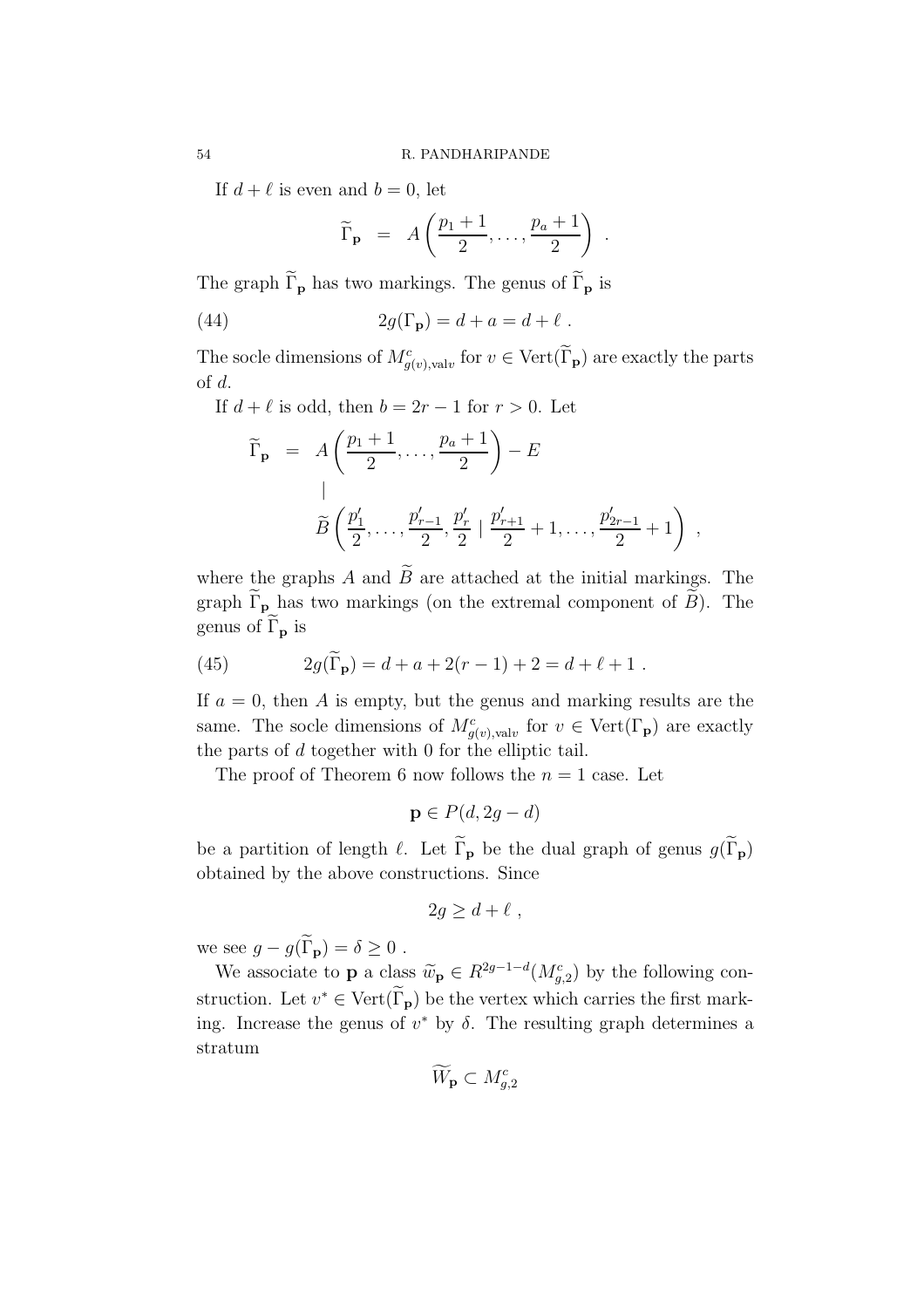of codimension  $2g(\widetilde{\Gamma}_{\mathbf{p}}) - 1 - d$ . Let

$$
\widetilde{w}_{\mathbf{p}} = \psi_1^{2\delta} \cdot [\widetilde{W}_{\mathbf{p}}] \in R^{2g-1-d}(M_{g,2}^c) .
$$

The pairing on  $P(d, 2g - d)$  given by

$$
(\mathbf{p},\mathbf{q})\mapsto \int_{\overline{M}_{g,2}}\kappa_{\mathbf{p}}\cdot\widetilde{w}_{\mathbf{q}}
$$

is upper-triangular and nonsingular as before. Hence,

$$
\dim_{\mathbb{Q}} \kappa^d(M^c_{g,2}) \ge |P(d, 2g - d)|,
$$

which is the required bound.

10.5. Case  $n \geq 3$ . The higher pointed cases are easily reduced to the 1 or 2 pointed cases depending upon the parity of n. The trading of genera for markings follows the proof of Theorem 2 in Section 5.4. We leave the details to the reader.

# 11. Gorenstein conjecture

11.1. **Proof of Theorem 7.** If  $n > 0$ , the pairing

$$
\kappa^d(M_{g,n}^c) \times R^{2g-3+n-d}(M_{g,n}^c) \to \mathbb{Q}
$$

is shown to have rank at least  $|P(d, 2g-2+n-d)|$  in Section 10. Since

$$
\dim_{\mathbb{Q}} \kappa^d(M_{g,n}^c) = |P(d, 2g - 2 + n - d)|
$$

by Theorem 6, Theorem 7 follows.

11.2. Further directions. Perhaps the universality of Theorem 4 extends to larger subrings of  $R^*(M_{g,n}^c)$ . A natural place to start is the ring

$$
S^*(M_{g,n}^c) \subset R^*(M_{g,n}^c)
$$

generated by all the  $\kappa$  and  $\psi$  classes.

Question 4. *Is*  $S^*(M_{g,n}^c)$  *canonically a subring of*  $S^*(M_{0,2g+n}^c)$  ?

At least the condition  $n > 0$  must be imposed in Question 4. How to include the strata classes in a universality statement is not clear.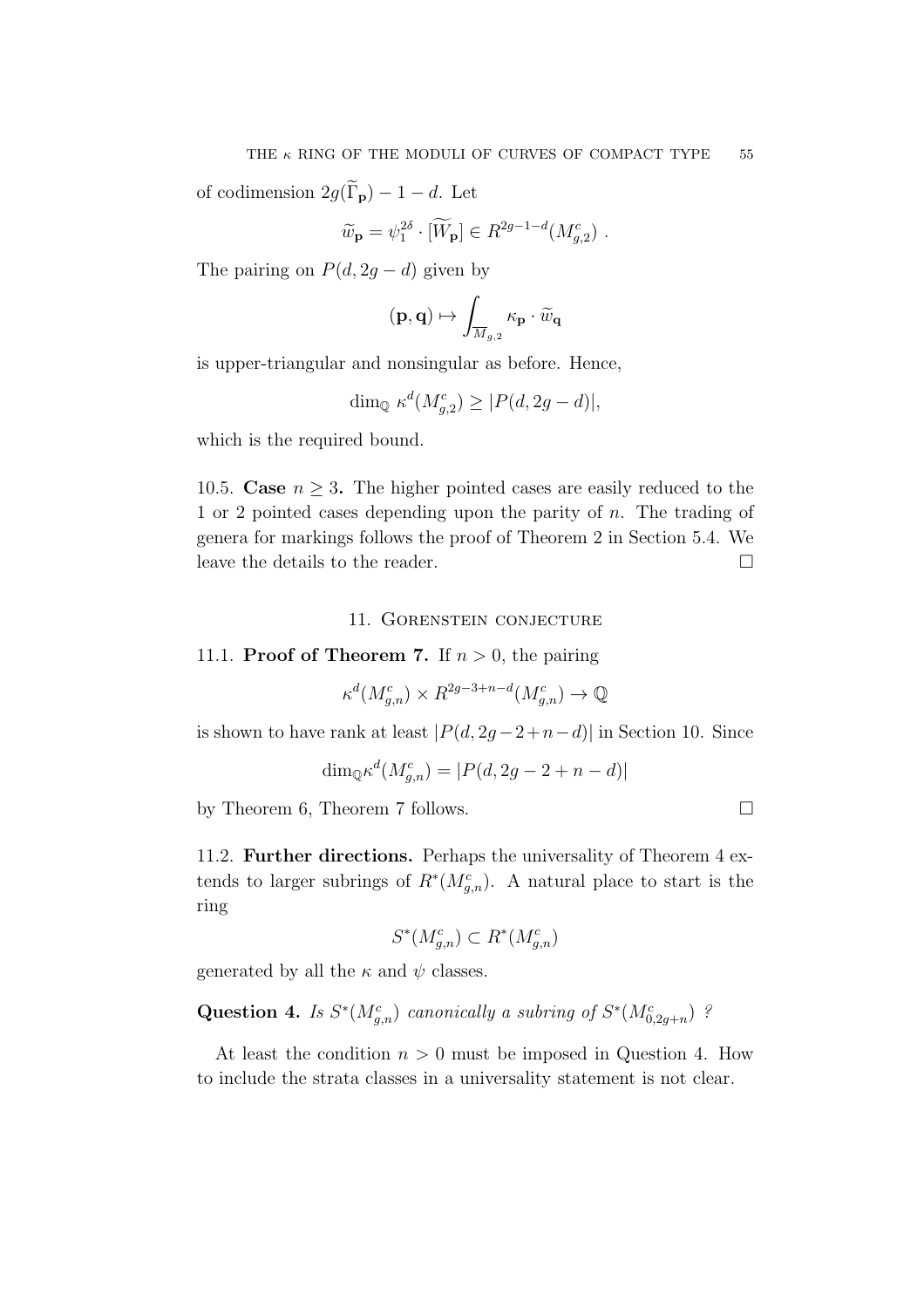#### 56 R. PANDHARIPANDE

#### **REFERENCES**

- [1] E. Arbarello and M. Cornalba, Combinatorial and algebro-geometric cohomology classes on the moduli space of curves, J. Alg. Geom. 5 (1996), 705–749.
- [2] D. Cox and S. Katz, Mirror symmetry and algebraic geometry, AMS: Providence, RI, 1999.
- [3] K. Behrend, B. Fantechi, The intrinsic normal cone, Invent. Math. 128 (1997), 45–88.
- [4] C. Faber, A conjectural description of the tautological ring of the moduli space of curves, Moduli of curves and abelian varieties, 109–129, Aspects Math., Vieweg, Braunschweig, 1999.
- [5] C. Faber and R. Pandharipande, Hodge integrals and Gromov-Witten theory, Invent. Math. 139 (2000), 173 – 199.
- [6] C. Faber and R. Pandharipande (with an appendix by D. Zagier), Logarithmic series and Hodge integrals in the tautological ring, Michigan Math. J. 48 (2000), 215-252.
- [7] C. Faber and R. Pandharipande, Hodge integrals, partition matrices, and the  $\lambda_g$  conjecture, Annals of Math. 157 (2003), 97 –124.
- [8] W. Fulton and R. Pandharipande, Notes on stable maps and quantum cohomology, in Proceedings of symposia in pure mathematics: Algebraic geometry Santa  $Cruz 1995$ , (J. Kollár, R. Lazarsfeld, D. Morrison, eds.), Vol. 62, Part 2, 45–96.
- [9] E. Getzler, Intersection theory on  $\overline{M}_{1.4}$  and elliptic Gromov-Witten invariants, JAMS 10 (1997), 973–998.
- [10] E. Getzler and R. Pandharipande, Virasoro constraints and Chern classes of the Hodge bundle, Nuclear Phys. B530 (1998), 701-714.
- [11] T. Graber and R. Pandharipande, Localization of virtual classes, Invent. Math. 135 (1999), 487–518.
- [12] T. Graber and R. Pandharipande, Constructions of nontautological classes on moduli spaces of curves, Michigan Math J. 51 (2003), 93–109.
- [13] T. Graber and R. Vakil, Relative virtual localization and vanishing of tautological classes on moduli spaces of curves, Duke. Math. J. 130 (2005), 1–37.
- [14] B. Hassett, *Moduli spaces of weighted pointed stable curves*, Adv. Math. **173** (2003), 316–352.
- [15] E. Ionel, *Relations in the tautological ring of*  $M_q$ , Duke Math. J. 129 (2005), 157–186.
- [16] M. Kontsevich, Enumeration of rational curves via torus actions, in The moduli space of curves, (R. Dijkgraaf, C. Faber, and G. van der Geer, eds.), Birkhauser, 1995, 335–368.
- [17] A. Losev and Y. Manin, New moduli spaces of pointed curves and pencils of flat connections, Michigan Math. J.  $48$  (2000), 443-472.
- [18] A. Marian, D. Oprea, Virtual intersections on the Quot scheme and Vafa-*Intriligator formulas*, Duke Math. J.  $136$  (2007), 81–113.
- [19] A. Marian, D. Oprea, and R. Pandharipande, The moduli space of stable quotients, arXiv:0904.2992.
- [20] S. Morita, Generators for the tautological algebra of the moduli space of curves, Topology 42 (2003), 787–819.
- [21] D. Mumford, Towards an enumerative geometry of the moduli space of curves, in Arithmetic and Geometry (M. Artin and J. Tate, eds.), Part II, Birkhäuser, 1983, 271-328.